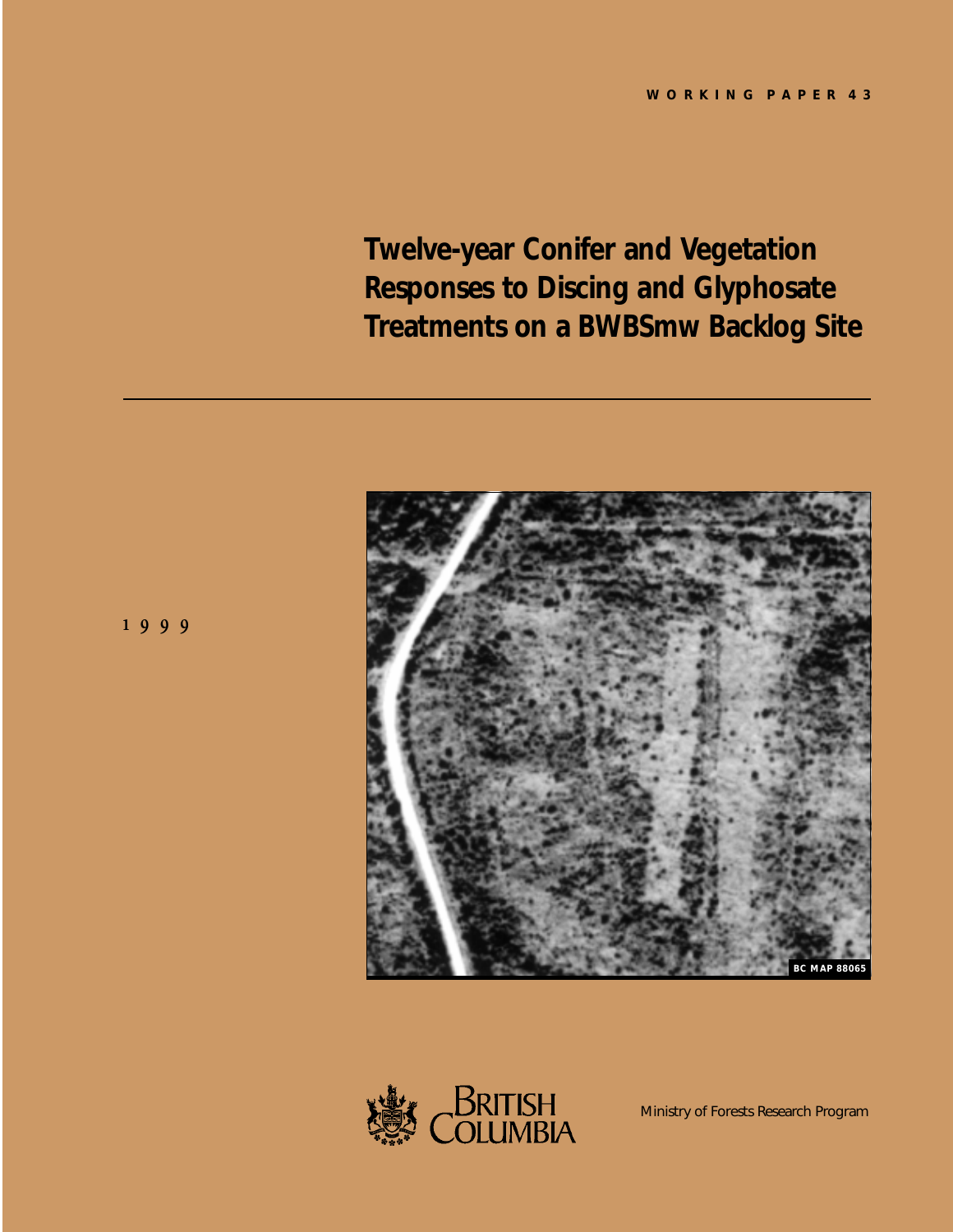**Twelve-year Conifer and Vegetation Responses to Discing and Glyphosate Treatments on a BWBSmw Backlog Site**

B.S. Biring, W.J. Hays-Byl, and S.E. Hoyles



Ministry of Forests Research Program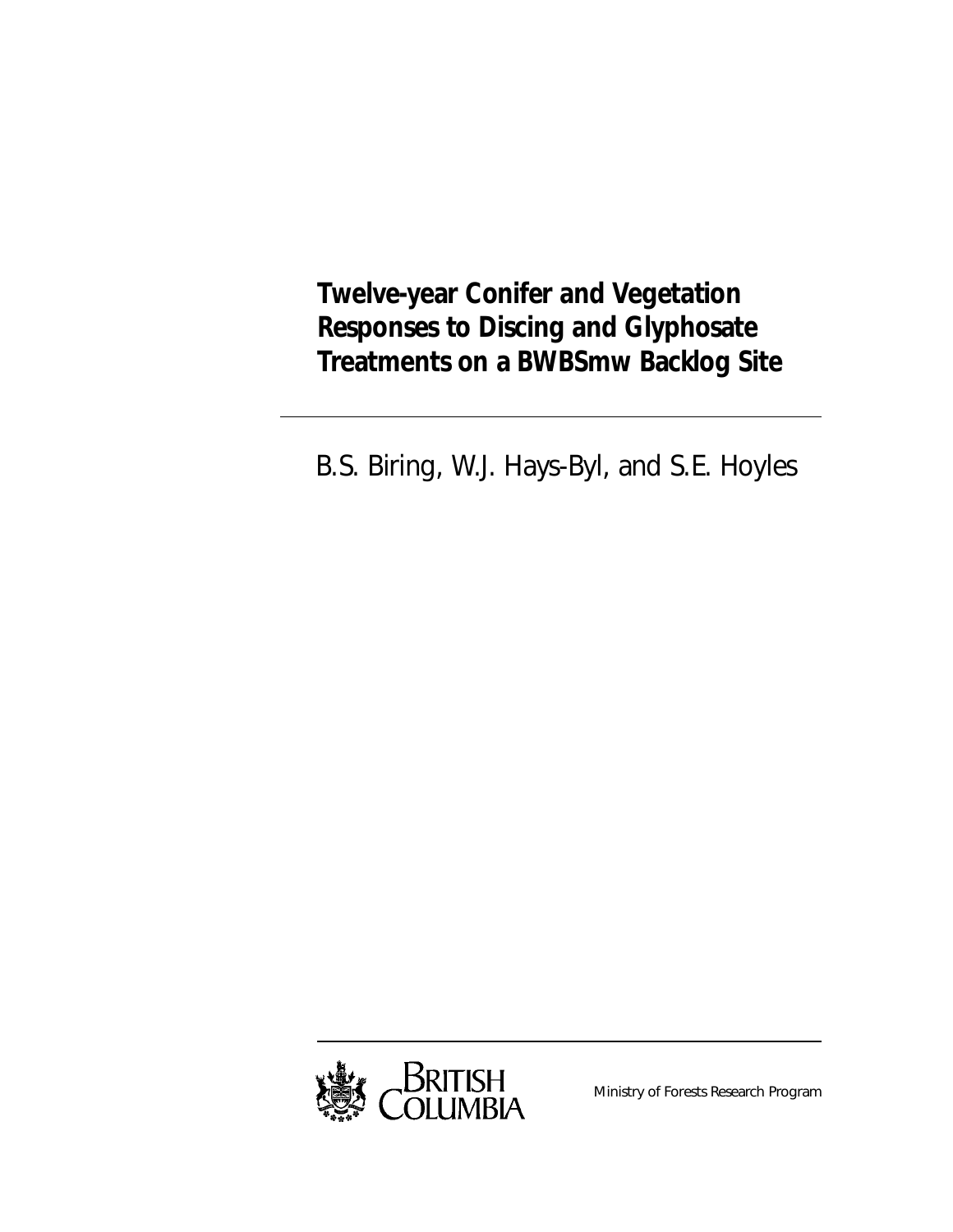The use of trade, firm, or corporation names in this publication is for the information and convenience of the reader. Such use does not constitute an official endorsement or approval by the Government of British Columbia of any product or service to the exclusion of any others that may also be suitable. Contents of this report are presented for discussion purposes only. Funding assistance does not imply endorsement of any statements or information contained herein by the Government of British Columbia.

#### **Citation**

Biring, B.S., W.J. Hays-Byl and S.E. Hoyles. 1999. Twelve-year conifer and vegetation responses to discing and glyphosate treatments on a BWBSmw backlog site. Res. Br., B.C. Min. For., Victoria, B.C. Work Pap. 43/1999.

#### **Prepared for**

B.C. Ministry of Forests Research Branch 3rd Floor, 712 Yates Street Victoria, BC v8w 1L4

#### **Prepared by**

B.S. Biring B.C. Ministry of Forests Research Branch P.O. Box 9519, STN PROV GOVT Victoria, BC v8w 9c2

AND

W.J. Hays-Byl B.C. Ministry of Forests Prince George Forest Region Dawson Creek Forest District 9000 17th Street Dawson Creek, BC v1G 4A4

 $\mathbf{AND}$ 

S.E. Hoyles B.C. Ministry of Forests Prince George Forest Region 1011 4th Avenue Prince George, BC v2L 3H9

Copies of this report may be obtained, depending upon supply, from: Crown Publications Inc. 512 Fort Street Victoria, BC v8w 1E7  $(250)$  386-4636 http://www.crownpub.bc.ca

© 1999 Province of British Columbia

For more information on Forestry Division publications, visit our Web site at: http://www.for.gov.bc.ca/hfd/pubs/index.htm

When using information from this or any Research Program report, please cite fully and correctly. B.C. Ministry of Forests, Victoria, B.C.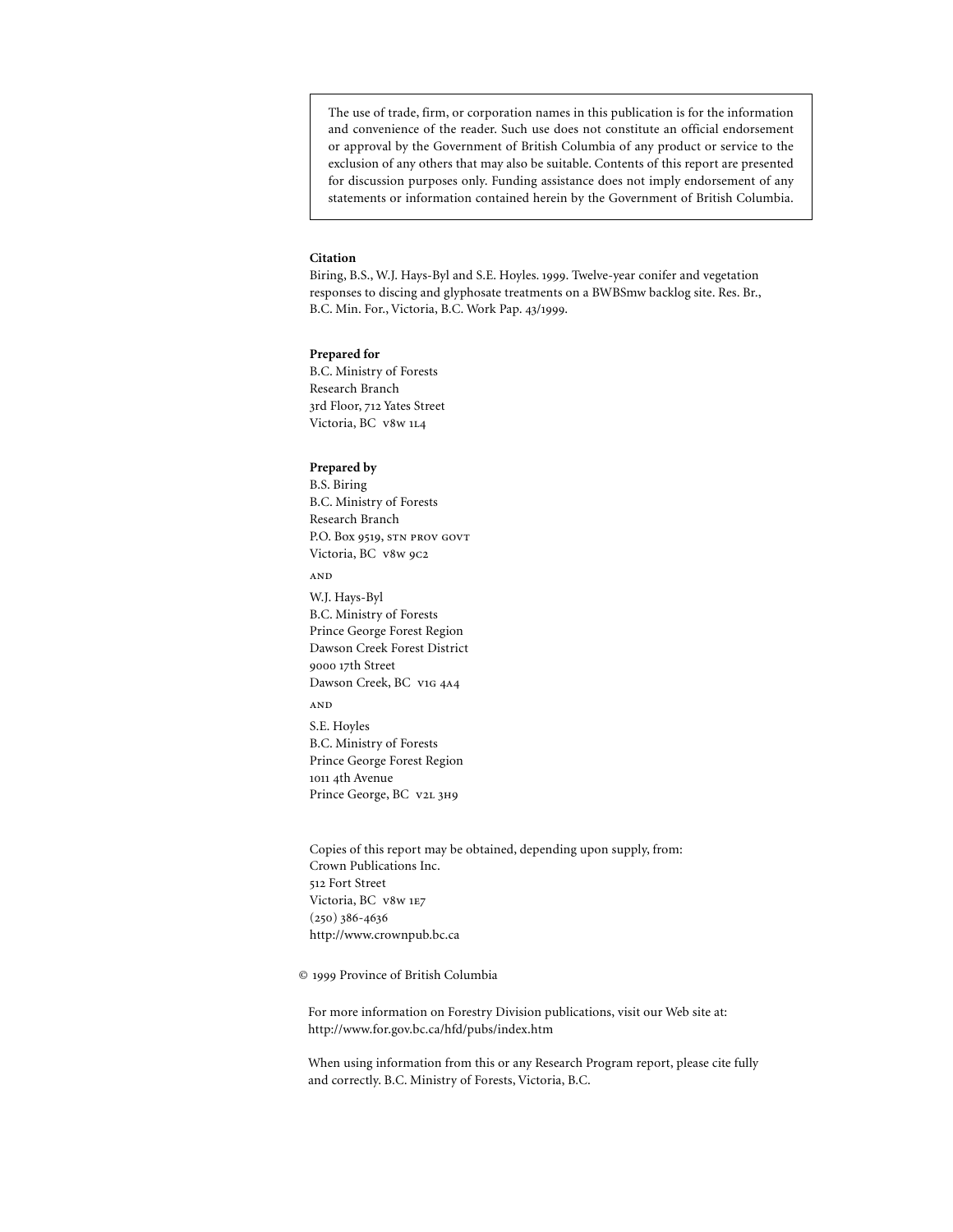In 1982, an operational vegetation management trial  $(sx82502g-5)$  was established to examine the effectiveness of vegetation control treatments applied to a mechanically cleared backlog site in the moist warm Boreal White and Black Spruce biogeoclimatic subzone of British Columbia. Two plots of 1.2 ha were established on the site. One of the plots was disced, using a Komatsu D65 crawler tractor equipped with a breaking disc, prior to planting *Picea glauca* (white spruce) in spring of 1983. The herbicide glyphosate (Roundup® @ 2.4 kg a.i./ha) was applied to one-half of the disced and undisced plots in late summer. Both discing and glyphosate application resulted in the following treatment areas: (1) discing; (2) discing + glyphosate; (3) glyphosate; and (4) untreated control. The study site was remeasured in the fall of 1995 (seedling measurements) and summer of 1996 (vegetation assessments) to determine whether treatments had any lasting effect on white spruce seedlings and on the vegetation community.

Twelve years after treatment, discing improved white spruce basal diameter and had no significant effect on spruce height and crown diameter. However, glyphosate treatment significantly increased basal diameter, height, and crown diameter, and reduced height-to-diameter ratio of white spruce seedlings compared with the untreated seedlings. Treatments had no significant effect on the number of well-spaced spruce seedlings per hectare. However, only plots treated with glyphosate achieved the minimum free-growing requirements 12 years after white spruce planting. The spruce seedlings in the untreated control and disced plots were not free-growing based on the current free-growing standard (which does not accept deciduous species). Significantly higher deciduous density and percent cover were found in both plots compared with the glyphosate-treated plots.

Discing and glyphosate treatments significantly reduced deciduous percent cover, density, and height by inhibiting deciduous resprouting and/or by altering species abundance compared with the untreated control. The reductions in total vegetation cover in the glyphosate-treated plots largely reflect reductions in deciduous and shrub percent cover. These reductions in percent cover in glyphosate-treated plots resulted in significant increases in plant species diversity. The glyphosate treatment significantly reduced the cover of wildlife forage species. In the absence of vegetation control, deciduous density may be sufficient to restrict wildlife movement.

Yield projections for spruce based on simulations using tipsy suggest that glyphosate application can reduce the rotation by up to 19 years compared with the untreated control. However, the glyphosate treatment also reduced deciduous timber volume by up to 46% compared with untreated areas. Since deciduous species are present as an overstorey in mixedwood stands, and should continue to occupy these stands at least to maturity, the deciduous volume should be included for total yield analysis. The deciduous volume estimated using Winvdyp in glyphosatetreated plots ( $\leq$  128 m<sup>3</sup>/ha) was one-fourth and one-half of the volume projected in the disced (170 m<sup>3</sup>/ha) and untreated control (234 m<sup>3</sup>/ha) plots, respectively.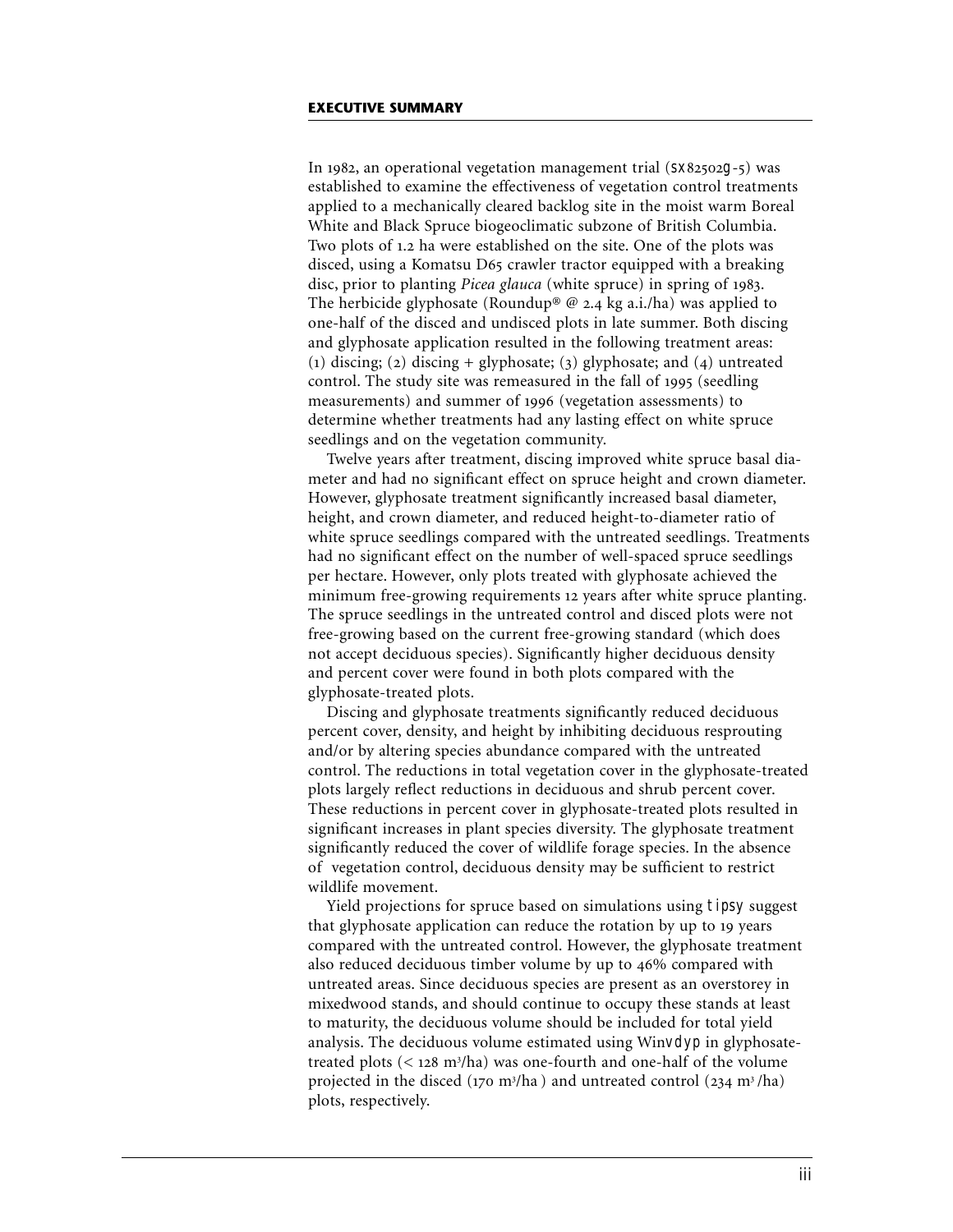## **ACKNOWLEDGEMENTS**

We are grateful to Les Herring (Prince George Forest Region) for establishing the trial ( $sx82502G-5$ ) in 1982 and relocating the study site for remeasurements (EP1195) in 1995. We thank George Harper (Research Branch) and Flaterud Contracting for their valuable assistance in data collection. The authors gratefully acknowledge suggestions and review comments provided by Andrea Eastham, Wendy Bergerud, Phil Comeau, Patrick Daigle, George Harper, Richard Kabzems, Paul Rehsler, and Vera Sit.

Funding for this project was provided by Forest Renewal BC under the B.C. Ministry of Forests Research Branch experimental project ep1195.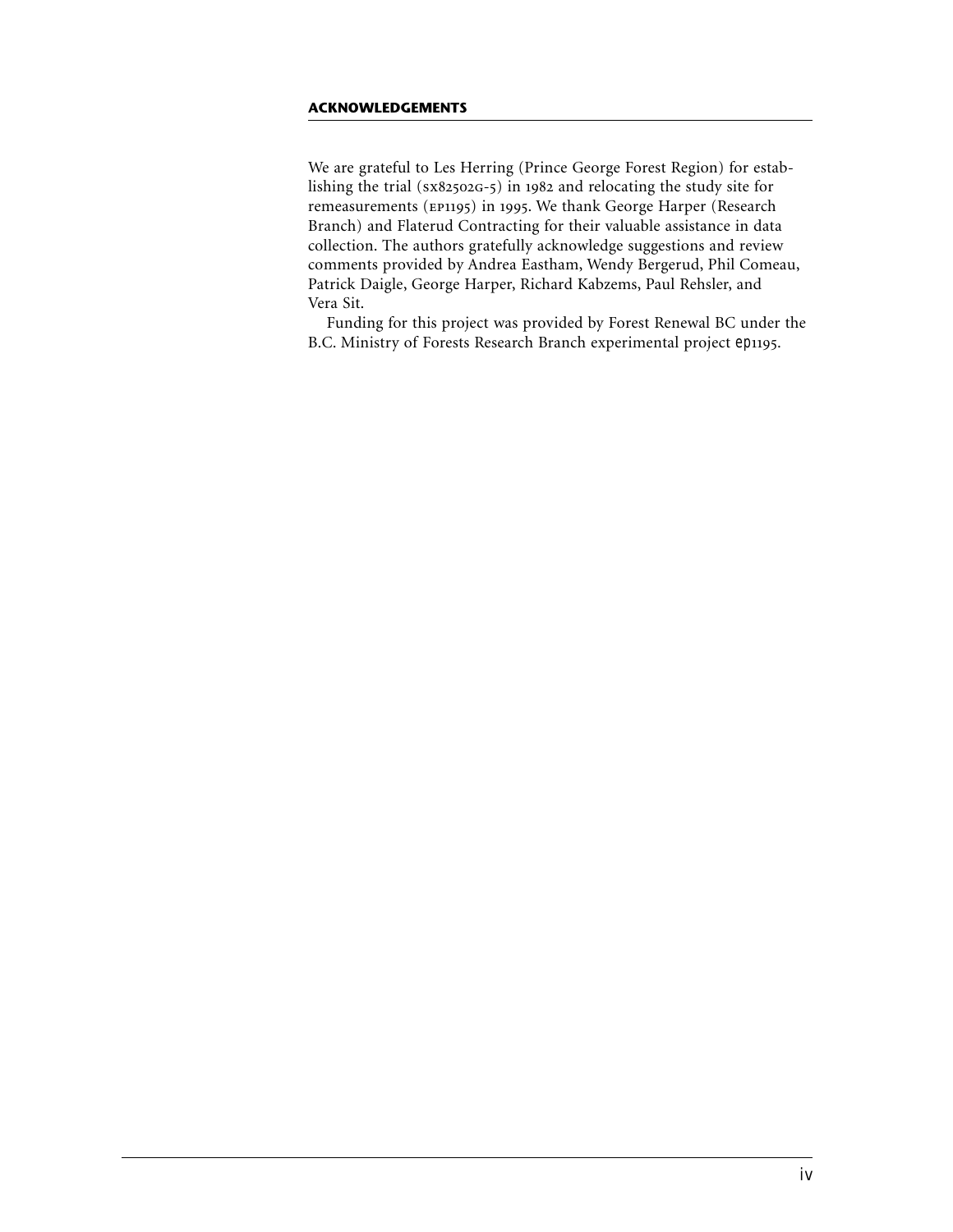# **CONTENTS**

|                |                                                                             | iii                     |
|----------------|-----------------------------------------------------------------------------|-------------------------|
|                |                                                                             | iv                      |
| $\mathbf{1}$   |                                                                             | $\mathbf{1}$            |
| 2              |                                                                             | 3                       |
| 3              |                                                                             | $\mathfrak{Z}$          |
|                |                                                                             | $\overline{\mathbf{3}}$ |
|                |                                                                             | $\overline{4}$          |
|                |                                                                             | $\overline{4}$          |
|                |                                                                             | $\overline{4}$          |
|                |                                                                             | $\overline{4}$          |
|                |                                                                             | 6                       |
|                |                                                                             | 6                       |
|                |                                                                             | 6                       |
|                |                                                                             | $\overline{7}$          |
| $\overline{4}$ |                                                                             | 7                       |
|                | 4.1 Treatment Effects on White Spruce Growth and Vigour                     | 8                       |
|                | 4.2 Treatments Effects on Achievement of Free-growing                       | 9                       |
|                | 4.3 Treatment Effects on Deciduous Stand Development                        | 11                      |
|                | 4.4 Treatment Influences on the Vegetation Community                        | 12                      |
|                | 4.5 Treatment Effects on Plant Species Diversity                            | 16                      |
|                |                                                                             | 17                      |
|                |                                                                             | 18                      |
| 5              |                                                                             | 21                      |
|                | Appendices                                                                  |                         |
|                | 1 A list of vigour codes (Herring and Pollack 1985)                         | 23                      |
|                | 2 A list of forage utilization classes and codes (Habitat Monitoring        |                         |
|                |                                                                             | 23                      |
|                | 3 p-values from anova for white spruce: basal diameter, height,             |                         |
|                | height-to-diameter ratio, and crown diameter in fall of 1995                | 24                      |
|                | 4 p-values from anova for white spruce height 1985–1995                     | 24                      |
|                | 5 p-values from anova for density of: stand, deciduous, spruce,             |                         |
|                |                                                                             | 25                      |
|                | $6$ p-values from anova for the density (deciduous, balsam poplar,          |                         |
|                | trembling aspen, Sitka or green alder, and willow), deciduous               |                         |
|                |                                                                             | 25                      |
|                | $\bar{z}$ p-values from anova for the vegetation species percent cover for: |                         |
|                | total (all species), coniferous, deciduous, herbs, shrubs, bryophytes,      |                         |
|                |                                                                             | 26                      |
|                | $8$ p-values from anova for the vegetation species percent cover and        |                         |
|                | height for stratum B1, B2, and B in summer of 1996                          | 26                      |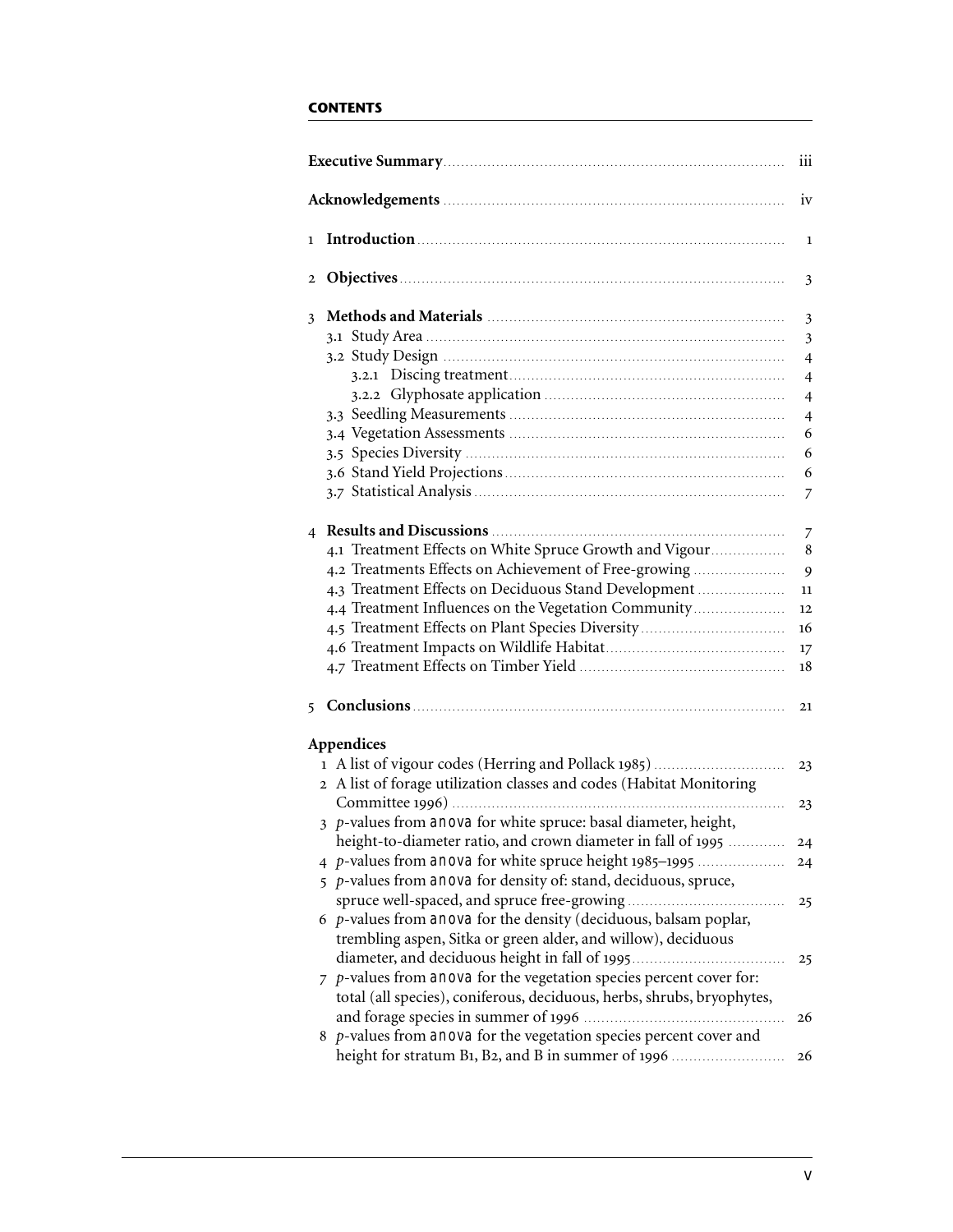|               | 9 $p$ -values from anova for the vegetation species percent cover for:<br>showy aster, fireweed, creamy peavine, Populus spp., and prickly |                |
|---------------|--------------------------------------------------------------------------------------------------------------------------------------------|----------------|
|               |                                                                                                                                            | 27             |
|               | 10 $p$ -values from anova for the vegetation species modal height for:                                                                     |                |
|               | showy aster, fireweed, creamy peavine, Populus spp., and prickly                                                                           |                |
|               |                                                                                                                                            | 27             |
|               | 11 $p$ -values from anova for number of species (forage, shrubs, herbs,                                                                    |                |
|               | bryophytes), species richness, and diversity index (Simpson's,                                                                             |                |
|               |                                                                                                                                            | 28             |
|               | 12 Impacts of treatments on species percent cover and modal height                                                                         | 29             |
|               | 13 A list of wildlife forage species, with utilization classes                                                                             | 31             |
|               | 14 A list of assumptions and prices used in tipsy 2.1 for economic                                                                         |                |
|               |                                                                                                                                            | 31             |
|               | References                                                                                                                                 | 32             |
| <b>Tables</b> |                                                                                                                                            |                |
|               | 1 Site characteristics of the Sunset Prairie research area                                                                                 | $\mathfrak{Z}$ |
|               | 2 Description of treatments applied in the study                                                                                           | 5              |
|               | 3 Two-way analysis of variance of treatment data                                                                                           | $\overline{7}$ |
|               | 4 Least square means for white spruce in fall of 1995                                                                                      | 8              |
|               | 5 Least square means for the density of deciduous species, balsam                                                                          |                |
|               | poplar, trembling aspen, Sitka or green alder; and for willow,                                                                             |                |
|               | deciduous basal diameter, and deciduous height in fall of 1995                                                                             | 11             |
|               | 6 Least square means for the vegetation species percent cover and                                                                          |                |
|               | height for stratum B1, B2, and B in summer of 1996                                                                                         | 15             |
|               | 7 Least square means for number of species, species richness,                                                                              |                |
|               |                                                                                                                                            | 17             |
|               | 8 Stand yield projections and financial analysis for spruce derived                                                                        |                |
|               |                                                                                                                                            | 19             |
|               | 9 Stand yield projections and financial analysis for spruce after                                                                          |                |
|               | pre-commercial thinning to 1355 sph derived from tipsy                                                                                     |                |
|               |                                                                                                                                            | 19             |
|               | 10 Stand yield projection for deciduous species derived                                                                                    |                |
|               |                                                                                                                                            | 21             |
|               |                                                                                                                                            |                |
|               | <b>Figures</b>                                                                                                                             |                |
|               |                                                                                                                                            | 2              |
| $\mathbf{2}$  |                                                                                                                                            | 5              |
|               | 3 Effect of treatments on white spruce height growth                                                                                       | 9              |
|               |                                                                                                                                            | 10             |
| 6             |                                                                                                                                            | 12             |
|               |                                                                                                                                            | 13             |
| 7<br>8        | A vegetation community in a discing+glyphosate treatment plot<br>A vegetation community in a glyphosate treatment plot                     | 13             |
|               | A vegetation community in an untreated control plot                                                                                        | 14             |
| 9<br>10       | Effects of treatments on percent cover of five main species                                                                                | 14<br>16       |
| 11            | Effects of treatments on modal height of five main species                                                                                 | 16             |
| 12            | White spruce yield projections derived from tipsy version 2.1                                                                              | 20             |
| 13            | Timber yield for white spruce before and after pre-commercial                                                                              |                |
|               |                                                                                                                                            | 20             |
|               |                                                                                                                                            |                |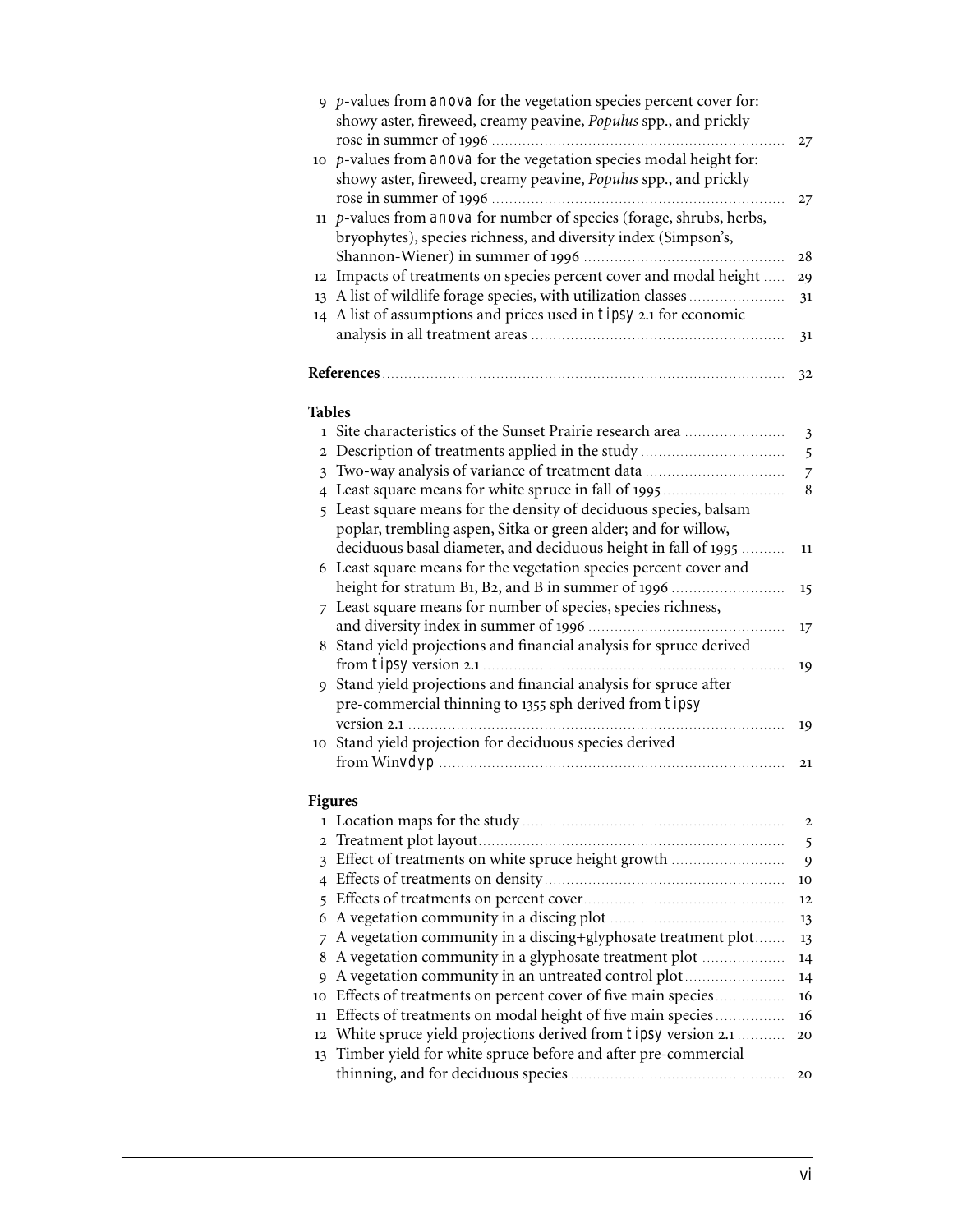### **1 INTRODUCTION**

Vegetation management treatments are widely used to ensure establishment and growth of coniferous seedlings on reforested areas in British Columbia. In 1995/96, approximately 65 872 ha of Crown forest land received brushing treatment to ensure establishment and growth of young seedlings at a cost of  $$30$  million (B.C. Ministry of Forests 1997a). In 1987, after amendments to the *Forest Act* (1979), brushing became an integral part of the strategy for reforestation success (i.e., free-growing standard) and a contract requirement or obligation for everyone who harvests Crown timber. Prior to this period, reforestation did not routinely address vegetation competition. As a result, a large backlog of not satisfactorily restocked (NSR) areas had accumulated. In 1995/96, the province had 957 000 ha of NSR land (B.C. Ministry of Forests 1997a).

During the past few decades, research on the silvicultural implications of vegetation management has focused on short-term information needs to support forest stand establishment. However, the demand for long-term information about issues such as free-growing, green-up, growth and yield, biodiversity, stand dynamics, and stand structure has increased substantially because of recent changes in provincial forestry legislation and policy (Province of British Columbia 1988; B.C. Ministry of Forests and BC Environment 1995). At the same time, public pressure to integrate all forest resources into silvicultural decision-making and to develop vegetation management alternatives to herbicides has intensified the need for longer-term information.

To produce long-term data on tree and vegetation community responses to vegetation management treatments, a B.C. Ministry of Forests experimental project ( $EP$ ) 1195 (Harper and Biring 1995) was initiated to remeasure previously established vegetation management trials. During 1995 and 1998, several vegetation management trials throughout the province were evaluated for their usefulness in obtaining long-term conifer and vegetation community response data. The candidate research and operational trials were screened based on published and unpublished reports, experimental design, field surveys, and communication with operational staff. To date, various trials have been measured and reports published (Harper, Biring, and Heineman 1997; Harper, Herring, and Hays-Byl 1997; Harper et al. 1998; Whitehead and Harper 1998) to document the long-term implications of vegetation management practices. Along with the Stewart Lake project (Harper, Herring, and Hays-Byl 1997), the Sunset Prairie operational trial was selected for remeasurement in the Dawson Creek Forest District (total area about 2.9 million ha) within the Prince George Forest Region (Figure ). Both trials were established by Les Herring (Prince George Forest Region) in 1982/83.

This working paper reports the results of the 1995/96 remeasurement of the Sunset Prairie operational trial sx 82502G-5. The trial was established to study the effects of discing and glyphosate treatments applied to a mechanically cleared backlog site for *Picea glauca* (white spruce) seedling establishment.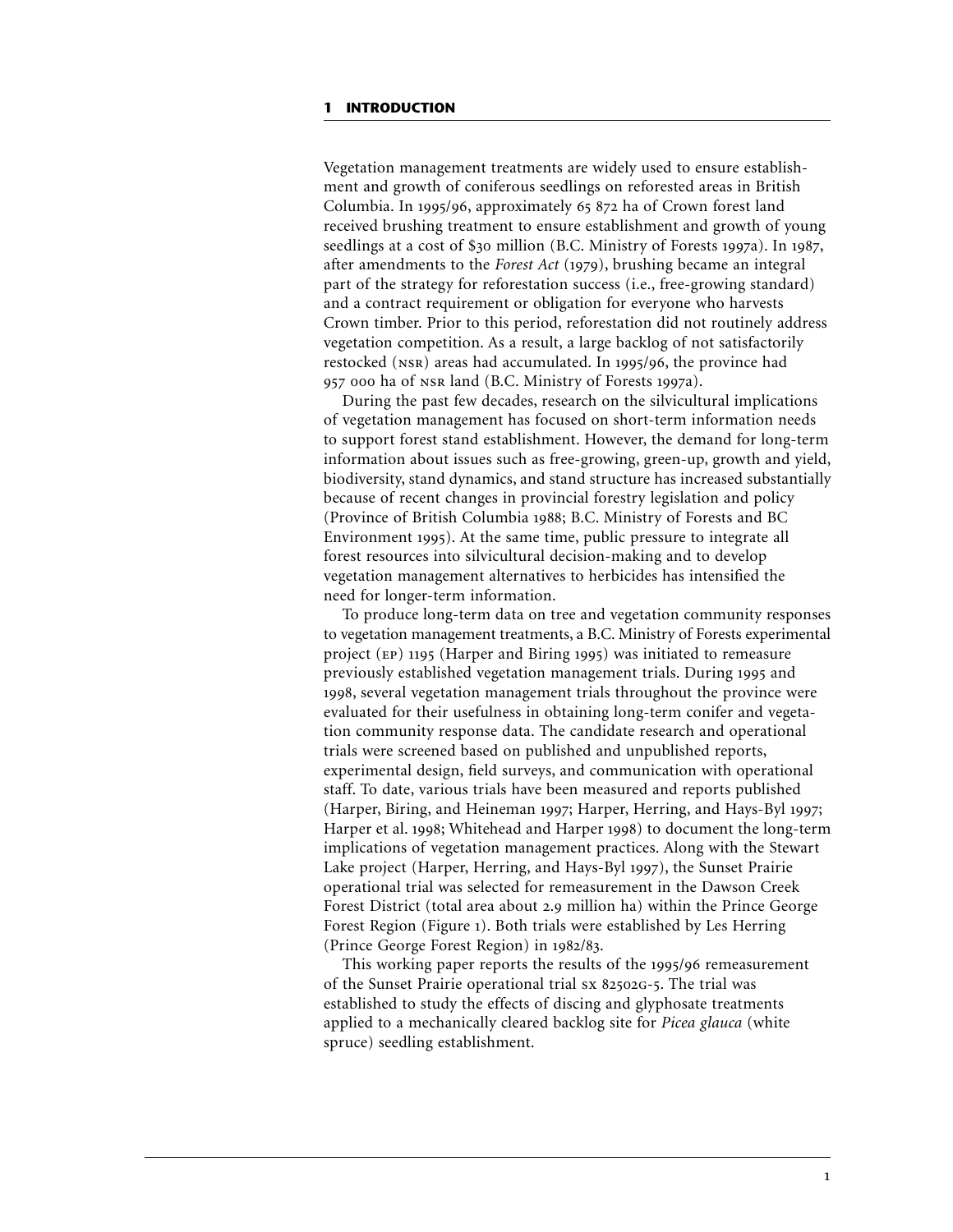





 *Location maps for the study: a) British Columbia with forest region boundaries; b) Prince George Forest Region with forest district boundaries and study site near Dawson Creek; and c) detailed Sunset Prairie research area*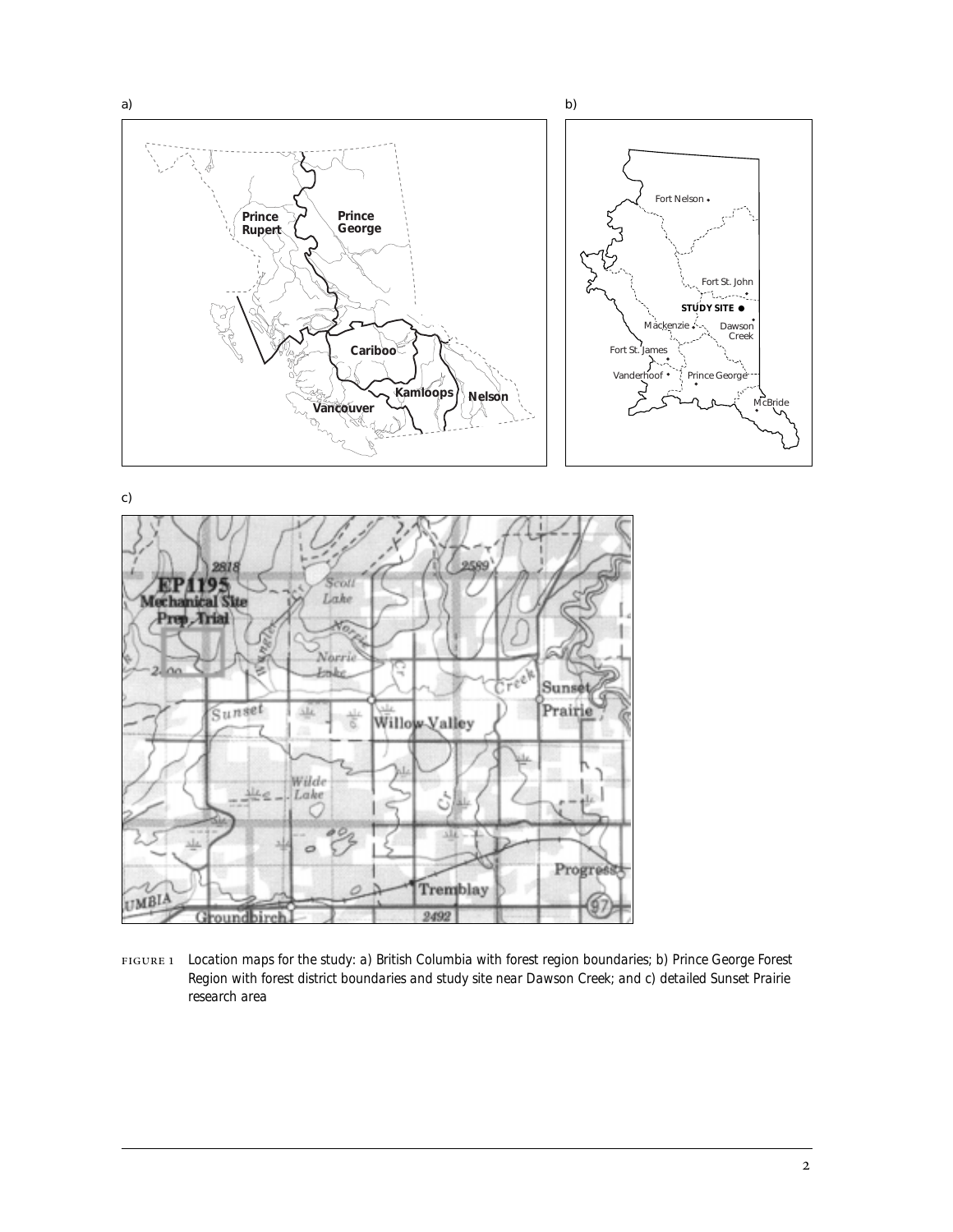The purposes of remeasuring this trial were:

- to assess the long-term effects of discing and glyphosate application on growth of white spruce seedlings;
- to document the number of well-spaced and free-growing white spruce seedlings 12 years after planting and treatment; and
- to assess the impacts of discing and glyphosate treatments on the development of neighbouring vegetation including deciduous trees that may contribute to future timber yield.

## **3 METHODS AND MATERIALS**

A mechanical site preparation trial was established at the Sunset Prairie research area in 1982 (Herring 1984). The trial site is located on the Stewart Lake Forest Service Road in the Dawson Creek Forest District. The area is situated within the Boreal White and Black Spruce moist warm (BWBSmw) biogeoclimatic variant (Meidinger and Pojar 1991), at 900 m elevation. The site is characterized by moderate to well drained soil, south-east aspect, and  $10\%$  slope (Table 1). **3.1 Study Area**

| Item                     | Description                                                                                                           |
|--------------------------|-----------------------------------------------------------------------------------------------------------------------|
| District                 | Dawson Creek Forest District                                                                                          |
| Location                 | km 3 Stewart Lake Forest Service Road                                                                                 |
| Map sheet opening        | 93P086-03 polygons 47 and 68                                                                                          |
| Latitude/longitude       | 55° 52' 26"N/120° 59' 06"W                                                                                            |
| UTM Grid zone/TSA        | 10/41                                                                                                                 |
| UTM coordinates          | East 626000; North 6193900                                                                                            |
| Elevation                | $900 \text{ m}$                                                                                                       |
| Slope                    | 10% avg.                                                                                                              |
| Aspect                   | South-east                                                                                                            |
| Biogeoclimatic zone      | BWBSmw1 - 01                                                                                                          |
| Moisture/nutrient regime | Moderate to well drained                                                                                              |
| Site class               | Medium                                                                                                                |
| Site history             | Wildfire 1971, cleared and piled Oct. 1982, select discing Apr.<br>1983, planted May 1983, select herbicide Aug. 1983 |
| Seedlot                  | White spruce seedlot 3962 Kiskatinaw provenance                                                                       |
| Stock                    | $2+0$ bareroot                                                                                                        |
| Planting date            | May 1983                                                                                                              |

*Site characteristics of the Sunset Prairie research area*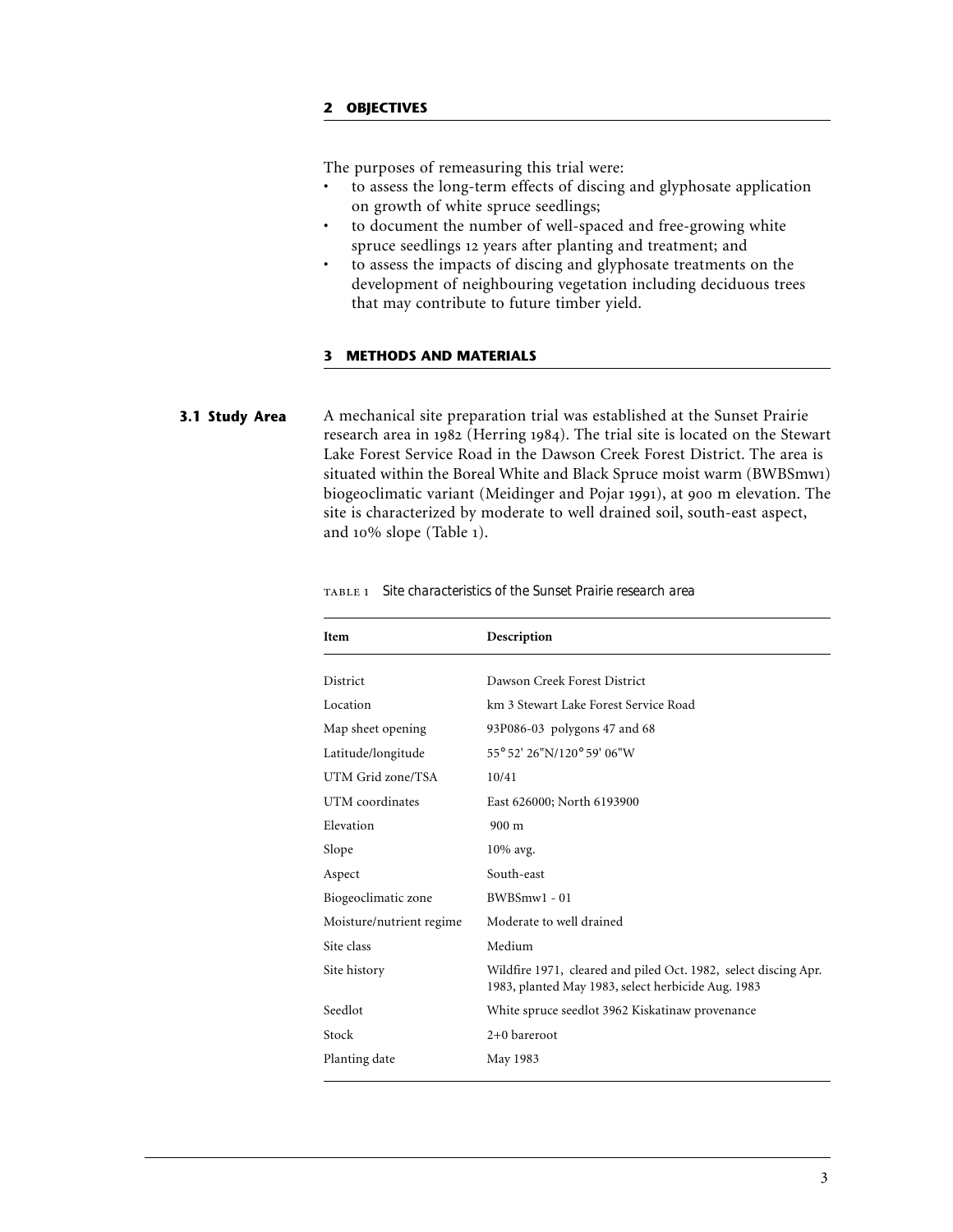### To remove a dense mixed hardwood, shrub, and grass community which developed on the site following a wildfire in  $1971$  (Herring  $1984$ ) the site was mechanically cleared in October 1982. D-7 and D-8 crawler tractors equipped with Beale's brush rake blades were used to windrow the debris. This clearing resulted in moderate mineral soil exposure. An operational trial  $(sx82502G-5)$  was established in August 1983 (Herring 1984) to study the impacts of discing and herbicide treatments as described in the following sections. **3.2 Study Design**

**.. Discing treatment** To determine the effect of discing (a method of soil cultivation) on the re-establishment of the vegetation community on the mechanically cleared site, two  $300 \times 40$  m (1.2 ha) plots were established. The discing treatment was randomly assigned to one of the plots. The plot was disced using a heavy tandem Rome breaking disc attached to a Komatsu D65 crawler tractor during dry and cool weather on April 21, 1983 (Herring 1984). At the time of discing, the soil was still frozen below 15 cm, and the disc offset was adjusted to an intermediate setting to allow good penetration. The discing resulted in good mineral soil exposure with moderate mixing of the organic matter and litter into the 20-cm-deep plow layer. The soil disturbance caused by discing allowed species to regenerate vegetatively and non-vegetatively, and resulted in a mixed community of *Calamagrostis canadensis* (bluejoint reedgrass), *Populus tremuloides* (trembling aspen), and *Populus balsamifera* spp*. balsamifera* (balsam poplar) suckers in the disced area (Herring 1988). These species were also found in the untreated control area.

A month after discing (late May 1983), 2-year-old  $(2+0$  stock) white spruce seedlings (seedlot 3962, Kiskatinaw provenance) were planted in both disced and undisced plots. The discing treatment had elevated the soil in ridges, allowing the soil to dry out very quickly (Herring 1984). The stock condition at the time of planting was fair; however, hot, dry weather caused moisture stress after the seedlings were planted.

**.. Glyphosate application** To compare the effects of a herbicide treatment (glyphosate) to fall cleared, disced and undisced areas, herbicide was applied in August 1983 (Herring 1984). During herbicide application, both disced and undisced plots of  $300 \times 40$  m (1.2 ha) were split into two (20 m wide) subplots. Glyphosate treatment was applied to the adjoining central subplots of  $200 \times 20$  m  $(0.4)$  ha) leaving a 50 m buffer on both sides (Figure 2). Glyphosate application in disced and undisced areas resulted in the following treatment: (1) discing only; (2) discing + glyphosate; (3) no discing + glyphosate (glyphosate only); and (4) no discing + no glyphosate (untreated control). Treatments are described in more detail in Table 2. Glyphosate (Roundup® @ 2.4 kg a.i. /ha; spray volume 300 L/ha) was applied on August 26, 1983, under favourable conditions, using a backpack sprayer with hand-held boom.

In each treatment area, planted white spruce seedlings were measured between October 31 and November 1, 1995 to provide information on seedling growth responses. Thirty spruce seedlings were selected for measurement using a systematic random sampling technique with random start (every third seedling selected along a transect) (Harper, **3.3 Seedling Measurements**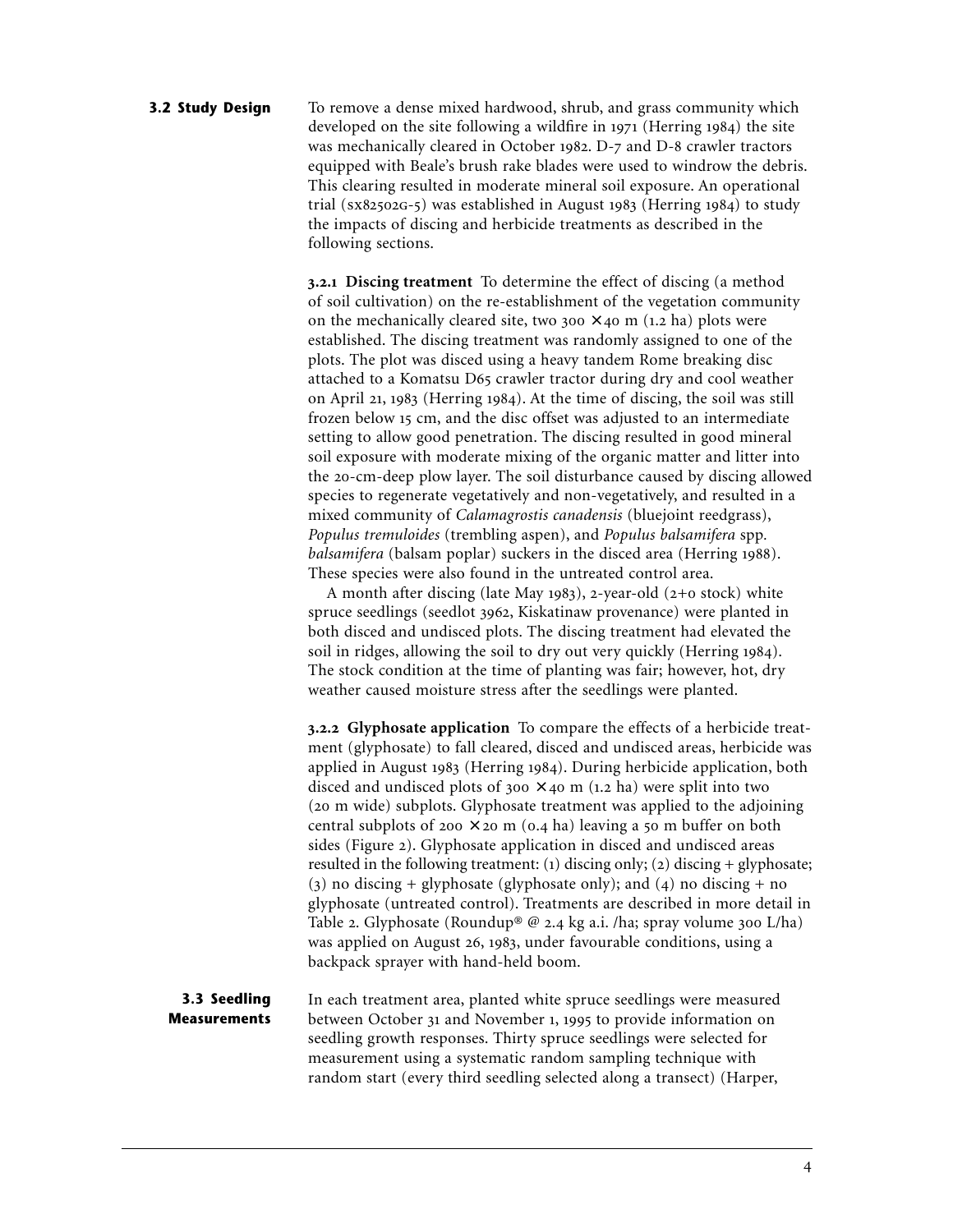Herring, and Hays-Byl 1997). The measured variables included seedling basal diameter, crown diameter (measured along cardinal axes N-S, E-W), and height in 1985, 1987, 1989, 1991, 1993, and 1995. Spruce seedlings were also assessed qualitatively for vigour based on a five-class scale (Appendix 1). To avoid edge effects, a 5-m-wide area along the treatment plot boundaries was not sampled.



 *Treatment plot layout: C = control; D = discing; G = glyphosate; and D+G = discing+glyphosate*

*Description of treatments applied in the study*

| <b>Treatment</b>     | Description                                                                                                                                                                                                                                                                                                                                                                                                                                                                                                                                                    |
|----------------------|----------------------------------------------------------------------------------------------------------------------------------------------------------------------------------------------------------------------------------------------------------------------------------------------------------------------------------------------------------------------------------------------------------------------------------------------------------------------------------------------------------------------------------------------------------------|
| Discing              | Plots were disced using a heavy tandem Rome breaking disc<br>attached to Komatsu D65 crawler during dry and cool weather<br>on April 21, 1983. At the time of discing, the soil was still frozen<br>below 15 cm, and the disc offset was adjusted to an<br>intermediate setting to allow good penetration.                                                                                                                                                                                                                                                     |
| Discing + Glyphosate | Plots were disced using a heavy tandem Rome breaking disc<br>attached to Komatsu D65 crawler during dry and cool weather<br>on April 21, 1983. At the time of discing, the soil was still frozen<br>below 15 cm, and the disc offset was adjusted to an<br>intermediate setting to allow good penetration. To control<br>vegetation community resprouted due to soil disturbance after<br>site preparation, glyphosate (Roundup®) @ 2.4 kg a.i./ha (spray<br>volume 300 L/ha) was applied on August 22, 1983, using a<br>backpack sprayer with hand-held boom. |
| Glyphosate           | To control mixed-shrub community the glyphosate<br>(Roundup®) @ 2.4 kg a.i. /ha (spray volume 300 L/ha) was<br>applied August 22, 1983, using a backpack sprayer with hand-<br>held boom.                                                                                                                                                                                                                                                                                                                                                                      |
| Untreated control    | No treatment.                                                                                                                                                                                                                                                                                                                                                                                                                                                                                                                                                  |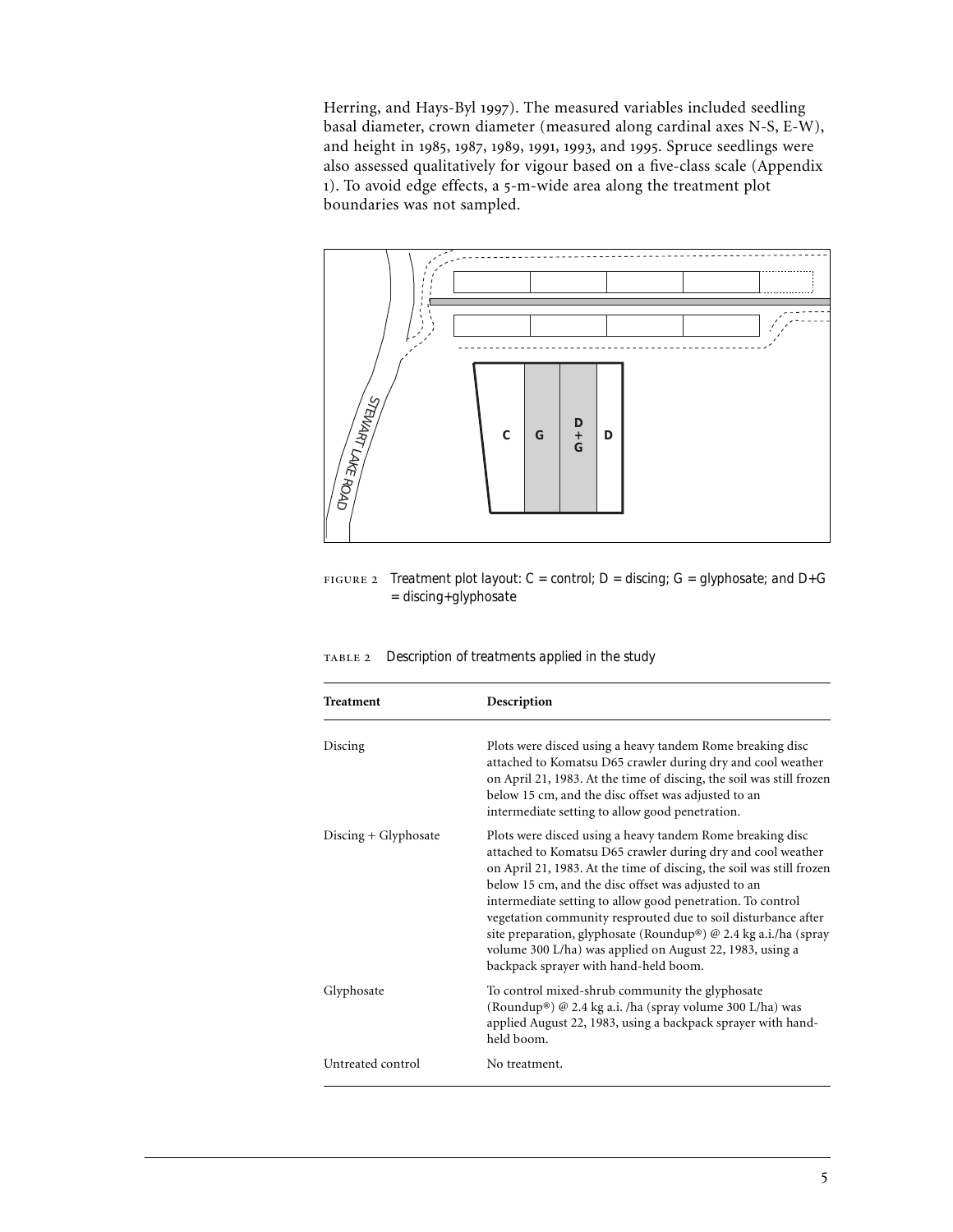Three 3.99 m radius (0.005 ha) silviculture survey or Regeneration Measurement Plots (RMPs) were randomly established within each of the treatment areas in the fall of 1995 to tally total stems per hectare of coniferous and deciduous species, and to determine the number of freegrowing crop trees per hectare (as required under the *Fores t Practices Code of British Col umbia Act* 1995). In each RMP, the height and basal diameter of five stems of deciduous (randomly selected) species were recorded.

Vegetation was assessed during July 1996 to provide information on vegetation community composition. Vegetation attributes (percent cover, modal height, and distribution of species) were recorded for each species, and density was recorded for coniferous and deciduous species using 3.99 m radius (0.005 ha) Vegetation Measurement Plots (VMPs) (Habitat Monitoring Committee 1996). Four vmps were established in each treatment plot using a systematic random sampling technique with random start (20 m distance was maintained between adjacent vMPs). Again, to avoid edge effect, the 5-m-wide swath along the treatment plot boundaries was not sampled. Forage utilization (i.e., estimation of the proportion of the plant's current year's growth that has been used by wildlife) was rated on a six-class scale (Appendix 2). **3.4 Vegetation Assessments**

Plant species diversity indices and species richness (number of species) can be used to assess species diversity in each treatment area. Species richness was calculated from the total number of plant species in each VMP (i.e., four VMPs in each plot). Two types of indices (Krebs 1989) were used to assess plant species diversity:  $(i)$  the modified Simpson's Diversity Index (SDI) and (2) the modified Shannon-Wiener Diversity Index (SWI). The spi places most weight on the common species in the sample. In contrast, the swi places most weight on rare species in the sample. The species diversity indices were calculated from percent cover of each species present in vMPs for each treatment area. The indices were subsequently used to describe diversity as follows: (1)  $SDI = 1/\sum(n/N)$  and (2)  $SWI = e^{H}$ , where  $n =$  percent cover of each species;  $N =$  sum of cover of all species;  $e = 2.718282$ ; and  $\overrightarrow{n} = -(\sum (n/N * ln(n/N))$ . **3.5 Species Diversity**

To make long-term stand yield projections, site index (s1) for spruce was estimated for each treatment area using the growth intercept method (B.C. Ministry of Forests 1995; Nigh 1996). Based on the height and basal diameter data, five top-height trees (THT) from each treatment area were selected for calculating si. The average si for each treatment area was then used to project stand yield. The growth and yield simulation model version 2.1 (Mitchell et al. 1998) was used to project spruce stand yield and for financial analysis. TIPSY is a Table Interpolation Program for electronically retrieving Stand Yield information. The si for trembling aspen and balsam poplar were determined using Site Tools software  $(B.C.$  Ministry of Forests 1998b). The computer software Winvpyp (B.C. Ministry of Forests 1998c) was used to make yield projections for deciduous species. Winvpyp is a Windows® version of the Variable **Density Yield Prediction** (vpyp) model, an empirical yield prediction system for natural stands. **3.6 Stand Yield Projections**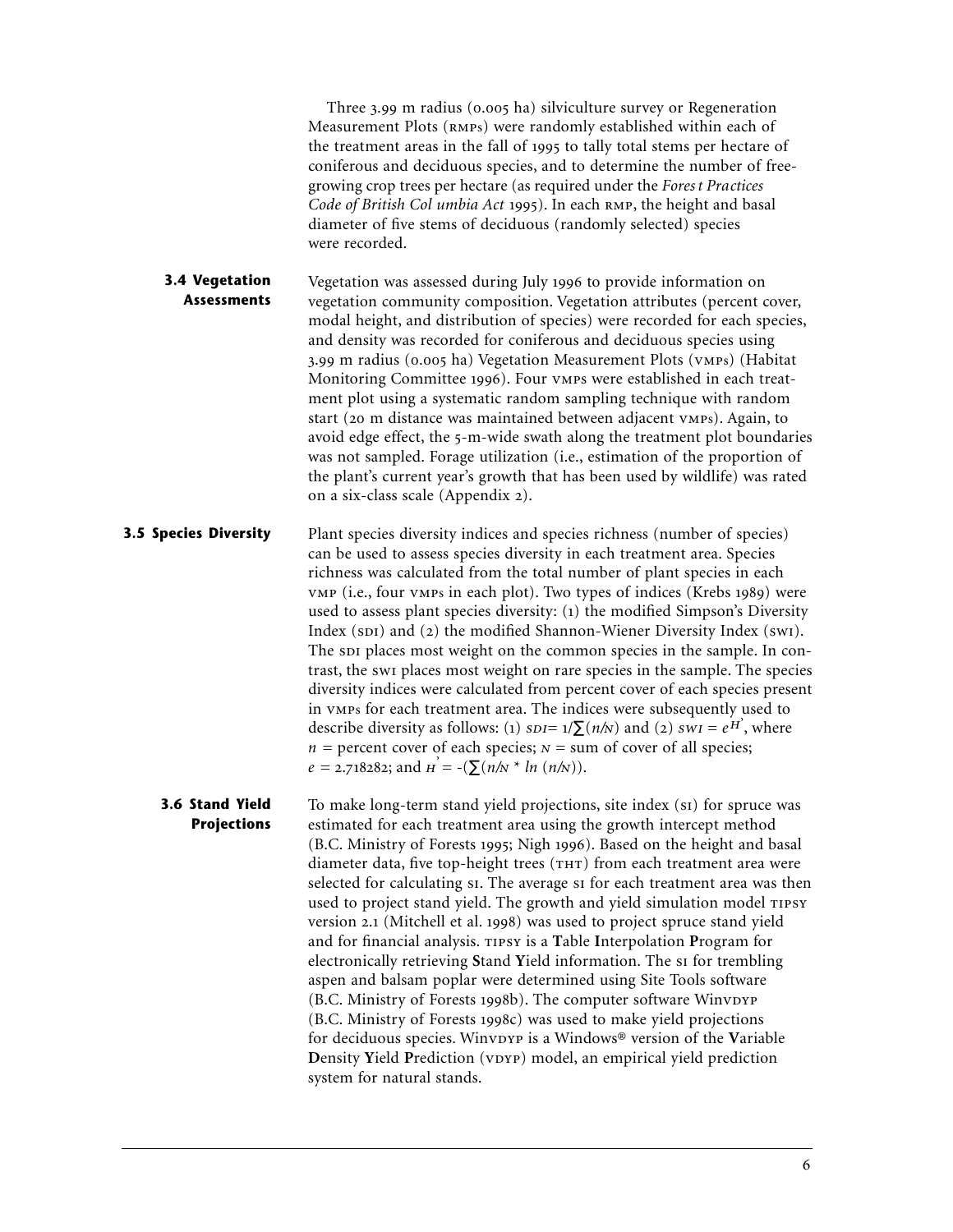## Statistical analysis included a two-way analysis of variance  $($ anova $)$   $($ Table 3 $)$ which was calculated using sas statistical software (sas Institute Inc. 1985). The data from 30 sample spruce seedlings, three RMPs, and four VMPs in each treatment area were considered an experimental unit and used as replicates (pseudo-replicates) to test for significant differences between treatment means. Results from analysis based on pseudo-replication must be interpreted cautiously, because treatment differences are confounded by differences between plots in vegetation and site factors (i.e., soil type, moisture regime, and nutrient regime). In the analysis of these data the first step is to determine whether interaction (two variables, such as discing and glyphosate, interact when the simple effects of one variable depend on the levels of a second variable) is significant (Chen 1997). If the interaction is significant, then it is interpreted in terms of simple effect: the effect that a factor (i.e., glyphosate) demonstrates at a given level of another variable (i.e., disced, undisced, or control). If interaction is not significant, then it is interpreted in terms of main effect: the effect that reflects the general or average effect of a variable (i.e., discing, glyphosate). Polynomial contrasts were used to compare various treatments. **3.7 Statistical Analysis**

## **4 RESULTS AND DISCUSSIONS**

Results from this study address management objectives or key issues that are important for stand establishment and beyond, including free-growing, stand development, vegetation community response, plant species diversity, and stand growth and yield. To address these issues, results from remeasurement of this operational trial are presented relative to the following key questions:

- How do the treatments influence white spruce growth, vigour, and condition?
- How do the treatments affect achievement of free-growing?
- How do the treatments influence deciduous stand development?
- How do the treatments influence the vegetation community composition?
- How do the treatments affect plant species diversity?
- How do the treatments influence wildlife habitat?
- How do treatments influence timber yield?

| Source of variation  | Levels | Degrees of<br>freedom     | Sum of<br>squares | Mean square     | $F$ -value |
|----------------------|--------|---------------------------|-------------------|-----------------|------------|
| Discing              | 2      |                           | SS <sub>m</sub>   | $MSm = SSm/1$   | MSm/Mse    |
| Glyphosate           | 2      | 1                         | SSh               | $MSh = SSh/1$   | MSh/Mse    |
| Discing * Glyphosate |        |                           | SSmh              | $MSmh = SSmh/1$ | MSmh/Mse   |
| Error                |        | $\mathbf{x}^{\mathbf{a}}$ | <b>Sse</b>        | $Mse = Sse/x$   |            |
| Total                |        | $v^a$                     | SSt               |                 |            |
|                      |        |                           |                   |                 |            |

#### *Two-way analysis of variance of treatment data*

a Degrees of freedom for error and total depend on number of observations.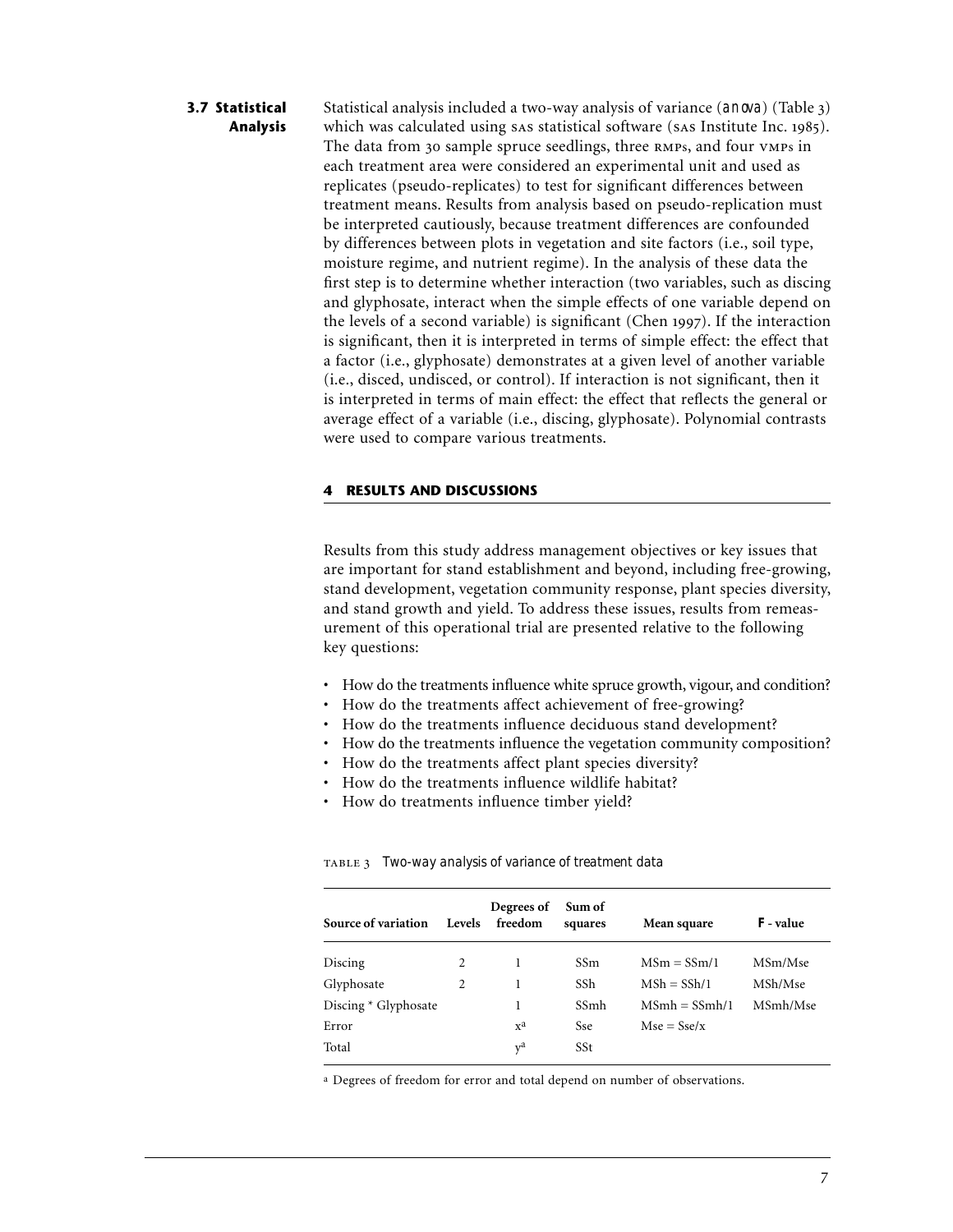Results from the statistical analysis are discussed in more detail in the following subsections. Note that if treatment (i.e., glyphosate) is mentioned without any reference to a second variable (disced or undisced), the main effect (pooling data from two plots) is discussed.

## **4.1 Treatment Effects on White Spruce Growth and Vigour**

Twelve years after application, vegetation management treatments had a measurable effect on basal diameter, height, and crown diameter growth of white spruce (Table 4; Appendix 3). Discing (main effect) improved basal diameter ( $p = 0.081$ ) but had no significant effect on spruce height and crown diameter. On the other hand, glyphosate treatment (main effect) increased height and crown diameter (Table 4). Seedlings were significantly ( $p \le 0.0001$ ) taller (height > 285.7 cm) with wider crowns (crown diameter  $> 131$  cm) in glyphosate treatment areas than those found in the untreated control and the disced area (height  $<$  218.3 cm and crown diameter  $<$  102 cm). The basal diameter of spruce seedlings after glyphosate application (>  $55.2$  mm) was significantly greater ( $p \le 0.0001$ ) than that of untreated control (29.8 mm) and disced seedlings (36.3 mm). Interaction between the two treatments (glyphosate  $\times$  discing) was not significant for spruce height ( $p = 0.52$ ) and crown diameter ( $p = 0.29$ ) (Appendix 3). Discing had no effect when glyphosate was applied; however, discing increased seedling basal diameter when no glyphosate was applied. Polynomial contrasts (Appendix 3) also indicate that glyphosate application significantly ( $p = 0.0001$ ) increased 12-year basal diameter, height, and crown diameter over that of disced and untreated control seedlings. Increases in height and basal diameter of white spruce after glyphosate application in this study are consistent with results reported in other studies (Wood and von Althen 1993; Sutton 1995; Harper, Herring, and Hays-Byl 1997).

Figure 3 illustrates the average spruce seedling height by treatment, from 1985 to 1995. Seedlings were significantly ( $p \le 0.016$ ) taller in the

 *Least square means for white spruce: basal diameter, height, height-to-diameter ratio, crown diameter, forked leader, and browsed leader in fall of 1995*

|                                | <b>Basal</b><br>diameter (mm) |      | Height $(cm)$ |       | Height-to-<br>diameter ratio |      | Crown      |       | <b>Stem</b><br>$diameter (cm)$ volume index <sup>a</sup> |      | Forked<br>leader $(\% )$ |      | <b>Browsed</b><br>leader $(\% )$ |          |  |
|--------------------------------|-------------------------------|------|---------------|-------|------------------------------|------|------------|-------|----------------------------------------------------------|------|--------------------------|------|----------------------------------|----------|--|
| Herbicide                      |                               |      |               |       |                              |      |            |       |                                                          |      |                          |      |                                  |          |  |
| <b>Mechanical</b>              | $GLY^b$                       | None | <b>GLY</b>    | None  | <b>GLY</b>                   | None | <b>GLY</b> | None  | <b>GLY</b>                                               | None | <b>GLY</b>               | None |                                  | GLY None |  |
| Discing                        | 55.4                          | 36.3 | 285.7         | 218.3 | 52.0                         | 61.6 | 131.0      | 102.0 | 424                                                      | 146  | 30                       | 43   | 23                               | 67       |  |
| None                           | 55.2                          | 29.8 | 286.2         | 204.6 | 51.9                         | 70.7 | 137.0      | 97.7  | 432                                                      | 100  | 27                       | 43   | 33                               | 30       |  |
| Standard<br>error <sup>c</sup> | 1.9                           |      | 11.1          |       | 1.8                          |      | 4.8        |       | 211                                                      |      |                          |      |                                  |          |  |

<sup>a</sup> Stem volume index =  $%$  of untreated stem volume.

 $<sup>b</sup>$  GLY = glyphosate.</sup>

c Standard error is same for the least square means in all four treatments.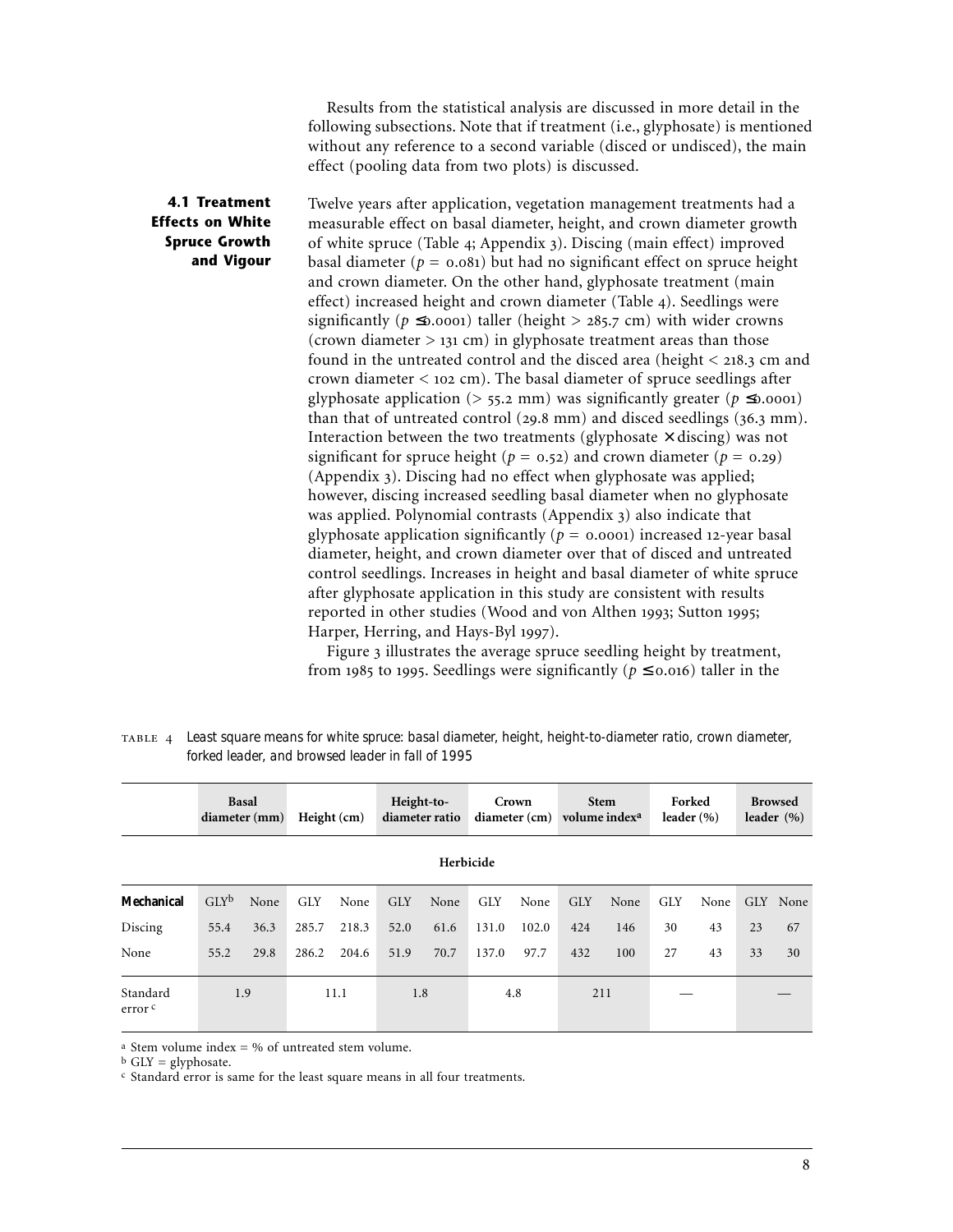



*Effect of treatments on white spruce height growth*

glyphosate-treated areas from 1989 to 1995 compared with disced and untreated seedlings (Figure  $x$ ; Appendix  $y$ ). This result suggests that glyphosate application may have a longer-lasting effect on spruce height compared with discing.

Various studies also indicate that diameter growth is more sensitive or responsive to surrounding vegetation than is height growth (Lanner 1985; Coates et al. 1991; Wagner 1994). In an environment with increased vegetation competition, diameter growth is reduced more rapidly compared with height growth, resulting in larger height-to-diameter ratios (HDR). The HDR tends to decrease from over 100 for shaded conifers to more optimal values near 50 (Harrington and Chan 1993). In this study, discing and/or glyphosate treatments significantly ( $p \le 0.0006$ ) (Appendix 3) reduced the HDR of spruce seedlings from a value over 70 in the untreated control to values of 62 and 52 in discing and glyphosate treatments, respectively (Table 4).

Vigour of spruce was improved by glyphosate treatment. Some 50% of spruce seedlings growing in glyphosate-treated plots exhibited good vigour (class 4), whereas spruce growing in the untreated control and disced plots exhibited vigour values  $\leq$  3 (moderate). In the untreated control plot, 43% of the trees exhibited moderate vigour (class  $_3$ ) and  $_{29\%}$  of the spruce exhibited poor vigour (class 1). The occurrence of forked leaders (Table  $4$ ) that may result from various factors (including vegetation press, snowpress, browsing damage, etc.) was more prevalent in the untreated control or disced area (43%) compared with the glyphosate-treated area ( $\leq$ 30%).

**4.2 Treatments Effects on Achievement of Free-growing**

Spruce seedlings were not tagged to assess their survival. However, a significantly ( $p = 0.028$ ) higher spruce density was found in the glyphosate treatment plots  $(> 4200$  sph) compared with the untreated control plot  $(2933$  sph) (Figure 4). More than 1600 well-spaced spruce stems per hectare (sph) were tallied in all treatment plots including the control, thus all treatments are fully stocked based on current free-growing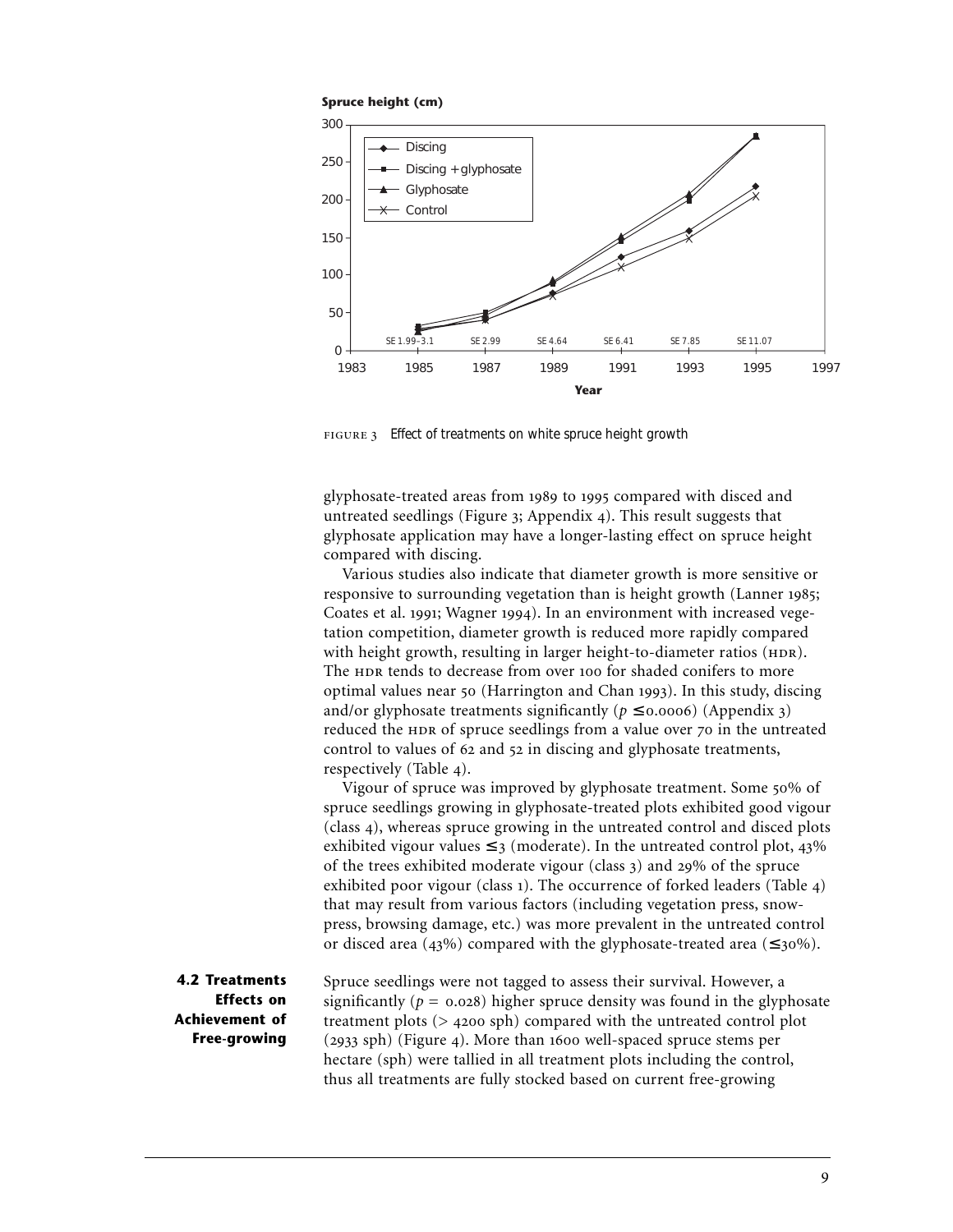

 *Effects of treatments on density: stand, deciduous, spruce, spruce wellspaced, and spruce free-growing*

stocking standards for the Prince George Forest Region (B.C. Ministry of Forests and BC Environment 1995) (Figure 4). However, the information on the significance of the treatment in meeting free-growing requirement is also critical.

As stated in the Forest Practices Code's Operational Planning Regulation, Section 39  $(1)(a)(vii)$ , a healthy well-spaced tree in a free-growing stand must meet the required standards (i.e., minimum white spruce height 1.0 m and tree-to-brush height ratio  $150\%$ ) of the height of the tree relative to competing vegetation within a 1 m radius cylinder of the tree trunk. At this stage (12 years after white spruce planting), only plots treated with glyphosate ( $p = 0.0002$ ) meet the minimum ( $> 867$  sph) free-growing requirements (B.C. Ministry of Forests and BC Environment ). On the other hand, data from the untreated control and discing (no glyphosate) areas indicate that the spruce stand is not free-growing (Figure 4; Appendix  $\varsigma$ ) and may become  $\kappa$  (not satisfactorily restocked) based on current free-growing standards which do not accept deciduous species. Polynomial contrasts (Appendix 5) also indicate that glyphosate is significantly ( $p = 0.001$ ) better compared with discing in meeting freegrowing requirements 12 years after its application.

Recently, draft vegetation competition guidelines in the Prince George Forest Region were prepared to assist districts in determining free-growing status on areas with basic silviculture obligations for the 1998 field season (B.C. Ministry of Forests 1998a). The guidelines suggest that a combination of HDR of coniferous species and density of deciduous species can be used during a free-growing survey in deciduous tree complexes to determine whether the vegetation competition is deleterious. Therefore, coniferous and deciduous stem density guidelines can provide additional information to the establishment to free-growing requirements (B.C. Ministry of Forests and BC Environment 1995). The use of coniferous and deciduous stem density criteria is examined after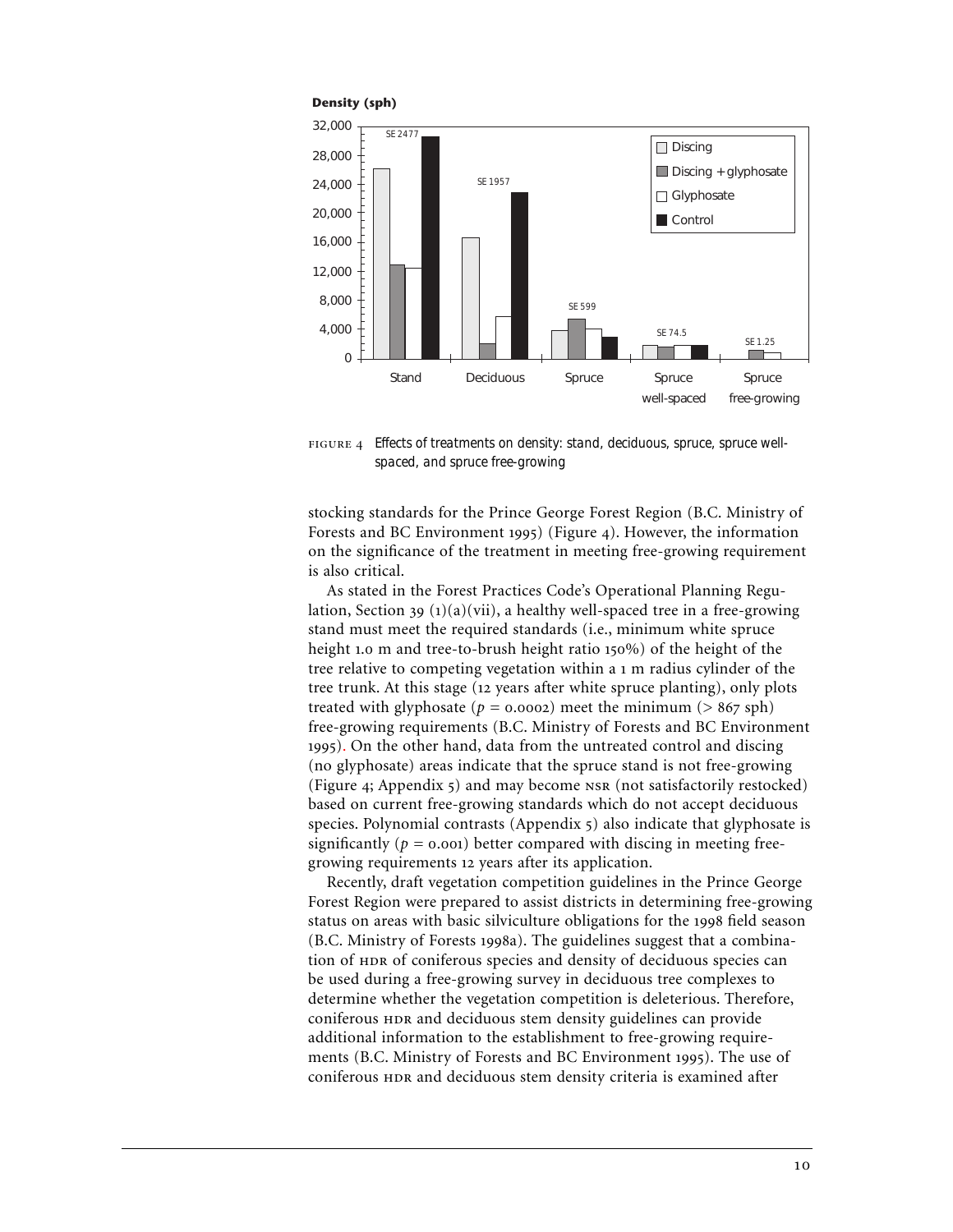|                                                                                           | requirements of a well-spaced tree of acceptable age and height have<br>been evaluated. Based on this new criterion, none of the treatment area<br>is free-growing due to higher deciduous densities $(> 1000$ sph) (Figure 4),<br>although an HDR threshold of $\leq 60$ (range between 40.1 and 63.9), which<br>is required for white spruce to be declared a free-growing candidate, is<br>found in glyphosate-treated plots (Table 4).<br>Within a mixedwood stand (i.e., untreated control plot) of understorey<br>spruce and overstorey aspen and/or balsam poplar (i.e., 10% spruce and<br>90% deciduous by density), spruce must meet an $HDR \le 70$ requirement<br>specified in the mixedwood stocking guidelines (B.C. Ministry of Forests<br>1997c) to be declared as free-growing or well-growing. At this stage of<br>stand development (12 years after planting), a mean HDR value of 70.7<br>(range between 52.6 and 90.5) is found in the untreated control plot,                                 |
|-------------------------------------------------------------------------------------------|--------------------------------------------------------------------------------------------------------------------------------------------------------------------------------------------------------------------------------------------------------------------------------------------------------------------------------------------------------------------------------------------------------------------------------------------------------------------------------------------------------------------------------------------------------------------------------------------------------------------------------------------------------------------------------------------------------------------------------------------------------------------------------------------------------------------------------------------------------------------------------------------------------------------------------------------------------------------------------------------------------------------|
|                                                                                           | slightly higher than the HDR requirement of 70 (Table 4). Thus, the<br>result needs to be interpreted cautiously.                                                                                                                                                                                                                                                                                                                                                                                                                                                                                                                                                                                                                                                                                                                                                                                                                                                                                                  |
| <b>4.3 Treatment</b><br><b>Effects</b> on<br><b>Deciduous Stand</b><br><b>Development</b> | In the summer of 1996, 13 years after treatment, deciduous density, basal<br>diameter, and height were significantly reduced in both glyphosate-treated<br>and disced plots compared with the plots where treatment was not applied<br>(Table 5; Figure 4; Appendix 6). The deciduous densities found in<br>glyphosate-treated plots $(<$ 5800 sph) were one-third of those measured<br>in the plots where glyphosate was not applied $(> 16 733$ sph). Polynomial<br>contrasts also showed that glyphosate application significantly ( $p \le 0.004$ )<br>reduced deciduous density compared with discing and untreated control<br>(Appendix 6). The deciduous density in the untreated control area was<br>22 933 sph, consisting of 54% Populus tremuloides<br>(trembling aspen) and<br>46% Populus b alsamifera spp. balsamifera (balsam poplar) (Table 5). In<br>addition to reductions in deciduous density (16 733 sph), the discing<br>treatment reversed the species composition (i.e., 46% aspen and 54% |

| TABLE 5 Least square means for the density of deciduous species, balsam poplar, trembling aspen, Sitka or green |
|-----------------------------------------------------------------------------------------------------------------|
| alder, and willow; and for deciduous basal diameter and deciduous height in fall of 1995                        |

|                    | Deciduous<br>density <sup>a</sup><br>$(sph)^b$ |         | Balsam poplar<br>densityc<br>(sph) |         | <b>Trembling</b><br>aspen density <sup>d</sup><br>(sph) |        | Sitka or green<br>alder density <sup>e</sup><br>(sph) |         | Willow<br>densityf<br>(sph) |      | Deciduous<br>basal<br>diameter (mm) |      | Deciduous<br>height<br>(cm) |          |
|--------------------|------------------------------------------------|---------|------------------------------------|---------|---------------------------------------------------------|--------|-------------------------------------------------------|---------|-----------------------------|------|-------------------------------------|------|-----------------------------|----------|
| Herbicide          |                                                |         |                                    |         |                                                         |        |                                                       |         |                             |      |                                     |      |                             |          |
| Mechanical         | GLY <sup>g</sup>                               | None    | <b>GLY</b>                         | None    | <b>GLY</b>                                              | None   | <b>GLY</b>                                            | None    | <b>GLY</b>                  | None | <b>GLY</b>                          | None |                             | GLY None |
| Discing            | 2 1 3 3                                        | 16 733  | 2 0 6 7                            | 9 0 6 7 | 67                                                      | 7667   | 3 800                                                 | 3 2 6 7 | 1 400                       | 1667 | 29.7                                | 41.0 | 250                         | 367      |
| None               | 5 800                                          | 22 9 33 | 4 7 3 3                            | 10 533  | 1 0 6 7                                                 | 12 400 | 533                                                   | 3933    | 1933                        | 533  | 40.2                                | 45.6 | 333                         | 500      |
| Standard<br>errorh | 1957                                           |         | 3 5 1 6                            |         | 4 3 3 2                                                 |        | 1797                                                  |         | 931                         |      | 2.3                                 |      | 42.5                        |          |

a Deciduous density includes both *Populus* spp.

b sph = stems per hectare.

c Balsam poplar = *Populus balsamifera* spp. *balsamifera*; d Trembling aspen = *Populus tremuloides*; e Sitka or green alder = *Alnus viridis*; f Willow = *Salix* spp.

g GLY = glyphosate.

h Standard error is same for the least square means in all four treatments.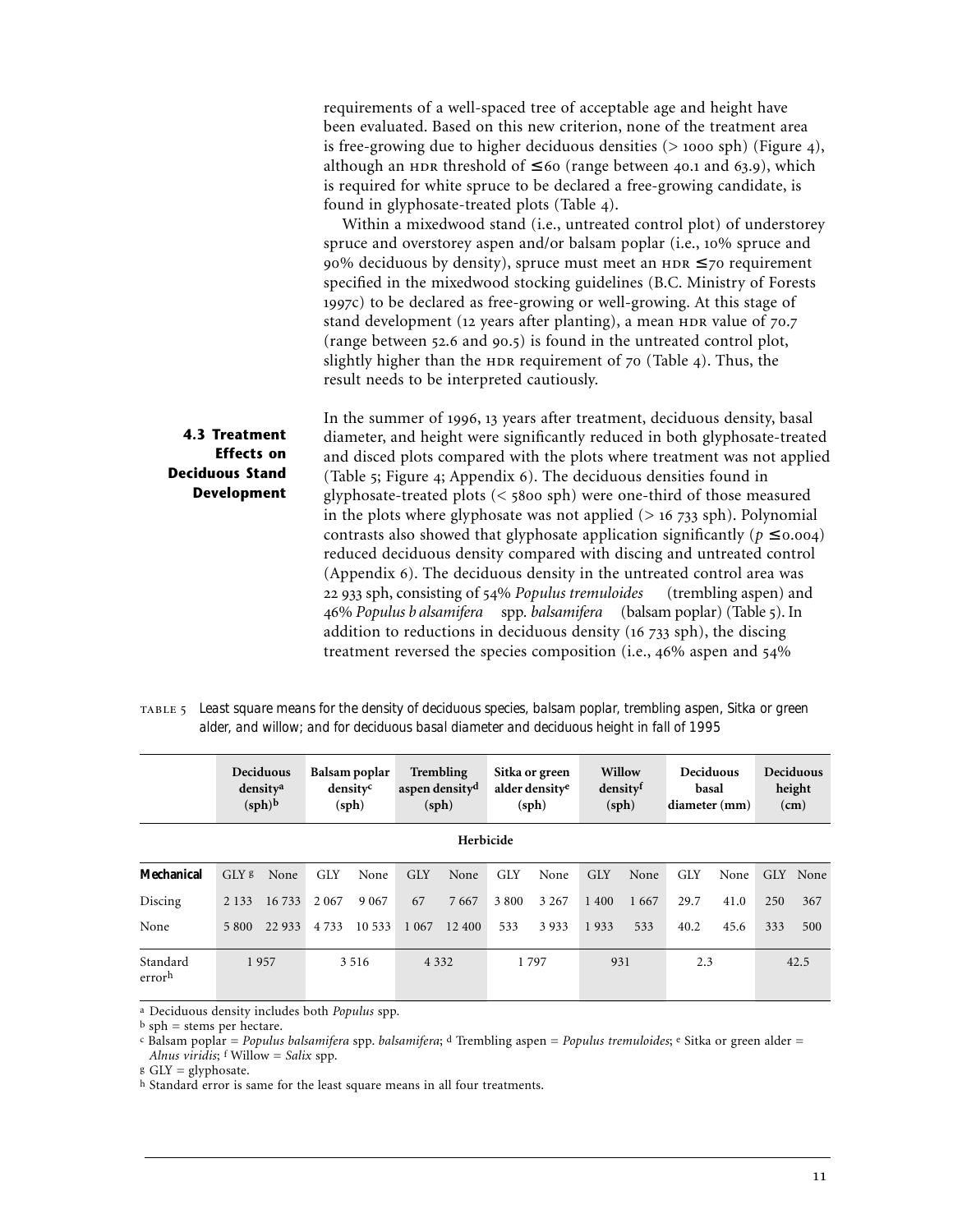balsam poplar). The glyphosate treatment resulted in less than 5800 sph, comprised of more than 82% balsam poplar and less than 18% trembling aspen (Table 5). This result suggests that both glyphosate and discing treatments modified deciduous composition compared with the untreated control (i.e., aspen dominated in the untreated control and balsam poplar dominated in disced and glyphosate).

Deciduous percent cover was significantly reduced in both discing  $(p = 0.009)$  and glyphosate  $(p = 0.0001)$  treatments compared with plots where treatment was not applied (Figure  $\zeta$ ; Appendix  $\zeta$ ). There was a significant ( $p = 0.018$ ) interaction between glyphosate and discing. Further analysis using polynomial contrasts indicates glyphosate significantly ( $p = 0.014$ ) reduced deciduous percent cover ( $\lt 11\%$ ) compared with untreated control  $(74%)$  (Appendix 7). Discing alone is not very effective  $(p = 0.07)$  in reducing deciduous percent cover (40%) compared with the untreated control plot (Figure 5). The absence of vegetation control treatment resulted in a mixedwood stand with 5-m-tall deciduous species in the overstorey and 2-m-tall suppressed spruce in the understorey. To achieve a stand dominated by spruce at the end of the rotation, brushing in combination with density management for deciduous species (i.e., 5000 sph of aspen or poplar) is required (B.C. Ministry of Forests 1997b).

# **4.4 Treatment Influences on the Vegetation Community**

Both glyphosate and discing treatments changed species abundance (Figures 6–9). Total vegetation percent cover was significantly ( $p = 0.023$ ) reduced in plots treated with glyphosate  $(180\%)$  compared with the plots with no herbicide (i.e., untreated control  $228\%$  and discing only  $204\%$ ) (Figure 5). When comparing percent cover of vertical strata (canopy), significant ( $p \le 0.001$ ) differences were found only in the shrub layer with the percent cover values less than  $76\%$  in glyphosate-treated areas compared with the untreated areas with percent cover of less than 138% (Figure 5). Further breakdown of the shrub layer into tall shrubs  $(> 1.3 \text{ m})$ in height) and low shrubs  $(≤ 1.3 m in height)$  (Table 6) showed that



**Percent cover (%)**

 *Effects of treatments on percent cover: total (all species), conifers, deciduous, shrubs, herbs, bryophytes, and forage species*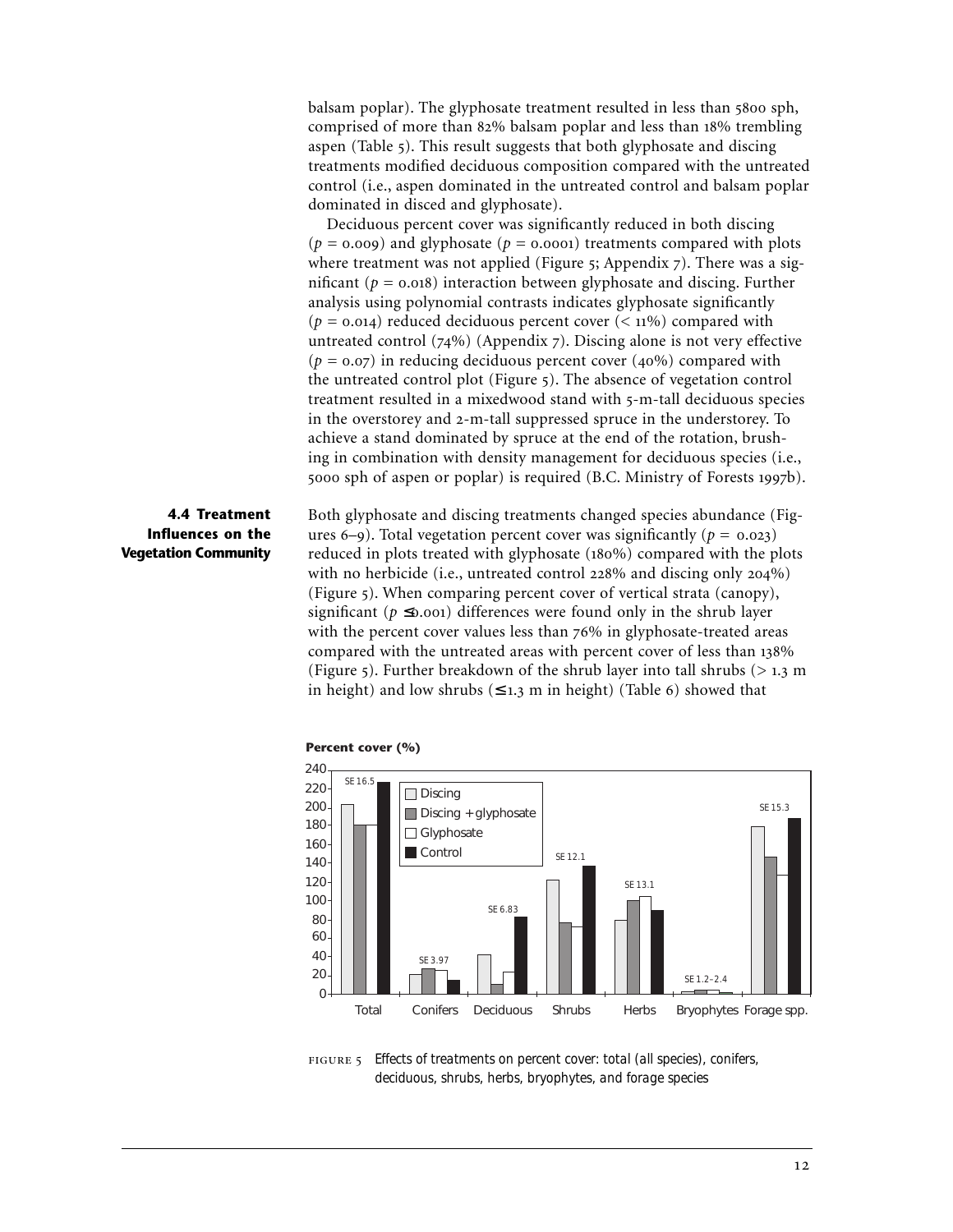

*A vegetation community in a discing plot (August 13, 1996)*



*A vegetation community in a discing+glyphosate treatment plot (August 13, 1996)*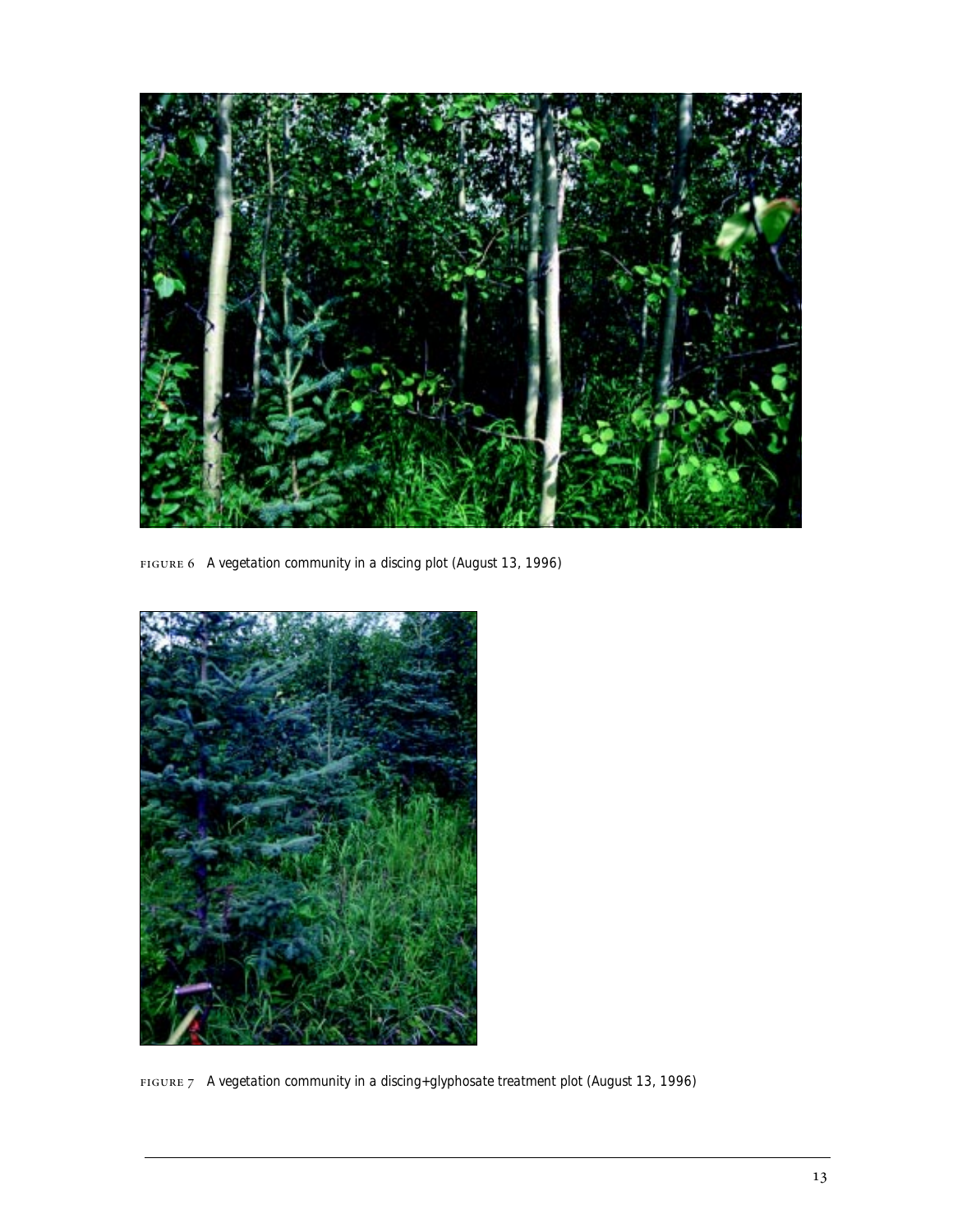

*A vegetation community in a glyphosate treatment plot (August 13, 1996)*



*A vegetation community in an untreated control plot (August 13, 1996)*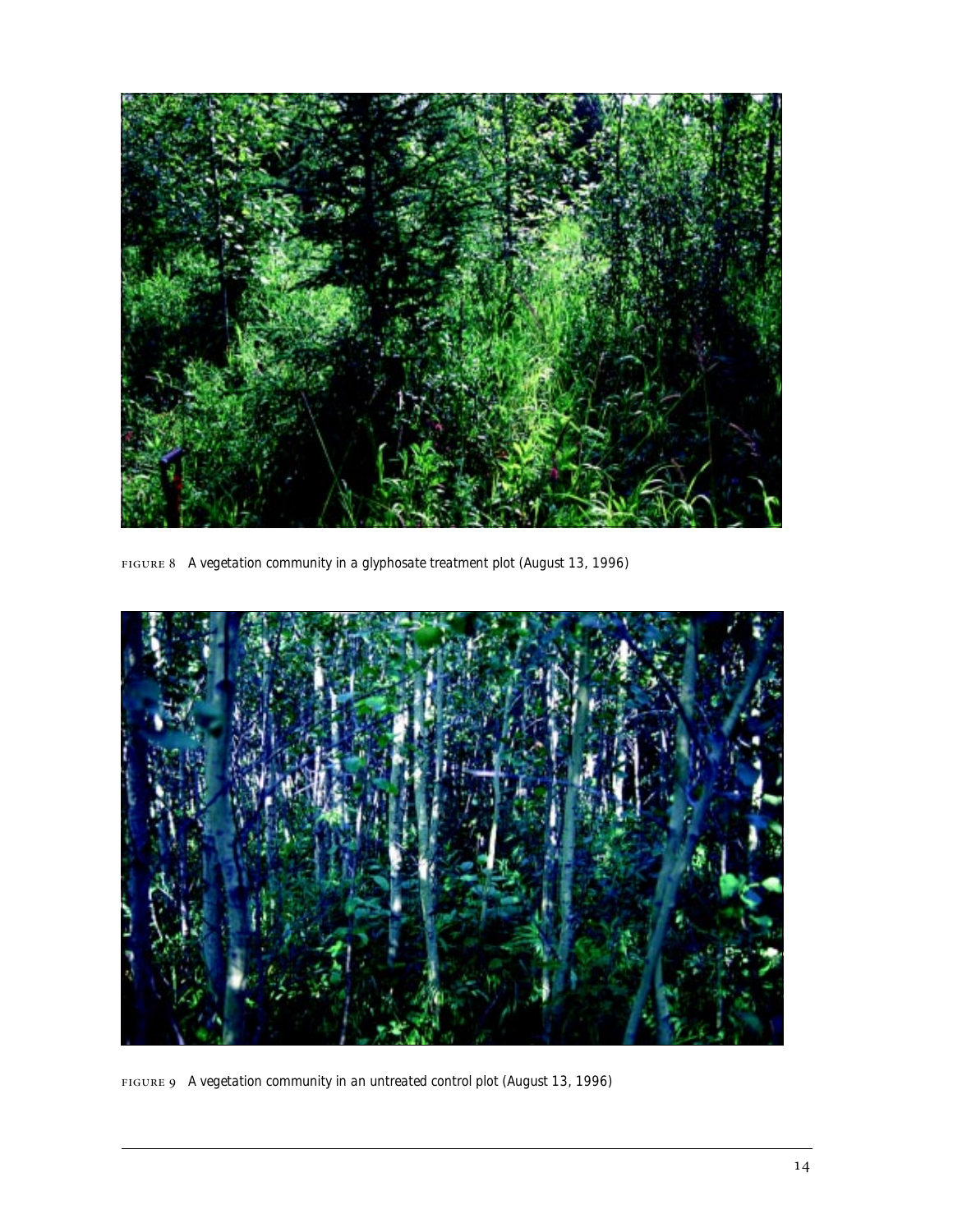|                                    | Stratum B <sub>1a</sub><br>percent cover<br>(9) |      | Stratum B <sub>2</sub> b<br>percent cover<br>(9) |      | Stratum B <sup>c</sup><br>percent cover<br>(9) |       | <b>Stratum B1</b><br>height<br>(cm) |      | <b>Stratum B2</b><br>height<br>(cm) |      | <b>Stratum B</b><br>height<br>(cm) |      |
|------------------------------------|-------------------------------------------------|------|--------------------------------------------------|------|------------------------------------------------|-------|-------------------------------------|------|-------------------------------------|------|------------------------------------|------|
| Herbicide                          |                                                 |      |                                                  |      |                                                |       |                                     |      |                                     |      |                                    |      |
| Mechanical                         | GIY <sup>d</sup>                                | None | <b>GLY</b>                                       | None | <b>GLY</b>                                     | None  | <b>GLY</b>                          | None | <b>GLY</b>                          | None | <b>GLY</b>                         | None |
| Discing                            | 37.3                                            | 55.0 | 38.8                                             | 66.5 | 76.0                                           | 121.5 | 330                                 | 370  | 80                                  | 93   | 145                                | 174  |
| None                               | 42.5                                            | 95.5 | 29.0                                             | 42.8 | 71.5                                           | 138.3 | 360                                 | 470  | 89                                  | 94   | 172                                | 211  |
| Standard error <sup>e</sup><br>8.1 |                                                 |      | 12.6                                             |      | 13.1                                           |       | $33\pm1$                            |      | $8.6 \pm 0.4$                       |      | $22.7 \pm 0.6$                     |      |

 *Least square means for the vegetation species percent cover and height for stratum B1, B2, and B in summer of 1996*

<sup>a</sup> B1 = tall shrubs (>1.3 m in height;  $\overline{b}$  B2 = low shrubs  $\leq$  1.3 m in height;  $\overline{c}$  B = B1+B2 = all shrubs.

 $d$  GLY = glyphosate.

e Standard error is same for the least square means in all four treatments.

significant differences in percent cover and modal height were present only in the tall shrub layer (Appendix 8). The main species found in the tall shrub layer were *Alnus viridis* (Sitka or green alder) and *Salix* spp. (willow). The tall shrub density (Sitka or green alder + willow) in the untreated control and discing plots exceeded 4466 sph, and both treatments were dominated by alder  $(> 66\%)$  (Table 5). The glyphosate treatment (without discing) resulted in  $2466$  sph of tall shrubs consisting of 78% willow and 22% alder (Table 5). Willow dominated the tall shrub layer in glyphosate-treated plots, whereas Sitka or green alder dominated the tall shrub layer in plots without any herbicide treatment (Table ). The percent cover of herbaceous species and bryophytes was not significantly different between treatments (Figure 5; Appendix 7).

Figures 10 and 11 present the percent cover and modal height analysis of the five main species present on the site: *Aster conspicuus* (showy aster)*, Epilobium angustifolium* (fireweed)*, Lathyrus ochroleucus* (creamy peavine)*, Populus* spp*.* (balsam poplar and/or trembling aspen), and *Rosa acicularis* (prickly rose). For fireweed and aspen, both height and percent cover were significantly (Appendix 9) reduced by glyphosate application compared with the untreated plots (Figures 10 and 11). The reduction in aspen ground cover within the glyphosate-treated area may have increased light availability for establishment of otherwise suppressed species (i.e., creamy peavine) (Figure 10).

Cover data for conifers exhibit an inverse relation to that of shrub and total vegetation cover with the glyphosate treatment. Percent cover of coniferous species significantly ( $p = 0.043$ ) increased and almost doubled in glyphosate-treated areas (main effect) compared with the untreated (without glyphosate) areas (Figure 5). The control plot exhibited the lowest conifer cover (15%) while glyphosate-treated plots had cover values over 26%.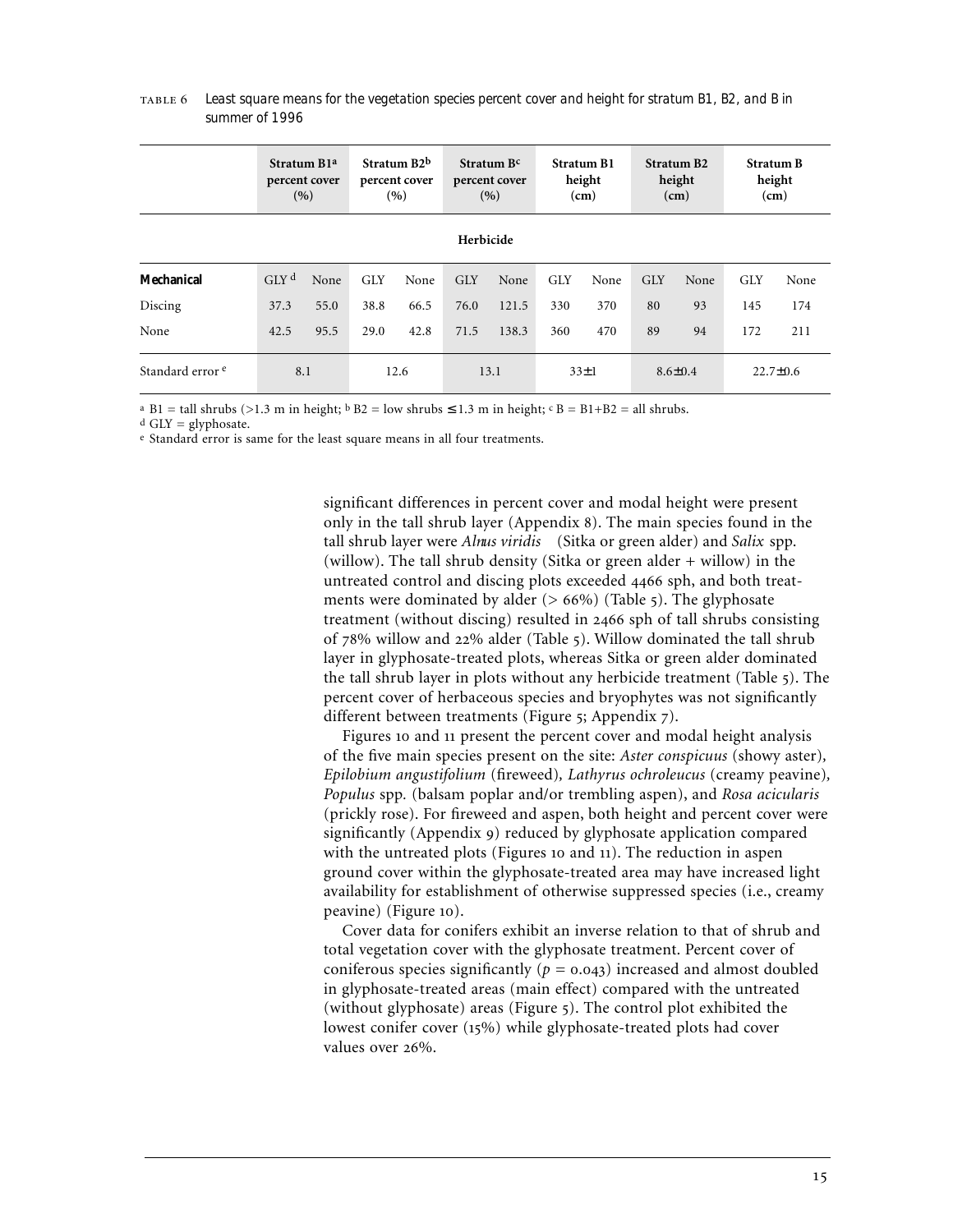# **4.5 Treatment Effects on Plant Species Diversity**

In the summer of 1996, 13 years after planting, glyphosate (main effect) had significantly increased the number of herbs ( $p = 0.003$ ) and bryophytes ( $p = 0.044$ ) compared with the untreated plots (Table 7; Appendix 11). The glyphosate treatment had no effect on the number of shrub species. Polynomial contrasts showed that glyphosate application significantly ( $p = 0.016$ ) increased the number of herbs compared with discing only (Appendix 11). A count of the number of species was used to assess species richness in each subplot. In total,  $43, 36,$  and  $34$  plant



*Effects of treatments on percent cover of five main species*



#### **Modal height (cm)**

*Effects of treatments on modal height of five main species*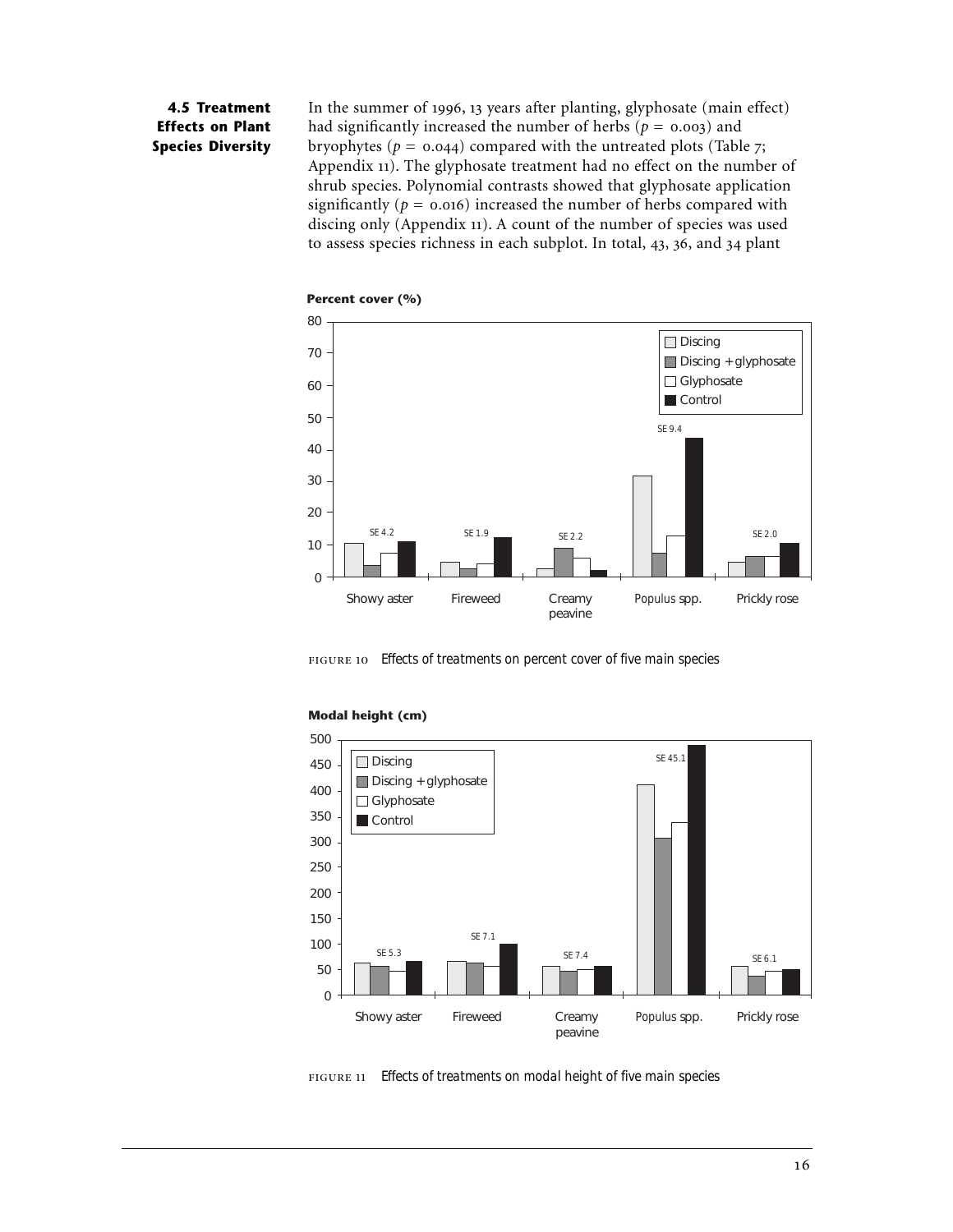species were present in glyphosate (with and without discing), discing alone, and untreated control areas, respectively (Appendix 12).

The significant ( $p = 0.006$ ) improvements in species richness in glyphosatetreated plots  $(\geq_{29}$  species) compared with untreated (without glyphosate) plots ( $\leq$  24 species) may be the result of increases in herbs and bryophytes. Modified Simpson's Diversity Index (SDI) and modified Shannon-Wiener Diversity Index (sw1) were used to test treatment effects on plant species diversity. The swi, which places most weight on rare species in the sample, was significantly ( $p = 0.005$ ) higher in glyphosate-treated plots ( $\ge 1.16$ ) compared with the untreated control  $(1.04)$  and discing  $(1.01)$  plots. Polynomial contrasts showed that swi was significantly ( $p = 0.008$ ) lower in discing plots compared to the untreated control plot (Appendix 11). The , which places most weight on the common species, did not differ significantly between treatments. Glyphosate application appears to improve plant species diversity by modifying the microenvironment (i.e., allowing more light to reach ground level), and by reducing the abundance of common species and allowing the rare species to flourish.

Cover of wildlife forage species (Appendix 13) was significantly ( $p = 0.01$ ) reduced by glyphosate application compared with no treatment (Figure 5). The glyphosate-treated plots had an average forage cover value of less than  $147\%$ , whereas significantly higher cover values of  $179\%$  and  $189\%$  were found in discing only and control plots, respectively. Polynomial comparison (Appendix  $\overline{z}$ ) showed that discing, glyphosate, and discing  $+$  glyphosate treatments reduced forage species percent cover significantly  $(p = 0.027)$ compared with untreated control (Appendix 7). **4.6 Treatment Impacts on Wildlife Habitat**

Based on a six-class rating (Appendix 2), forage utilization ratings were generally nil (class o) to slight (class 1), with classes o and 1 comprising at

| TABLE 7 Least square means for number of species (forage, shrubs, herbs, bryophytes), species richness, and |
|-------------------------------------------------------------------------------------------------------------|
| diversity index (Simpson's, Shannon-Wiener) in summer of 1996                                               |

| Number of<br>forage species    |         | Number of<br>shrubs |            | Number of<br>herbs |            | Number of<br>bryophytes |                | <b>Species</b><br>richness |            | Modified<br>Simpson's<br>Diversity<br>Index |            | Modified<br>Shannon-<br>Wiener<br>Diversity<br>Index |      |          |
|--------------------------------|---------|---------------------|------------|--------------------|------------|-------------------------|----------------|----------------------------|------------|---------------------------------------------|------------|------------------------------------------------------|------|----------|
| Herbicide                      |         |                     |            |                    |            |                         |                |                            |            |                                             |            |                                                      |      |          |
| Mechanical                     | $GLY^a$ | None                | <b>GLY</b> | None               | <b>GLY</b> | None                    | <b>GLY</b>     | None                       | <b>GLY</b> | None                                        | <b>GLY</b> | None                                                 |      | GLY None |
| Discing                        | 14      | 13                  | 10         | 9                  | 19         | 14                      | 3              | 2                          | 32         | 24                                          | 0.71       | 0.83                                                 | 1.16 | 1.01     |
| None                           | 14      | 12                  | 10         | 9                  | 17         | 13                      | $\overline{2}$ | $\mathbf{0}$               | 29         | 22                                          | 0.90       | 0.86                                                 | 1.23 | 1.04     |
| Standard<br>error <sup>b</sup> | 0.8     |                     | 0.8        |                    | 1.3        |                         | 0.8            |                            | 2.2        |                                             | 0.09       |                                                      | 0.05 |          |

 $a$  GLY = glyphosate.

b Standard error is same for the least square means in all four treatments.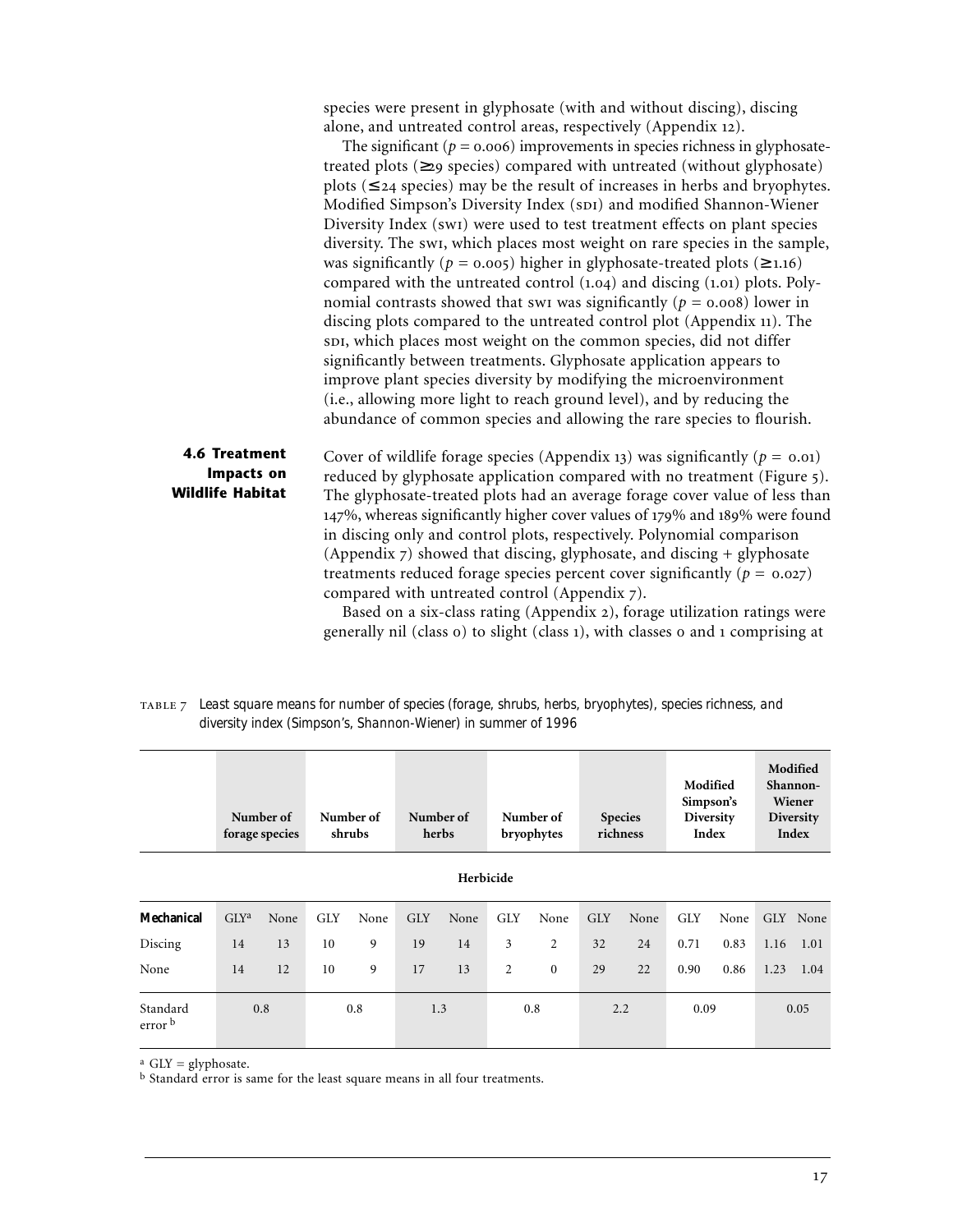least 62% of recorded values. The only notable difference in forage utilization values was that light utilization (class  $2$ ) occurred  $22\%$  of the time for the glyphosate-treated plots and between 11 and 14% for the other plots. Sitka or green alder, fireweed, trembling aspen, balsam poplar, and willow were all browsed consistently across all treatments (Appendix 13).

The qualitative measure of white spruce seedling condition in this study suggests various kinds of damage and abnormalities in different treatments. Wildlife damage to white spruce seedlings included clipped and browsed foliage and leaders, snapped or broken leaders, bark peeled or abraded, trampling injuries, cut stem, bent stem, and complete tree removal. The damage was observed in all treatments. However, damage was greater on spruce seedlings within the discing plot  $(67%)$  than in the glyphosate  $(33\%)$  and untreated  $(30\%)$  plots (Table 4).

Higher shrub cover in the disced area (Figure 5) may have resulted in higher browsing damage. Fewer occurrences of browsing damage to spruce in the untreated control plot may be due to higher deciduous density (Figures 4 and 9), which may have restricted wildlife movement in the plot. Lower shrub cover in the glyphosate area (Figure  $\frac{1}{2}$ ) may have resulted in less browsing damage to the spruce leaders.

## **4.7 Treatment Effects on Timber Yield**

Twelve years after treatment application, results show a mean spruce height of 204.6 cm for the untreated control, gains of  $6\%$  for discing alone, and gains of 35% for glyphosate application after discing and glyphosate alone (Table 4; Figure 3). Sutton (1995) found a  $36\%$  height increase in white spruce that had received a vegetation control treatment compared with untreated spruce. Similarly, results show a mean spruce basal diameter of 29.8 mm in the control area, and gains of  $22\%$  in the disced area, and 86% in areas where glyphosate was applied. These increases in height and diameter growth in spruce have increased the spruce stem volume.

In 1995 (12 years post-treatment), a stem volume of  $597 \text{ cm}^3/\text{ha}$  was found in the untreated control plot. A stem volume index (percentage of untreated) of  $146\%$  for discing and  $428\%$  (average of disced and undisced plots) for glyphosate application was also recorded (Table 4). To determine whether treatments will have any long-term growth response that can be measured as changes in yield or wood volume, yield projections are necessary.

Spruce yield projections indicate that treated plots will reach maximum mean annual increment (MAI) or MAI culmination before the untreated plot (Table 8 and Figure 12). Based on MAI culmination, rotation length is  $77$  years for the untreated control (Table 8), and rotation length is reduced by  $\frac{3}{7}$  years ( $\frac{74}{7}$  years) for discing,  $\frac{13}{7}$  years ( $\frac{64}{7}$  years) for glyphosate application after discing, and 19 years (58 years) for glyphosate application alone. Based on the concept of biological maximization, if different plots are harvested at maximum MAI, there is no apparent difference in spruce yield (Table 8). However, if the plots are harvested at the same time (after 60 years), glyphosate treated plots have 41% higher stand volumes than untreated plots (Figure 13). This result suggests a gain of  $41\%$  in stand volume by investing \$299/ha for glyphosate application. Tables 8 and 9 summarize treatments effects on timber yield before and after precommercial thinning (PCT), respectively. Simulations indicate that PCT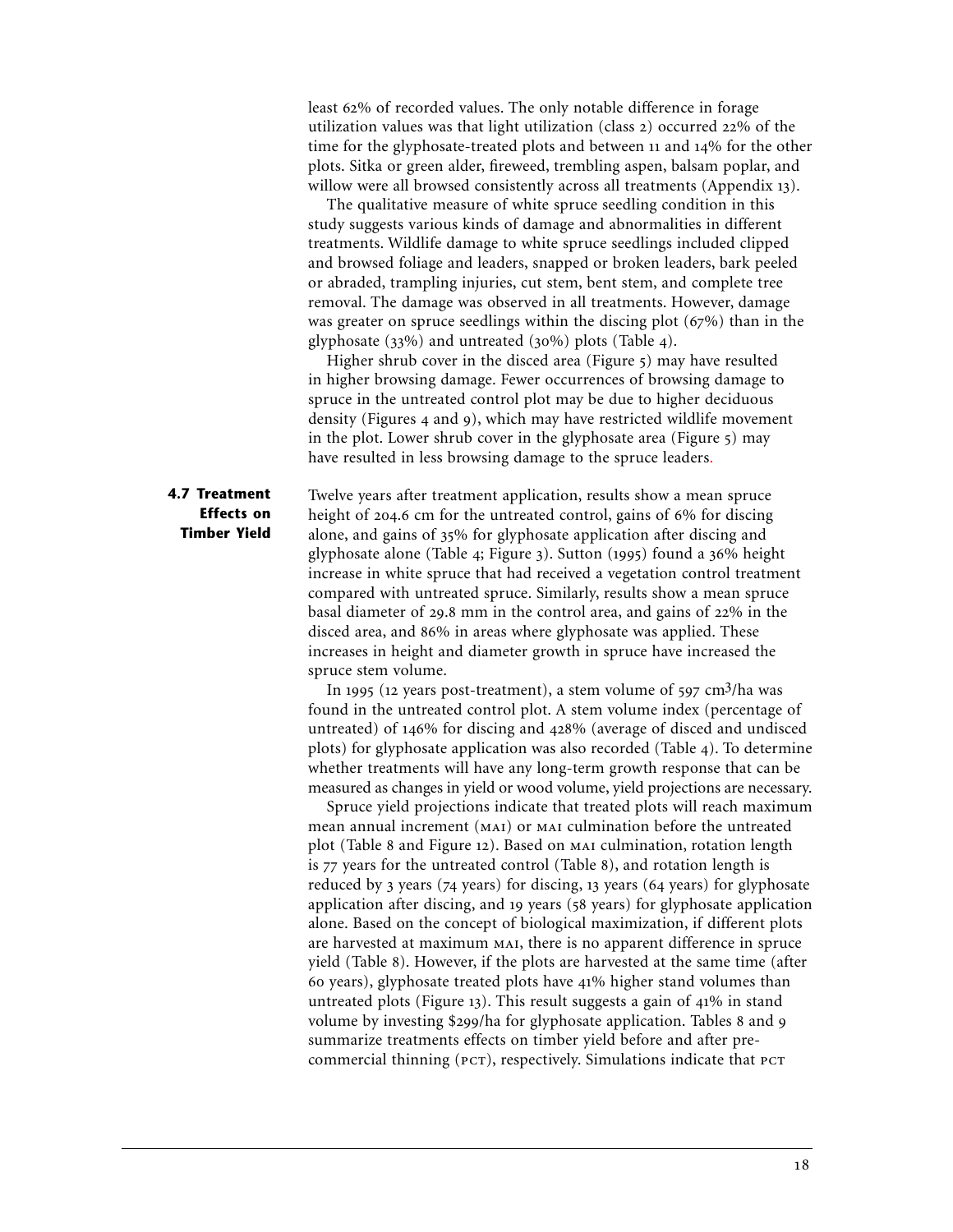to 1355 sph may improve stand volume by  $40 \text{ m}^3$ /ha in an untreated plot and by  $47 \text{ m}^3/\text{ha}$  in treated plots (Tables 8 and 9). However, to capture potential gains from PCT, harvest needs to be delayed from 6 to 9 years (Tables 8 and 9).

In spruce yield projections (Figure 12), the si used for understorey spruce (Table 8) may not represent a true site index potential for this site due to suppressed seedlings. These values may underestimate the yield at an early stage because trees are not growing to their full potential. Conversely, using the si value from the adjacent area (i.e., treated plots) is potentially biased and may overestimate the yield for the untreated control area because it ignores the effect of the deciduous overstorey on spruce growth.

Since deciduous species (i.e., balsam poplar and trembling aspen) are present as an overstorey on this site and are expected to occupy the site at least to maturity, it is logical to include deciduous volume for total yield analysis. However, no quantitative models are currently available for use in

#### *Stand yield projections and financial analysis for spruce derived from TIPSY version 2.1*

|            |                  | Silviculture<br>$costs$ (\$/ha) |            | Site index |            | Total<br>stand vol.<br>$(m^3/ha)^a$ |            | Age $(yr)$ |            | Max.<br>$MAI(m^3/ha)$ | Net present<br>value $(\frac{6}{ha})^b$ |        |
|------------|------------------|---------------------------------|------------|------------|------------|-------------------------------------|------------|------------|------------|-----------------------|-----------------------------------------|--------|
| Herbicide  |                  |                                 |            |            |            |                                     |            |            |            |                       |                                         |        |
| Mechanical | GLY <sup>c</sup> | None                            | <b>GLY</b> | None       | <b>GLY</b> | None                                | <b>GLY</b> | None       | <b>GLY</b> | None                  | <b>GLY</b>                              | None   |
| Discing    | 1885             | 1586                            | 22.0       | 19.6       | 426        | 427                                 | 64         | 74         | 6.66       | 5.77                  | $-683$                                  | $-788$ |
| None       | 1572             | 1273                            | 23.7       | 19.0       | 427        | 431                                 | 58         | 77         | 7.36       | 5.59                  | $-47$                                   | $-561$ |

<sup>a</sup> Operational adjustment factors used in analysis : OAF1 = 0.90; OAF2 = 1:00; combined OAF = 0.90.

b Economic analysis (see Appendix 14).

 $c$  GLY = glyphosate.

| TABLE 9 Stand yield projections and financial analysis for spruce after pre-commercial thinning to 1355 sph derived |  |
|---------------------------------------------------------------------------------------------------------------------|--|
| from TIPSY version 2.1                                                                                              |  |

|            | Silviculture<br>$costs$ (\$/ha) |      | <b>Total stand</b><br>vol. $(m^3/ha)^a$ |      | Age $(yr)$ |      | Max. MAI<br>$(m^3/ha)$ |      | Net present<br>value $(\frac{s}{ha})^b$ |        |  |
|------------|---------------------------------|------|-----------------------------------------|------|------------|------|------------------------|------|-----------------------------------------|--------|--|
| Herbicide  |                                 |      |                                         |      |            |      |                        |      |                                         |        |  |
| Mechanical | GLY <sup>a</sup>                | None | <b>GLY</b>                              | None | <b>GLY</b> | None | <b>GLY</b>             | None | <b>GLY</b>                              | None   |  |
| Discing    | 2320                            | 2006 | 473                                     | 468  | 71         | 82   | 6.66                   | 5.71 | $-678$                                  | $-860$ |  |
| None       | 2001                            | 1668 | 472                                     | 471  | 64         | 86   | 7.37                   | 5.48 | $-11$                                   | $-665$ |  |

a Operational adjustment factors used in analysis : OAF1 = 0.90; OAF2 = 1:00; combined OAF = 0.90.

b Economic analysis (see Appendix 14).

 $c$  GLY = glyphosate.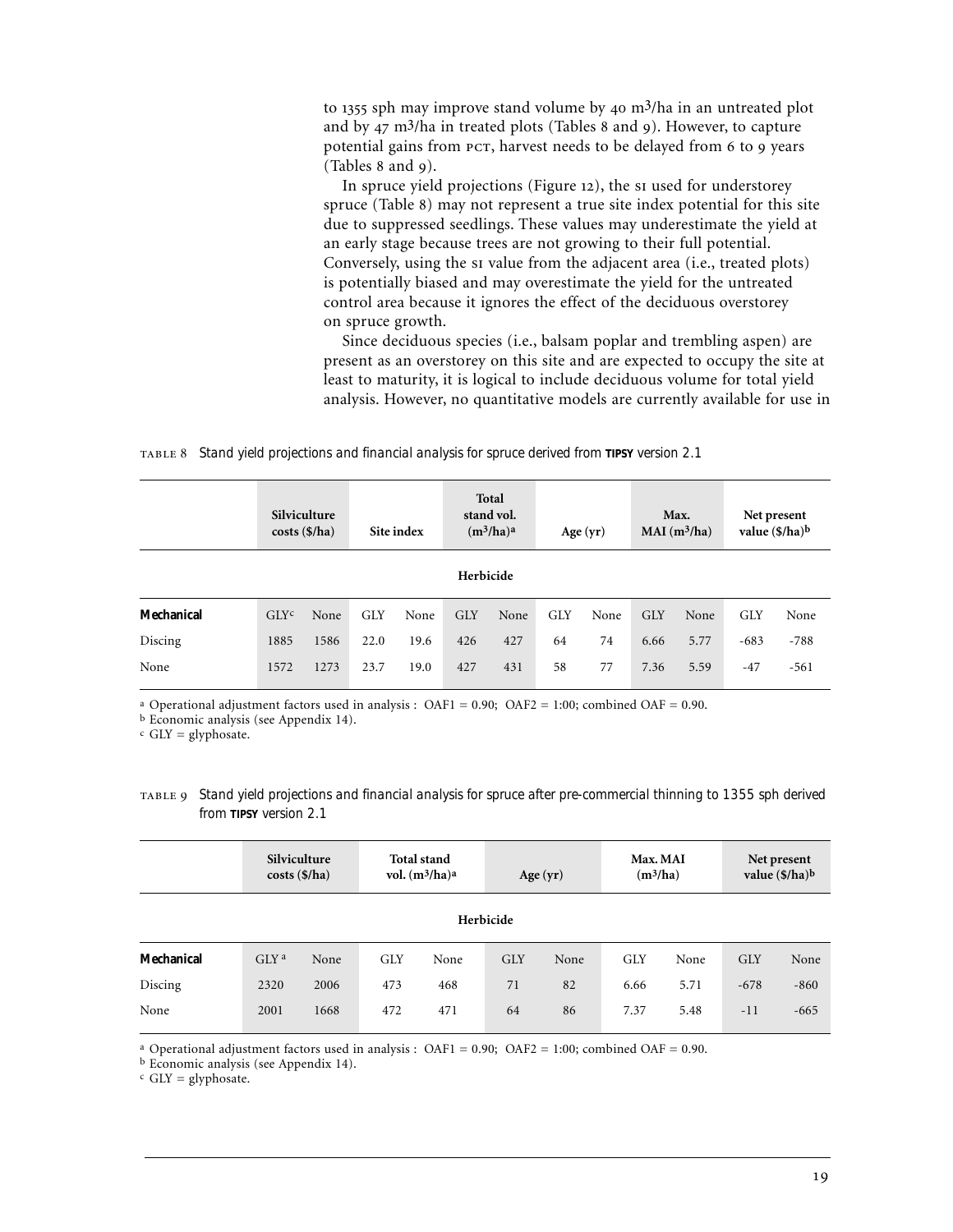British Columbia to evaluate the long-term yield implications of complex multi-species and/or mixedwood stands.

To estimate yield of the mixed stands, WinvDYP software (B.C. Ministry of Forests 1998c) was used to make yield projections for deciduous species. The deciduous volume estimated in glyphosate-treated plots  $( $128 \text{ m}^3/\text{ha}$ ) was one-fourth and one-half of the volume projected in$ the disced ( $170 \text{ m}^3/\text{ha}$ ) and the untreated control ( $234 \text{ m}^3/\text{ha}$ ) plots, respectively (Table 10 and Figure 13). The addition of trembling aspen and/or balsam poplar volume to the spruce volume in the mixed stand



*White spruce yield projections derived from TIPSY version 2.1*



**Yield (m3/ha)**

 *Timber yield (7.5+ cm) for white spruce before and after pre-commercial thinning (PCT), and for deciduous species*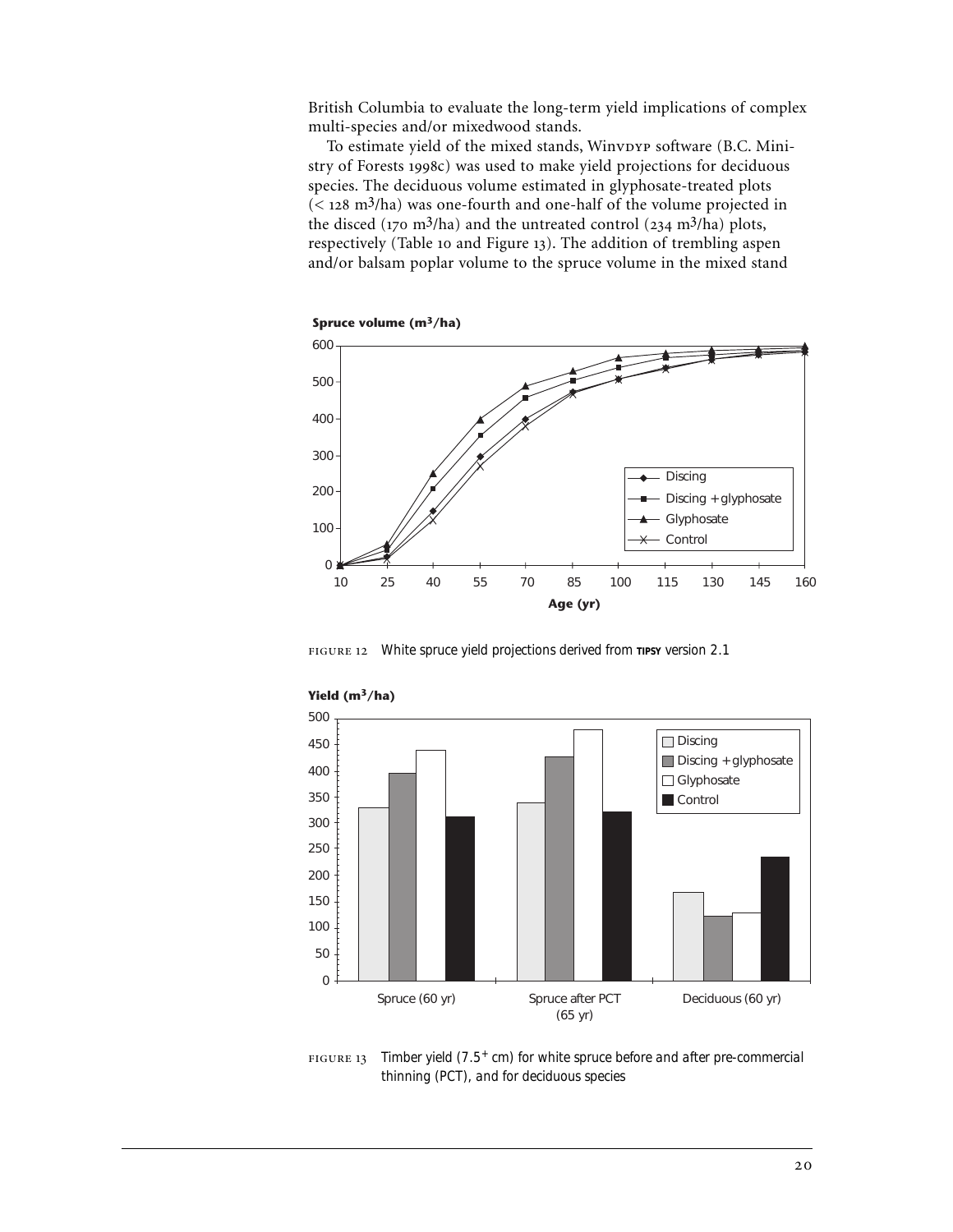|            | aspen site<br>index | <b>Trembling</b> |            | Balsam<br>poplar site<br>index |            | <b>Trembling</b><br>aspen<br>volume $(m^3/ha)$ <sup>a</sup> |            | Balsam<br>poplar<br>volume $(m^3/ha)$ | Total<br>deciduous<br>volume $(m^3/ha)$ |      |  |
|------------|---------------------|------------------|------------|--------------------------------|------------|-------------------------------------------------------------|------------|---------------------------------------|-----------------------------------------|------|--|
| Herbicide  |                     |                  |            |                                |            |                                                             |            |                                       |                                         |      |  |
| Mechanical | $GLY^b$             | None             | <b>GLY</b> | None                           | <b>GLY</b> | None                                                        | <b>GLY</b> | None                                  | <b>GLY</b>                              | None |  |
| Discing    | 10.0                | 18.5             | 16.0       | 18.1                           | 1          | 78                                                          | 123        | 92                                    | 124                                     | 170  |  |
| None       | 13.0                | 24.0             | 16.5       | 19.5                           | 16         | 142                                                         | 112        | 92                                    | 128                                     | 234  |  |

*Stand yield projection for deciduous species (60 years rotation age) derived from WinVDYP*

a Volume (7.5+ cm) of pure trembling aspen and balsam poplar stands were adjusted based on density (i.e., adjusted volume = 100 x species density/deciduous density).

 $b$  GLY = glyphosate.

(i.e., untreated control plot) can offset the loss in spruce yield resulting from not applying the treatment. The total timber yield (60 years rotation) projected for discing (509 m<sup>3</sup>/ha) and glyphosate (534 m<sup>3</sup>/ha) treated areas is less compared with the untreated control  $(545 \text{ m}^3/\text{ha})$  areas.

Economic analysis based only on white spruce using average values for the district (Appendix  $14$ ) indicates that net present values ( $NPVS$ ) in all the treatments are negative due to the higher cost  $(\frac{21}{h})$  of vegetation clearing associated with regeneration delay on a backlog site. Glyphosate treatment with an average treatment cost of \$299/ha provides the highest NPV (Table 8). Conversely, discing with an average treatment cost of \$313/ha results in the lowest NPV. While complete financial analysis of the treatments should include both coniferous and deciduous returns, model and data limit the analysis.

## **5 CONCLUSIONS**

The results from 12th-year measurements suggest that:

- Controlling competing vegetation immediately after planting using glyphosate increased spruce height, crown diameter, and basal diameter, and reduced height-to-diameter ratio.
- Glyphosate application significantly improved white spruce height, resulting in a significant increase in the number of free-growing spruce per hectare 12 years after planting.
- Glyphosate application significantly reduced deciduous percent cover, density, and height.
- Glyphosate significantly reduced shrub cover (45% reduction) and wildlife forage species cover, and increased plant species diversity.
- White spruce yield projections suggest that deciduous domination in a stand, due to no vegetation control, can increase the rotation by up to 19 years. If managed as a mixedwood stand (i.e., untreated control plot), deciduous species can provide additional timber volume.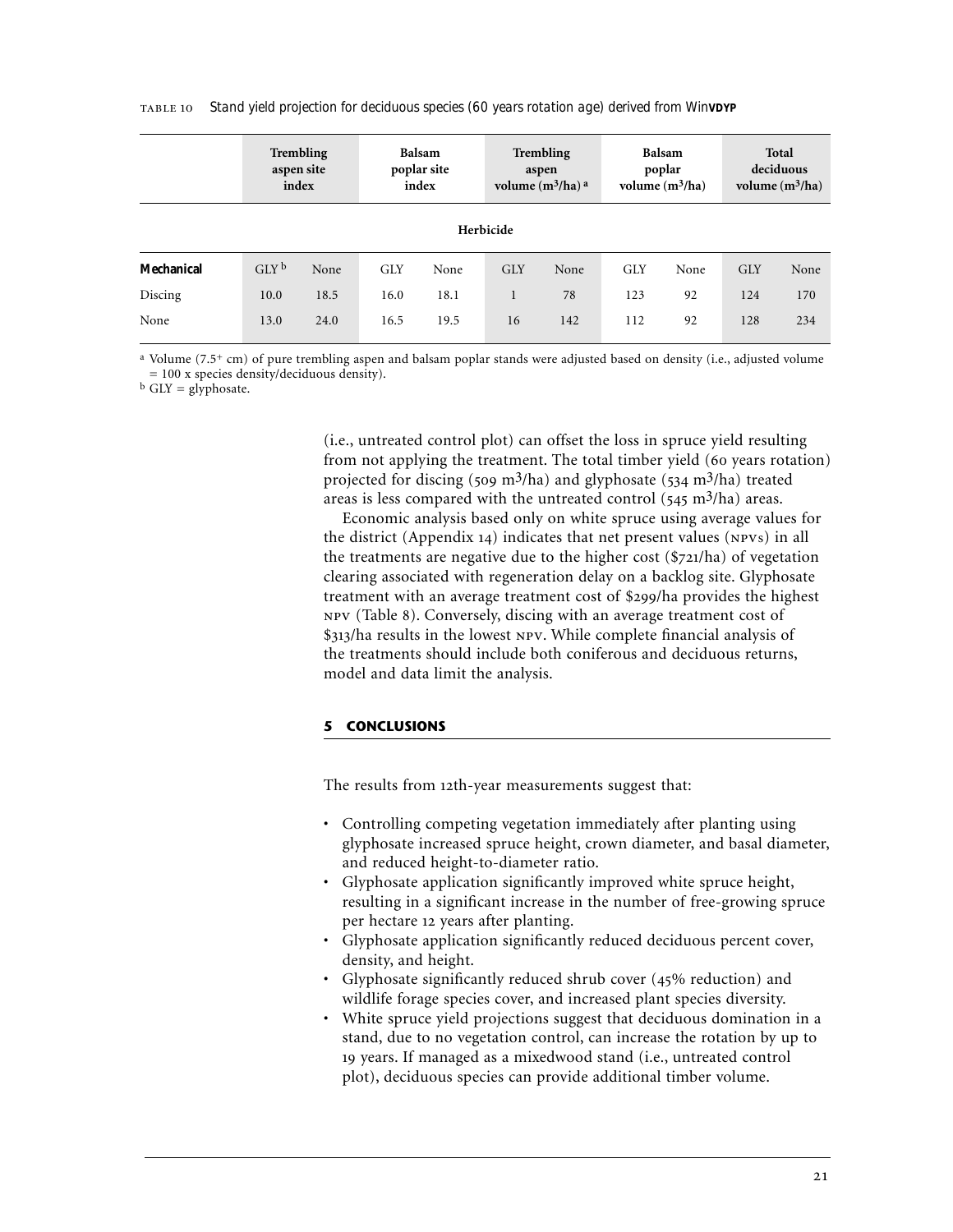Because the lack of replication in this trial, interpretations of the results are applicable to the study site only. To increase confidence in generalizing results, much of the information presented in this report can be best obtained from replicated vegetation management research experiments. However, not many replicated trials are available to provide information on long-term implications of vegetation management. This study provides some insight into long-term implications of treatments and can be used as an indicator of long-term response to these treatments. The study also suggests that vegetation management treatments can contribute to achievement of management objectives (such as freegrowing), when carefully planned and applied for stand establishment. The management of mixedwood stands in untreated areas will be yet another challenge to silviculturists.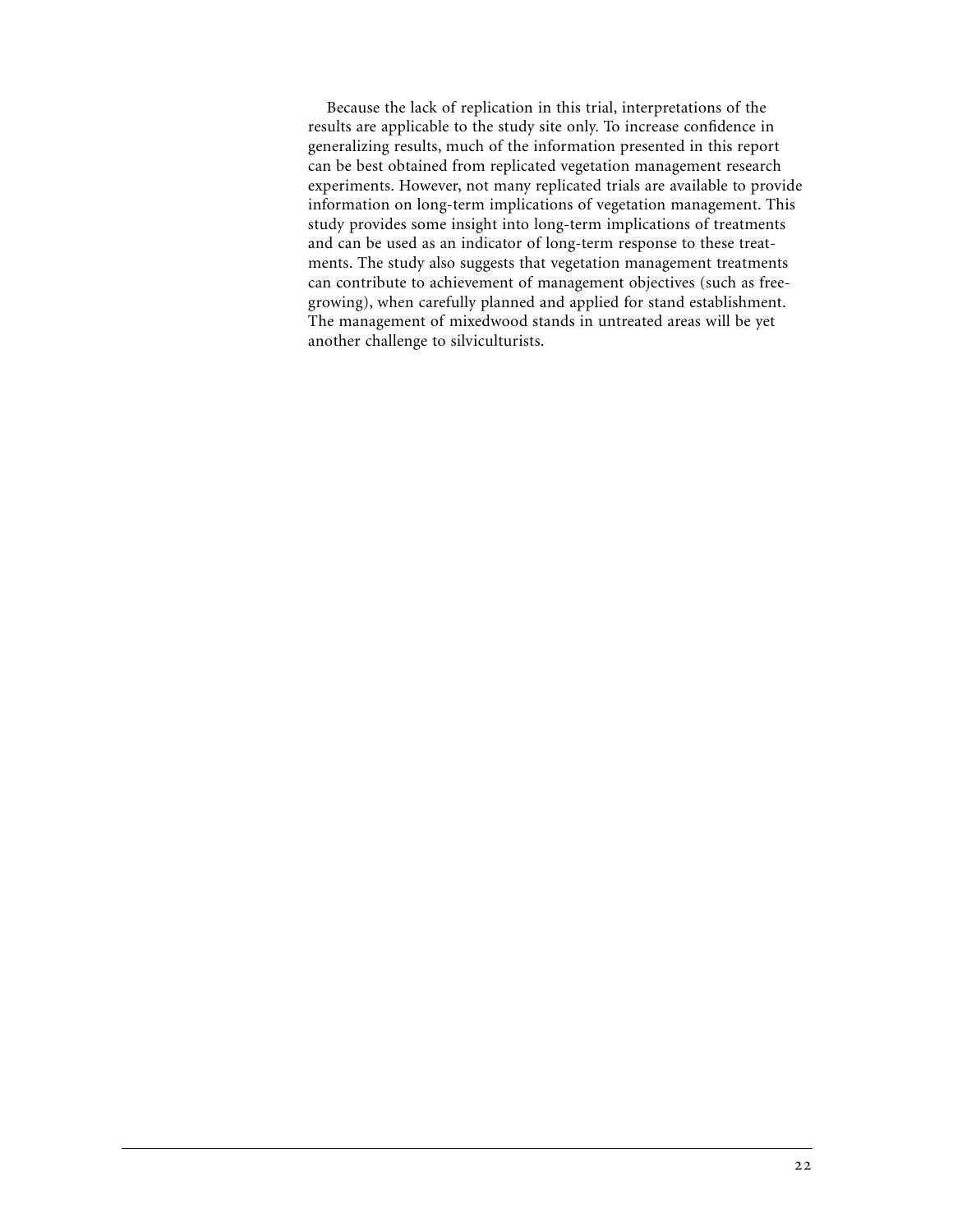# **APPENDIX 1** A list of vigour codes (Herring and Pollack 1985)

| Code     | Description                                                                                                                                 |
|----------|---------------------------------------------------------------------------------------------------------------------------------------------|
| $\Omega$ | Dead.                                                                                                                                       |
|          | Moribund: near death little or no visible shoot growth.                                                                                     |
|          | Poor: minimal shoot growth, small needle complement, etiolated shoot<br>development, tendency for poor form due to inadequately rigid stem. |
| 3        | Moderate: overall growth rate and condition lower than open-grown seedling.                                                                 |
| 4        | Good: growth rate and quality similar to open-grown seedling.                                                                               |
|          |                                                                                                                                             |

**APPENDIX 2** A list of forage utilization classes and codes (Habitat Monitoring Committee 1996)

| Code          | Class    | Range $(\% )$ | Description                                                                                                                                                                              |
|---------------|----------|---------------|------------------------------------------------------------------------------------------------------------------------------------------------------------------------------------------|
| $\mathbf{0}$  | Nil      | $\mathbf{0}$  | Plants show no evidence of livestock or wildlife browse.                                                                                                                                 |
| 1             | Slight   | $1 - 15$      | Plants have the appearance of very slight use; may be<br>topped or slightly used.                                                                                                        |
| $\mathcal{L}$ | Light    | $16 - 35$     | Plants may be topped, skimmed, or grazed in patches;<br>low-value plants or ungrazed and 60–80% current<br>leafage intact.                                                               |
| 3             | Moderate | $36 - 65$     | Plants rather uniformly grazed; 15–25% of current<br>leafage intact.                                                                                                                     |
| 4             | Heavy    | $66 - 80$     | Plants almost entirely used, with less than 10% of<br>current leafage intact.                                                                                                            |
| 5             | Extreme  | > 80          | Key plant species carry the grazing load and are closely<br>cropped; no evidence of reproduction or current seed<br>stalks of key species. Trampling damage and trailing<br>are evident. |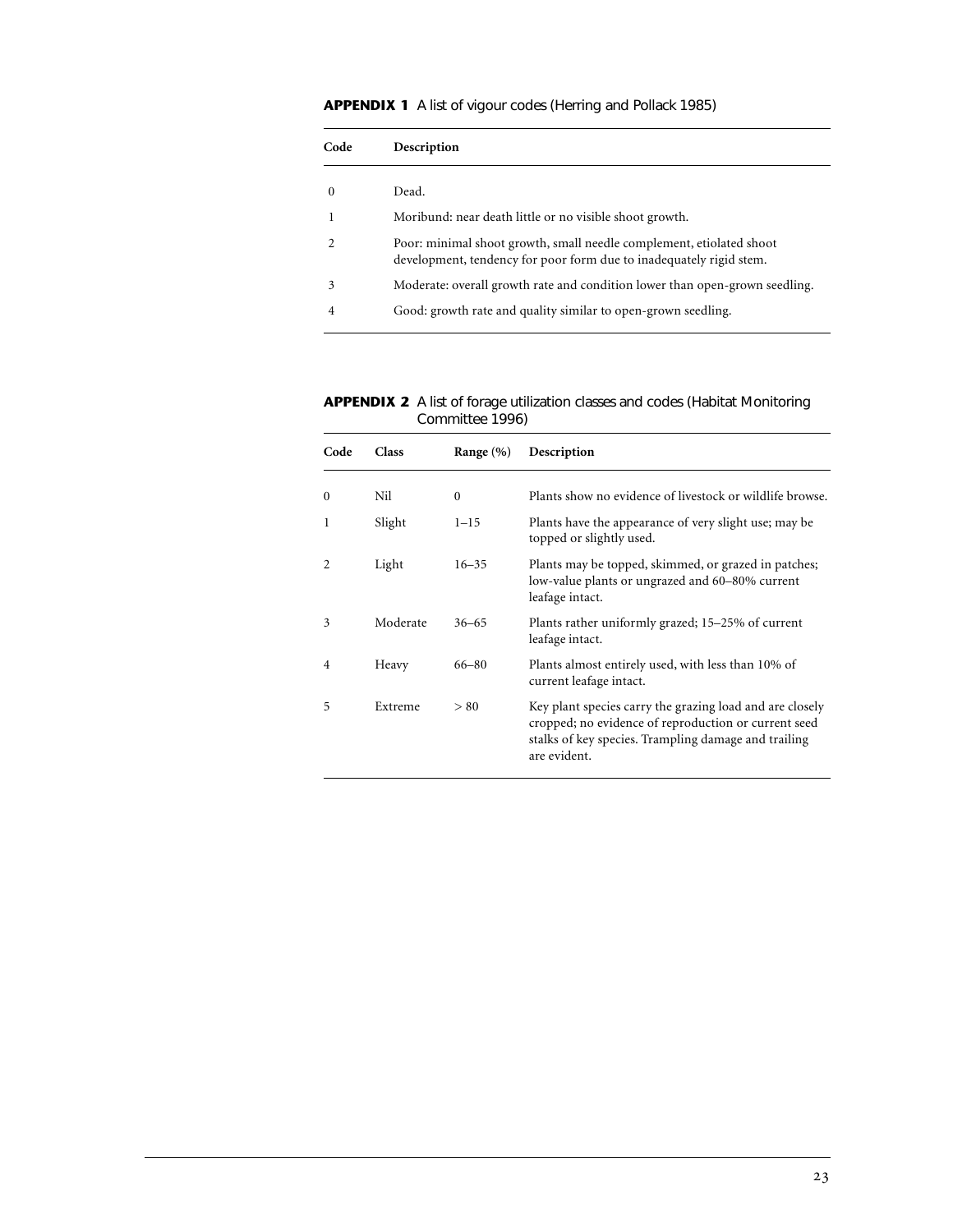|                                 | <i>p</i> -value          |        |                              |                   |  |  |  |  |  |  |
|---------------------------------|--------------------------|--------|------------------------------|-------------------|--|--|--|--|--|--|
| Factor                          | <b>Basal</b><br>diameter | Height | Height-to-<br>diameter ratio | Crown<br>diameter |  |  |  |  |  |  |
| Discing                         | 0.081                    | 0.55   | 0.016                        | 0.85              |  |  |  |  |  |  |
| Glyphosate                      | 0.0001                   | 0.0001 | 0.0001                       | 0.0001            |  |  |  |  |  |  |
| Discing * Glyphosate            | 0.097                    | 0.52   | 0.013                        | 0.29              |  |  |  |  |  |  |
| Control vs Discing alone        | 0.017                    | 0.38   | 0.0006                       | 0.54              |  |  |  |  |  |  |
| Discing only vs Glyphosate only | 0.0001                   | 0.0001 | 0.0003                       | 0.0001            |  |  |  |  |  |  |
| Control vs Glyphosate all       | 0.0001                   | 0.0001 | 0.0001                       | 0.0001            |  |  |  |  |  |  |
| Control vs all others           | 0.0001                   | 0.0001 | 0.0001                       | 0.0001            |  |  |  |  |  |  |

**APPENDIX 3** *p*-values from ANOVA for white spruce: basal diameter, height, height-to-diameter ratio, and crown diameter in fall of 1995

**APPENDIX 4** *p*-values from ANOVA for white spruce height 1985-1995

|                                 | <i>p</i> -value |       |        |        |        |        |  |  |  |
|---------------------------------|-----------------|-------|--------|--------|--------|--------|--|--|--|
| Factor                          | 1985            | 1987  | 1989   | 1991   | 1993   | 1995   |  |  |  |
| Discing                         | 0.027           | 0.44  | 0.95   | 0.61   | 0.91   | 0.55   |  |  |  |
| Glyphosate                      | 0.64            | 0.027 | 0.0006 | 0.0001 | 0.0001 | 0.0001 |  |  |  |
| Discing * Glyphosate            | 0.52            | 0.60  | 0.54   | 0.12   | 0.26   | 0.52   |  |  |  |
| Control vs Discing alone        | 0.16            | 0.85  | 0.63   | 0.15   | 0.38   | 0.38   |  |  |  |
| Discing only vs Glyphosate only | 0.18            | 0.30  | 0.016  | 0.003  | 0.0001 | 0.0001 |  |  |  |
| Control vs Glyphosate all       | 0.27            | 0.06  | 0.002  | 0.0001 | 0.0001 | 0.0001 |  |  |  |
| Control vs all others           | 0.17            | 0.15  | 0.017  | 0.0001 | 0.0001 | 0.0001 |  |  |  |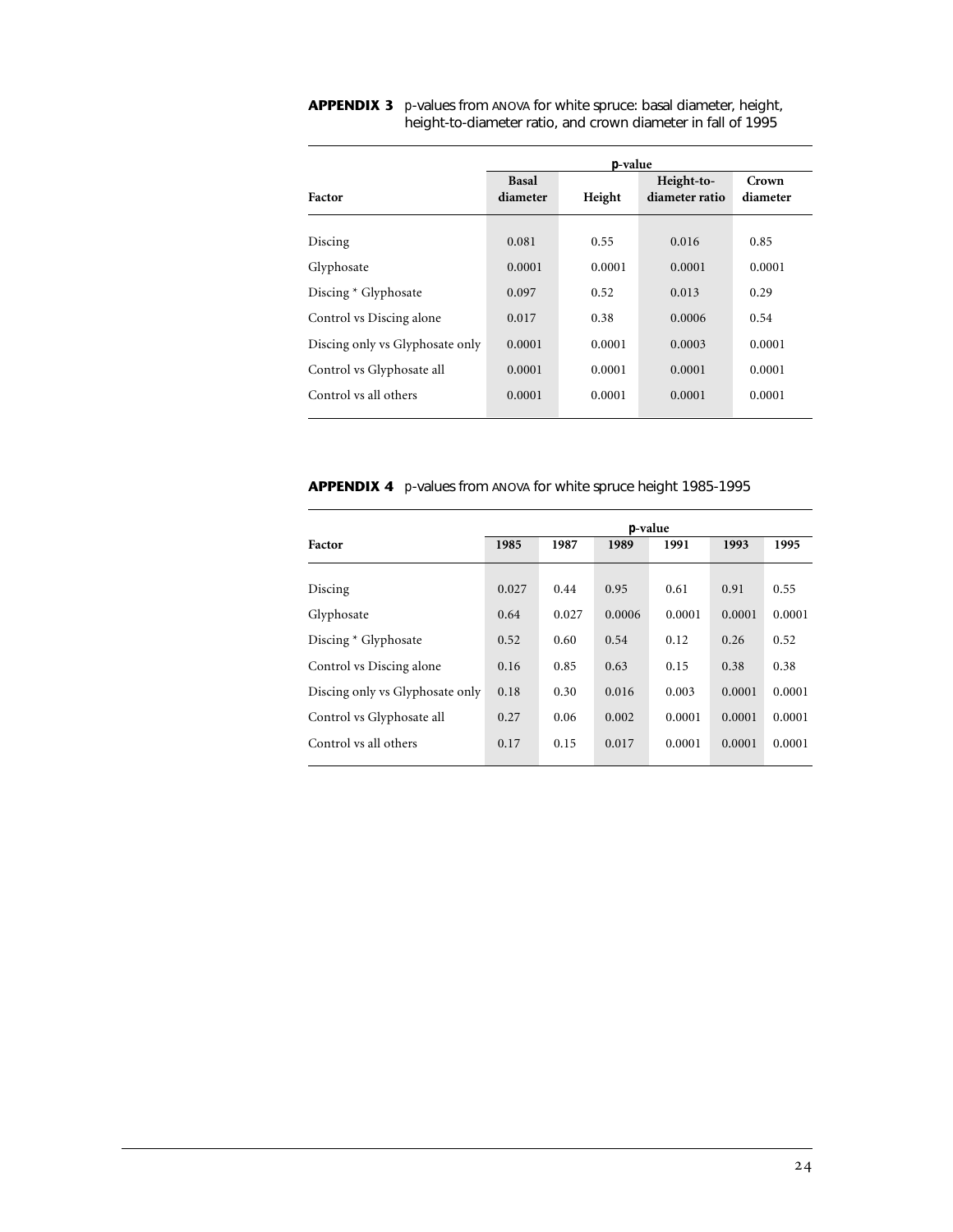## APPENDIX 5 *p*-values from ANOVA for density of: stand, deciduous, spruce, spruce well-spaced, and spruce free-growing

|                                 | <i>p</i> -value                    |                           |                 |                             |                                                   |  |  |  |  |  |
|---------------------------------|------------------------------------|---------------------------|-----------------|-----------------------------|---------------------------------------------------|--|--|--|--|--|
| Factor                          | <b>Stand</b><br>(sph) <sup>a</sup> | <b>Deciduous</b><br>(sph) | Spruce<br>(sph) | Spruce well<br>spaced (sph) | Spruce free-<br>$\gamma$ growing $(\mathrm{sph})$ |  |  |  |  |  |
| Discing                         | 0.096                              | 0.036                     | 0.087           | 0.40                        | 0.45                                              |  |  |  |  |  |
| Glyphosate                      | 0.0001                             | 0.0001                    | 0.037           | 0.11                        | 0.0001                                            |  |  |  |  |  |
| Discing * Glyphosate            | 0.47                               | 0.54                      | 0.71            | 1.00                        | 0.45                                              |  |  |  |  |  |
| Control vs Discing alone        | 0.099                              | 0.055                     | 0.30            | 0.54                        | 1.00                                              |  |  |  |  |  |
| Discing only vs Glyphosate only | 0.006                              | 0.004                     | 0.70            | 0.54                        | 0.001                                             |  |  |  |  |  |
| Control vs Glyphosate all       | 0.0001                             | 0.0001                    | 0.028           | 0.11                        | 0.0002                                            |  |  |  |  |  |
| Control vs all others           | 0.0005                             | 0.0002                    | 0.047           | 0.16                        | 0.002                                             |  |  |  |  |  |

a sph = stems per hectare.

APPENDIX 6 *p*-values from ANOVA for the density (deciduous, balsam poplar, trembling aspen, Sitka or green alder, and willow), deciduous diameter, and deciduous height in fall of 1995

|                                 |                                 | <i>p</i> -value                   |                              |                                               |                  |                                      |                                    |  |  |  |
|---------------------------------|---------------------------------|-----------------------------------|------------------------------|-----------------------------------------------|------------------|--------------------------------------|------------------------------------|--|--|--|
| Factor                          | Deciduous<br>(sph) <sup>a</sup> | <b>Balsam</b><br>poplarb<br>(sph) | Trembling<br>aspenc<br>(sph) | Sitka or<br>green alder <sup>d</sup><br>(sph) | Willowe<br>(sph) | <b>Deciduous</b><br>diameter<br>(mm) | <b>Deciduous</b><br>height<br>(cm) |  |  |  |
| Discing                         | 0.036                           | 0.57                              | 0.53                         | 0.49                                          | 0.76             | 0.002                                | 0.034                              |  |  |  |
| Glyphosate                      | 0.0001                          | 0.11                              | 0.060                        | 0.45                                          | 0.56             | 0.0006                               | 0.013                              |  |  |  |
| Discing * Glyphosate            | 0.54                            | 0.87                              | 0.68                         | 0.31                                          | 0.40             | 0.21                                 | 0.57                               |  |  |  |
| Control vs Discing alone        | 0.055                           | 0.78                              | 0.46                         | 0.80                                          | 0.41             | 0.16                                 | 0.057                              |  |  |  |
| Discing only vs Glyphosate only | 0.004                           | 0.41                              | 0.31                         | 0.31                                          | 0.84             | 0.80                                 | 0.59                               |  |  |  |
| Control vs Glyphosate all       | 0.0001                          | 0.14                              | 0.056                        | 0.45                                          | 0.35             | 0.0004                               | 0.004                              |  |  |  |
| Control vs all others           | 0.0002                          | 0.23                              | 0.095                        | 0.52                                          | 0.32             | 0.002                                | 0.006                              |  |  |  |

a sph =stems per hectare.

b Balsam poplar = *Populus balsamifera* spp. *balsamifera*.

c Trembling aspen = *Populus tremuloides*.

d Sitka or green alder = *Alnus viridis*.

e Willow = *Salix* spp.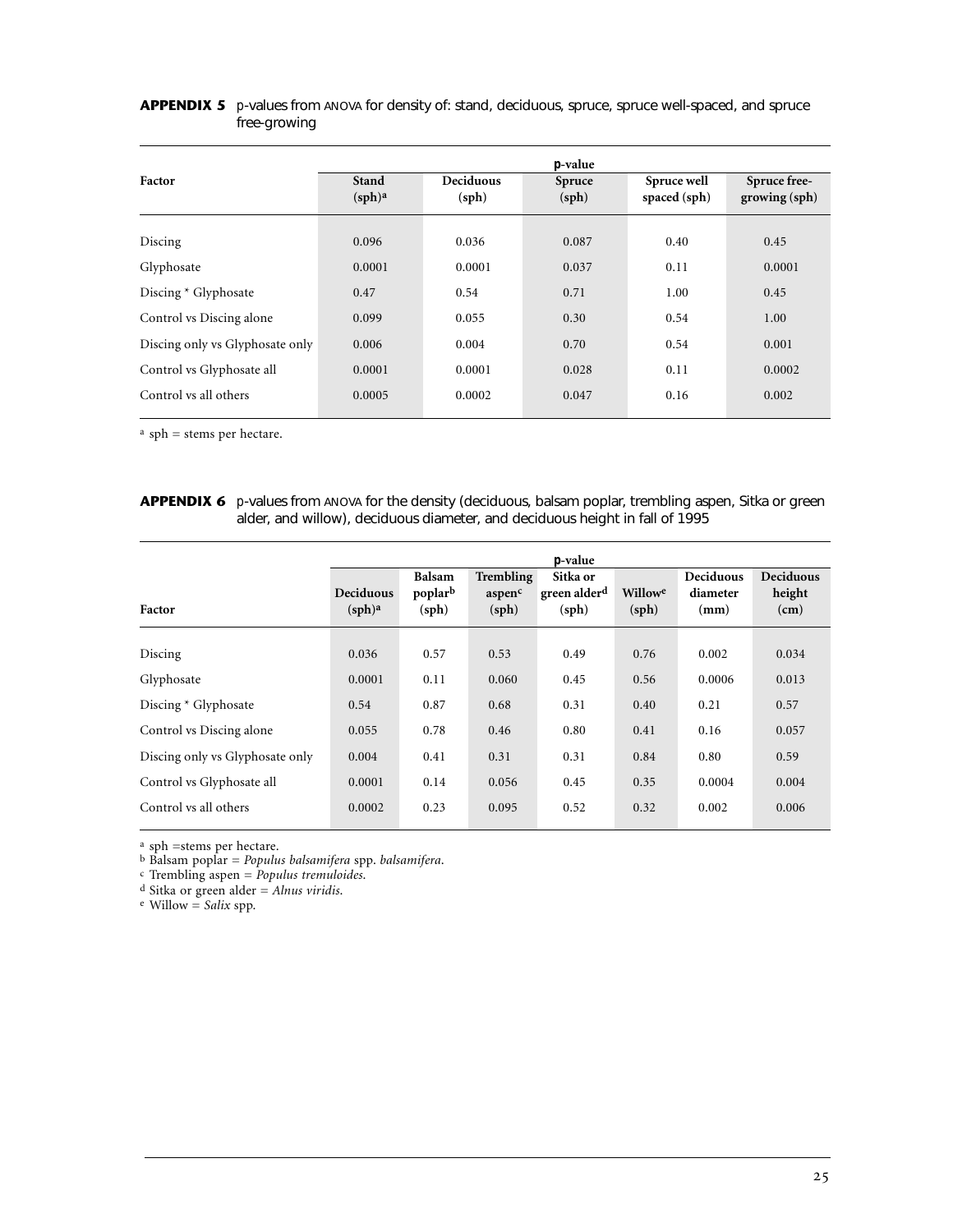## APPENDIX 7 *p*-values from ANOVA for the vegetation species percent cover for: total (all species), coniferous, deciduous, herbs, shrubs, bryophytes, and forage species in summer of 1996

|                                 | <i>p</i> -value  |       |                      |       |               |                   |                   |  |
|---------------------------------|------------------|-------|----------------------|-------|---------------|-------------------|-------------------|--|
| Factor                          | Total<br>species |       | Coniferous Deciduous | Herbs | <b>Shrubs</b> | <b>Bryophytes</b> | Forage<br>species |  |
| Discing                         | 0.39             | 0.43  | 0.009                | 0.58  | 0.65          | 0.52              | 0.75              |  |
| Glyphosate                      | 0.02             | 0.043 | 0.0001               | 0.18  | 0.001         | 0.26              | 0.01              |  |
| Discing * Glyphosate            | 0.38             | 0.58  | 0.018                | 0.80  | 0.43          | 0.66              | 0.36              |  |
| Control vs Discing alone        | 0.25             | 0.33  | 0.07                 | 0.18  | 0.019         | 0.67              | 0.034             |  |
| Discing only vs Glyphosate only | 0.26             | 0.25  | 0.007                | 0.25  | 0.030         | 0.49              | 0.16              |  |
| Control vs Glyphosate all       | 0.18             | 0.31  | 0.014                | 0.55  | 0.046         | 0.57              | 0.051             |  |
| Control vs all others           | 0.17             | 0.27  | 0.015                | 0.33  | 0.020         | 0.57              | 0.027             |  |

## **APPENDIX 8** *p*-values from ANOVA for the vegetation species percent cover and height for stratum B1, B2, and B in summer of 1996

|                                 | <i>p</i> -value                           |                                           |                             |                             |                                  |                            |  |  |  |  |
|---------------------------------|-------------------------------------------|-------------------------------------------|-----------------------------|-----------------------------|----------------------------------|----------------------------|--|--|--|--|
| Factor                          | Stratum B <sub>1</sub> a<br>percent cover | Stratum B <sub>2</sub> b<br>percent cover | Stratum Bc<br>percent cover | <b>Stratum B1</b><br>height | Stratum B <sub>2</sub><br>height | <b>Stratum B</b><br>height |  |  |  |  |
| Discing                         | 0.016                                     | 0.21                                      | 0.65                        | 0.054                       | 0.55                             | 0.16                       |  |  |  |  |
| Glyphosate                      | 0.0009                                    | 0.13                                      | 0.001                       | 0.025                       | 0.34                             | 0.13                       |  |  |  |  |
| Discing * Glyphosate            | 0.051                                     | 0.59                                      | 0.43                        | 0.39                        | 0.67                             | 0.83                       |  |  |  |  |
| Control vs Discing alone        | 0.004                                     | 0.21                                      | 0.38                        | 0.052                       | 0.91                             | 0.27                       |  |  |  |  |
| Discing only vs Glyphosate only | 0.30                                      | 0.057                                     | 0.019                       | 0.81                        | 0.80                             | 0.94                       |  |  |  |  |
| Control vs Glyphosate all       | 0.0001                                    | 0.58                                      | 0.002                       | 0.003                       | 0.41                             | 0.063                      |  |  |  |  |
| Control vs all others           | 0.0002                                    | 0.89                                      | 0.008                       | 0.004                       | 0.53                             | 0.079                      |  |  |  |  |

a B1 = tall shrubs > 1.3 m in height.

 $b$  B2 = low shrubs  $\leq 1.3$  m in height.

 $B = B1+B2 = all shrubs.$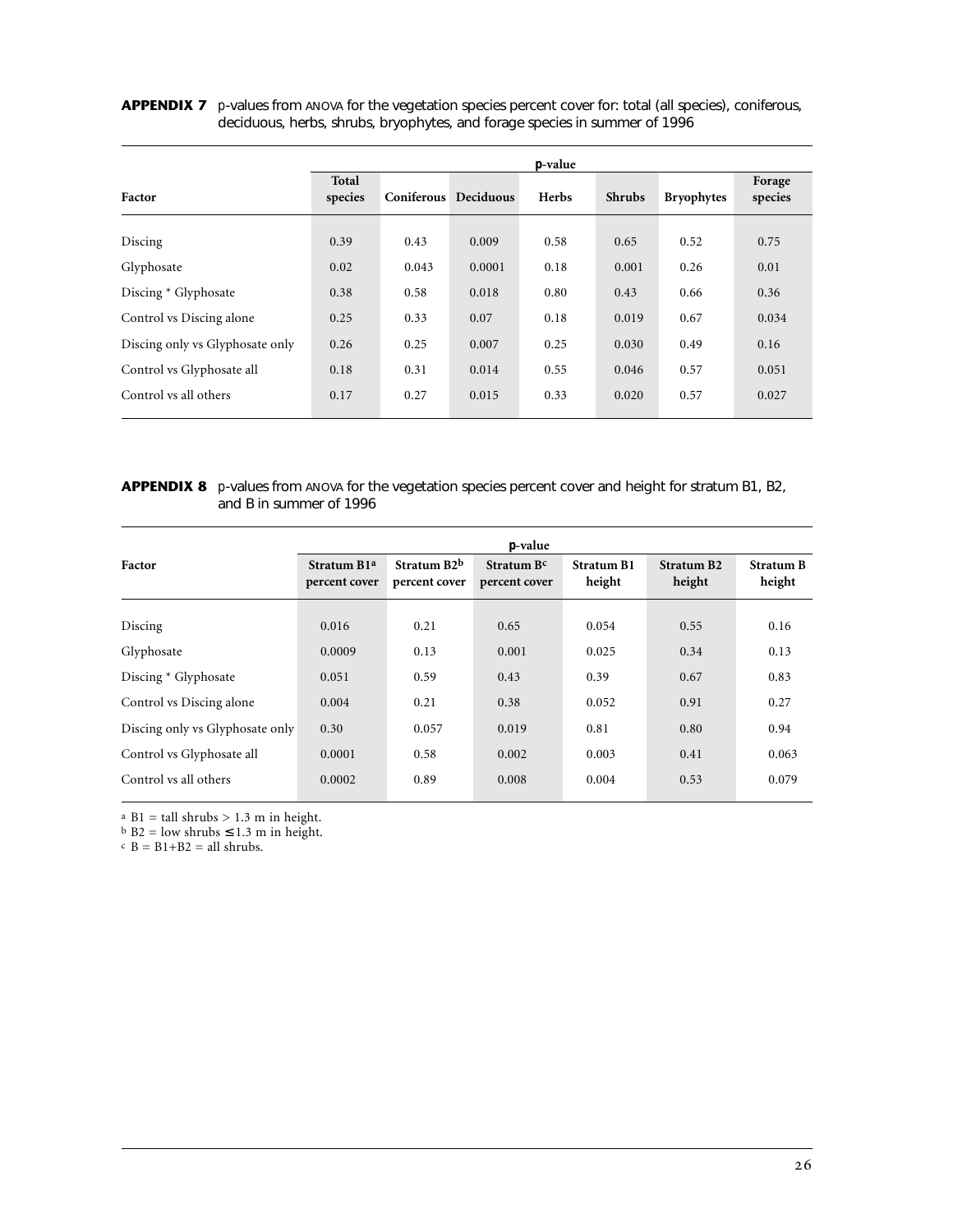## APPENDIX 9 *p*-values from ANOVA for the vegetation species percent cover for: showy aster, fireweed, creamy peavine, *Populus* spp., and prickly rose in summer of 1996

|                                 | <i>p</i> -value          |            |                             |                           |                           |  |
|---------------------------------|--------------------------|------------|-----------------------------|---------------------------|---------------------------|--|
| Factor                          | Showy aster <sup>a</sup> | Fireweed b | Creamy peavine <sup>c</sup> | Populus spp. <sup>d</sup> | Prickly rose <sup>e</sup> |  |
| Discing                         | 0.58                     | 0.047      | 0.49                        | 0.009                     | 0.17                      |  |
| Glyphosate                      | 0.24                     | 0.023      | 0.037                       | 0.0001                    | 0.55                      |  |
| Discing * Glyphosate            | 0.75                     | 0.12       | 0.52                        | 0.018                     | 0.20                      |  |
| Control vs Discing alone        | 0.65                     | 0.78       | 0.27                        | 0.18                      | 0.55                      |  |
| Discing only vs Glyphosate only | 0.39                     | 0.52       | 0.054                       | 0.090                     | 0.61                      |  |
| Control vs Glyphosate all       | 1.00                     | 0.15       | 0.91                        | 0.29                      | 0.46                      |  |
| Control vs all others           | 0.85                     | 0.25       | 0.59                        | 0.20                      | 0.78                      |  |

a Showy aster =*Aster conspicuus*.

b Fireweed = *Epilobium angustifolium*.

c Creamy peavine = *Lathyrus ochroleucus*.

d *Populus* spp. = trembling aspen and balsam poplar.

e Prickly rose = *Rosa acicularis*.

| <b>APPENDIX 10</b> <i>p</i> -values from ANOVA for the vegetation species modal height for: showy aster, fireweed, |
|--------------------------------------------------------------------------------------------------------------------|
| creamy peavine, <i>Populus</i> spp., and prickly rose in summer of 1996                                            |

|                                 | <i>p</i> -value          |            |                             |                           |                           |  |  |
|---------------------------------|--------------------------|------------|-----------------------------|---------------------------|---------------------------|--|--|
| Factor                          | Showy aster <sup>a</sup> | Fireweed b | Creamy peavine <sup>c</sup> | Populus spp. <sup>d</sup> | Prickly rose <sup>e</sup> |  |  |
| Discing                         | 0.68                     | 0.13       | 0.83                        | 0.27                      | 0.66                      |  |  |
| Glyphosate                      | 0.052                    | 0.004      | 0.31                        | 0.015                     | 0.063                     |  |  |
| Discing * Glyphosate            | 0.11                     | 0.017      | 0.59                        | 0.59                      | 0.21                      |  |  |
| Control vs Discing alone        | 0.093                    | 0.20       | 0.56                        | 0.26                      | 0.28                      |  |  |
| Discing only vs Glyphosate only | 0.77                     | 0.60       | 0.27                        | 0.13                      | 0.035                     |  |  |
| Control vs Glyphosate all       | 0.029                    | 0.010      | 0.91                        | 0.28                      | 0.68                      |  |  |
| Control vs all others           | 0.028                    | 0.019      | 0.87                        | 0.22                      | 0.87                      |  |  |

a Showy aster =*Aster conspicuus*.

b Fireweed = *Epilobium angustifolium*.

c Creamy peavine = *Lathyrus ochroleucus*.

d *Populus* spp. = trembling aspen and balsam poplar.

e Prickly rose = *Rosa acicularis*.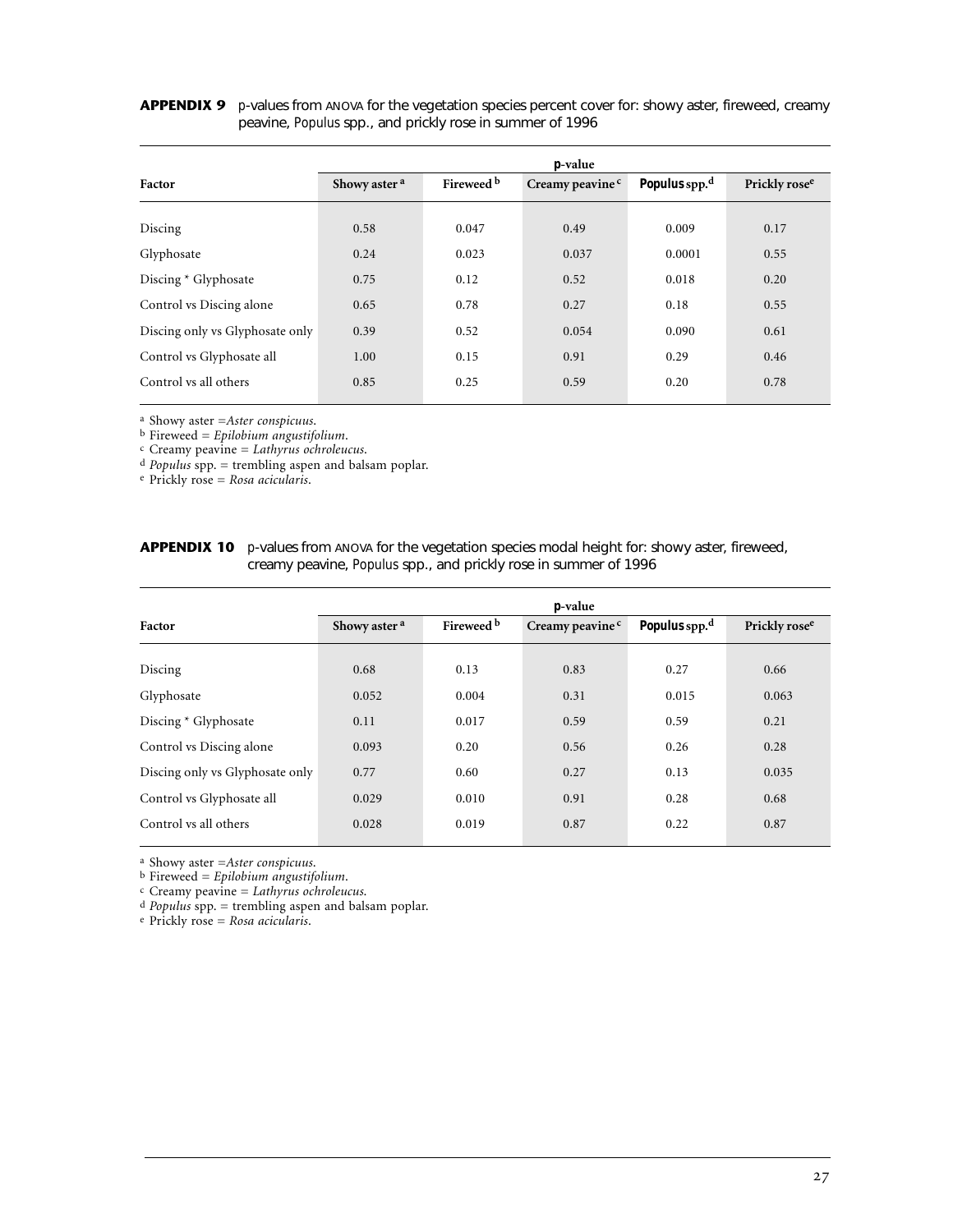|                                    | $p$ -value                  |                     |                    |                         |                            |                                             |                                                      |
|------------------------------------|-----------------------------|---------------------|--------------------|-------------------------|----------------------------|---------------------------------------------|------------------------------------------------------|
|                                    | Number of<br>forage species | Number of<br>shrubs | Number of<br>herbs | Number of<br>bryophytes | <b>Species</b><br>richness | Modified<br>Simpson's<br>Diversity<br>Index | Modified<br>Shannon-<br>Wiener<br>Diversity<br>Index |
| Discing                            | 0.65                        | 0.87                | 0.25               | 0.13                    | 0.26                       | 0.26                                        | 0.33                                                 |
| Glyphosate                         | 0.11                        | 0.28                | 0.003              | 0.044                   | 0.006                      | 0.71                                        | 0.005                                                |
| Discing $*$<br>Glyphosate          | 0.88                        | 0.64                | 0.85               | 0.75                    | 0.87                       | 0.38                                        | 0.73                                                 |
| Control vs<br>Discing alone        | 0.39                        | 0.38                | 0.092              | 0.66                    | 0.15                       | 0.59                                        | 0.008                                                |
| Discing only vs<br>Glyphosate only | 0.29                        | 0.28                | 0.016              | 0.20                    | 0.029                      | 0.37                                        | 0.049                                                |
| Control vs<br>Glyphosate all       | 0.53                        | 0.90                | 0.39               | 0.61                    | 0.47                       | 0.31                                        | 0.057                                                |
| Control vs<br>all others           | 0.43                        | 0.65                | 0.19               | 0.59                    | 0.27                       | 0.35                                        | 0.017                                                |

## **APPENDIX 11** *p*-values from ANOVA for number of species (forage, shrubs, herbs, bryophytes), species richness, and diversity index (Simpson's, Shannon-Wiener) in summer of 1996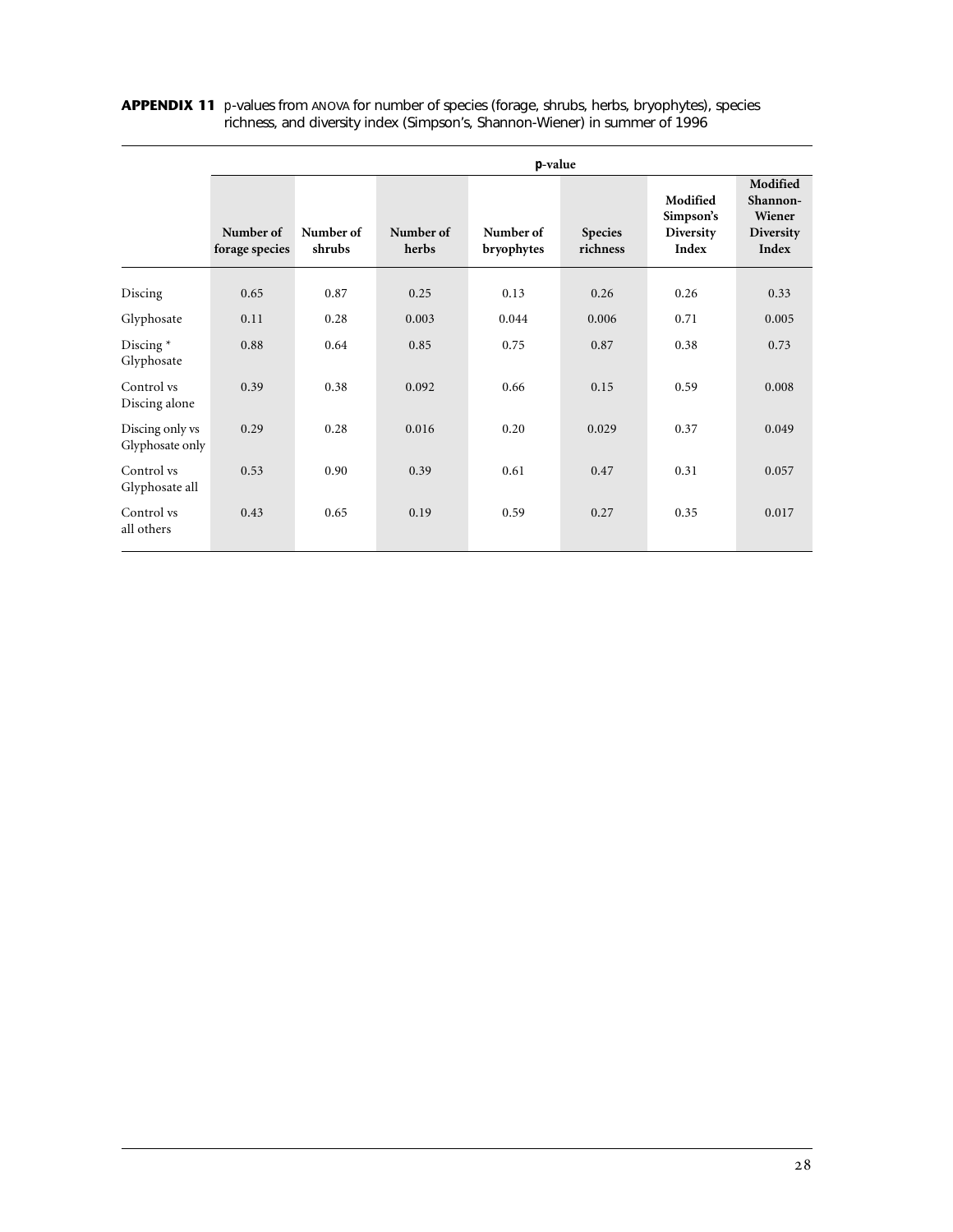|                                 |                                         | Mechanical site preparation |                     |         |               |                       |        |                 |        |
|---------------------------------|-----------------------------------------|-----------------------------|---------------------|---------|---------------|-----------------------|--------|-----------------|--------|
|                                 |                                         |                             | Discing             |         |               | No discing            |        |                 |        |
|                                 | Herbicide application                   | Percent                     | Glyphosate<br>Modal | Percent | None<br>Modal | Glyphosate<br>Percent | Modal  | None<br>Percent | Modal  |
| <b>Species</b>                  |                                         | cover                       | height              | cover   | height        | cover                 | height | cover           | height |
| Common name                     | Scientific name                         | (9)                         | (m)                 | (9)     | (m)           | (%)                   | (m)    | (9)             | (m)    |
| American vetch                  | Vicia americana                         | 6.0                         | 0.57                | 3.8     | 0.69          | 7.5                   | 0.56   | 2.0             | 0.73   |
| arctic lupine                   | Lupinus arcticus                        | 0.5                         | 0.25                |         |               |                       |        |                 |        |
| balsam poplar                   | Populus balsamifera<br>spp. balsamifera | 4.1                         | 2.35                | 15.9    | 2.78          | 6.4                   | 2.38   | 21.8            | 3.29   |
| baneberry                       | Actaea rubra                            | 0.5                         | 0.18                |         |               |                       |        | 1.0             | 0.35   |
| black twinberry                 | Lonicera involucrata                    |                             |                     | 1.0     | 0.70          |                       |        | 1.0             | 0.76   |
| bluejoint                       | Calamagrostis canadensis                | 47.5                        | 1.26                | 48.3    | 1.18          | 55.0                  | 1.18   | 40.0            | 1.35   |
| bunchberry                      | Cornus canadensis                       | 1.8                         | 0.11                | 0.5     | 0.07          | 10.7                  | 0.05   | 4.5             | 0.08   |
| Canada goldenrod                | Solidago canadensis                     | 2.7                         | 0.61                |         |               | 1.3                   | 0.58   | 1.0             | 1.06   |
| Canada violet                   | Viola candensis                         |                             |                     |         |               | 1.0                   | 0.14   |                 |        |
| common dandelion                | Taraxacum officinale                    | 2.1                         | 0.21                | 0.6     | 0.13          | 1.5                   | 0.15   | 0.5             | 0.05   |
| common red<br>paintbrush        | Castilleja miniata                      | 1.2                         | 0.61                | 1.5     | 0.51          | 4.3                   | 0.55   | 0.5             | 0.44   |
| common snowberry                | Symphoricarpos albus                    |                             |                     |         |               |                       |        | 5.0             | 0.31   |
| creamy peavine                  | Lathyrus ochroleucus                    | 8.8                         | 0.46                | 2.3     | 0.58          | 5.8                   | 0.51   | 2.1             | 0.55   |
| dwarf nagoonberry               | Rubus arcticus                          | 1.0                         | 0.18                | 0.5     | 0.12          |                       |        |                 |        |
| early blue violet               | Viola adunca                            | 1.0                         | 0.05                |         |               |                       |        |                 |        |
| false pixie-cup                 | Cladonia chlorophaea                    | 0.5                         | 0.02                |         |               | 1.0                   | 0.02   |                 |        |
| false Solomon's-seal            | Smilacina racemosa                      |                             |                     | 0.5     | 0.76          |                       |        |                 |        |
| fireweed                        | Epilobium angustifolium                 | 3.0                         | 0.63                | 4.8     | 0.69          | 4.0                   | 0.55   | 12.0            | 1.00   |
| fringed aster                   | Aster ciliolatus                        | 0.5                         | 0.62                |         |               | 0.5                   | 0.60   | 2.0             | 0.45   |
| glow moss                       | Aulacomnium palustre                    |                             |                     | 0.8     | 0.02          |                       |        |                 |        |
| highbush-cranberry              | Viburnum edule                          | 1.3                         | 0.22                | 2.3     | 0.38          | 3.0                   | 0.52   | 8.0             | 0.63   |
| juniper haircap moss            | Polytrichum juniperinum                 | 0.6                         | 0.02                |         |               | 1.0                   | 0.02   |                 |        |
| narrow-leaved<br>hawkweed       | Hieracium umbellatum                    | 0.8                         | 0.87                | 0.5     | 0.88          | 0.7                   | 0.55   | 0.5             | 0.95   |
| northern bedstraw               | Galium boreale                          | 3.0                         | 0.38                | 1.2     | 0.36          | 2.0                   | 0.27   | 2.3             | 0.30   |
| northern black<br>currant       | Ribes hudsonianum                       |                             |                     |         |               | $0.5\,$               | 0.25   |                 |        |
| northern gentian                | Gentianella amarella                    | 0.7                         | 0.43                | 0.5     | 0.50          | 0.8                   | 0.42   |                 |        |
| northern gooseberry             | Ribes oxyacanthoides                    | 1.7                         | 0.47                | 0.8     | 0.44          |                       |        |                 |        |
| northern grass-of-<br>Parnassus | Parnassia palustris                     |                             |                     | $0.5\,$ | 0.25          |                       |        |                 |        |
| orange-foot lichen              | Cladonia ecmocyna                       |                             |                     |         |               | 0.5                   | 0.02   |                 |        |
| palmate coltsfoot               | Petasites palmatus                      | 0.9                         | 0.15                | 1.0     | 0.16          | 2.6                   | 0.19   | 1.9             | 0.12   |
| paper birch                     | Betula papyrifera                       | 1.7                         | 1.07                | 0.8     | 0.94          | 2.0                   | 1.23   | 0.5             | 1.50   |
| pearly everlasting              | Anaphalis margaritacea                  |                             |                     |         |               | 1.0                   | 0.70   |                 |        |

# **APPENDIX 12** Impacts of treatments on species percent cover and modal height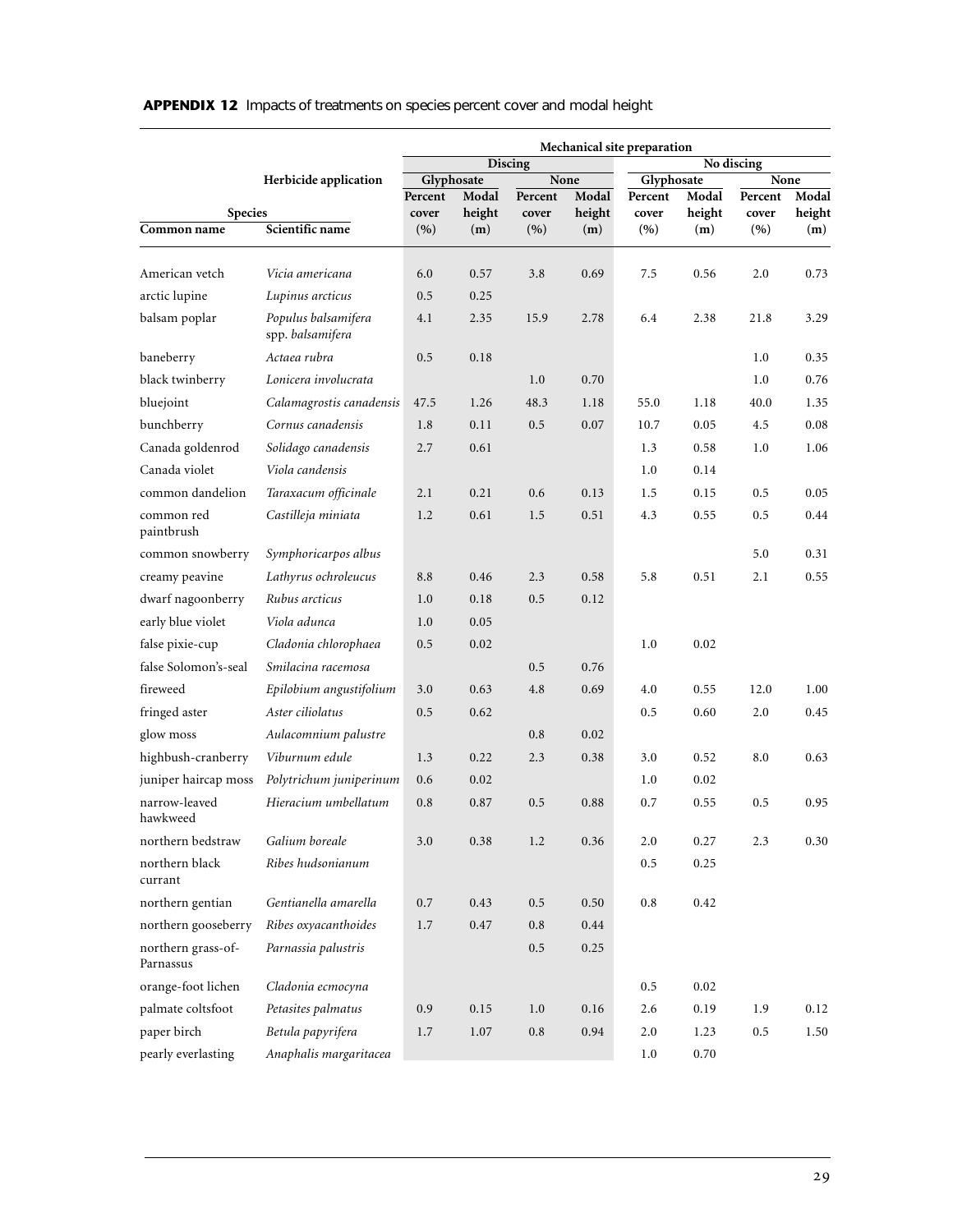# **APPENDIX 12** (Continued)

|                                             | Mechanical site preparation                   |                  |          |           |               |                  |          |                  |        |
|---------------------------------------------|-----------------------------------------------|------------------|----------|-----------|---------------|------------------|----------|------------------|--------|
|                                             |                                               |                  |          | Discing   |               | No discing       |          |                  |        |
|                                             | Herbicide application                         | Glyphosate       | Modal    | Percent   | None<br>Modal | Glyphosate       | Modal    | None             | Modal  |
| <b>Species</b>                              |                                               | Percent<br>cover | height   | cover     | height        | Percent<br>cover | height   | Percent<br>cover | height |
| Common name                                 | Scientific name                               | (9)              | (m)      | (9)       | (m)           | (9)              | (m)      | (9)              | (m)    |
| pioneer cladonia<br>(horn cladonia)         | Cladonia cornuta                              |                  |          | 0.5       | 0.02          |                  |          | 1.0              | 0.01   |
| prickly rose                                | Rosa acicularis                               | 6.3              | 0.35     | 4.8       | 0.55          | 6.5              | 0.45     | 10.5             | 0.50   |
| purple reedgrass                            | Calamagrostis<br>purpurascens                 | 13.5             | 0.93     |           |               | 12.3             | 1.02     |                  |        |
| pyramid spirea                              | Spiraea pyramidata                            | 0.6              | 0.31     | 1.0       | 0.38          | 0.8              | 0.29     | 4.8              | 0.46   |
| rayless alpine<br>butterweed                | Senecio pauciflorus                           |                  |          |           |               | 0.5              | 0.37     |                  |        |
| red clover                                  | Trifolium pratense                            | 1.3              | 0.45     | 0.8       | 0.80          | 3.0              | 0.41     |                  |        |
| red raspberry                               | Rubus idaeus                                  | 1.0              | 0.43     |           |               | 1.3              | 0.26     |                  |        |
| red swamp currant                           | Ribes triste                                  |                  |          |           |               |                  |          | 0.5              | 0.10   |
| red-osier dogwood                           | Cornus stolonifera                            |                  |          |           |               |                  |          | 3.0              | 1.05   |
| showy aster                                 | Aster conspicuus                              | 3.8              | 0.58     | 10.3      | 0.62          | 7.5              | 0.48     | 11.3             | 0.69   |
| Sitka or green alder                        | Alnus viridis                                 | 13.8             | 2.62     | 32.2      | 2.62          | 5.6              | 3.06     | 15.8             | 3.53   |
| slender cup lichen<br>(brown-foot cladonia) | Cladonia gracilis                             |                  |          | 0.5       | 0.04          |                  |          |                  |        |
| small bedstraw                              | Galium trifidum                               |                  |          |           |               | 0.5              | 0.05     |                  |        |
| soopolallie                                 | Shepherdia canadensis                         | 2.0              | 0.73     | 5.0       | 1.00          | 3.0              | 0.67     | 2.0              | 0.84   |
| tall bluebells                              | Mertensia paniculata                          | 2.0              | 0.13     | 0.7       | 0.08          | 1.5              | 0.09     | 8.0              | 0.23   |
| toad pelt                                   | Peltigera scabrosa                            | 1.5              | 0.02     | 2.0       | 0.02          | 3.8              | 0.02     |                  |        |
| torn club lichen<br>(ribbed cladonia)       | Cladonia cariosa                              | 3.8              | 0.03     |           |               | 0.8              | 0.02     |                  |        |
| trailing raspberry                          | Rubus pubescens                               | 1.0              | 0.15     | 0.8       | 0.20          | 4.0              | 0.14     | 1.3              | 0.14   |
| trembling aspen                             | Populus tremuloides                           | 2.0              | 2.15     | 13.8      | 3.93          | 6.2              | 2.81     | 31.0             | 4.52   |
| twinflower                                  | Linnaea borealis                              | 3.0              | 0.03     |           |               | 4.0              | 0.04     | 1.0              | 0.04   |
| violet                                      | Viola spp.                                    |                  |          |           |               |                  |          | $1.0\,$          | 0.10   |
| western meadowrue                           | Thalictrum occidentale                        |                  |          | 2.0       | 0.60          |                  |          |                  |        |
| white spruce                                | Picea glauca                                  | 9.6              | 2.00     | 10.3      | 1.72          | 13.1             | 2.21     | 7.3              | 2.41   |
|                                             | wild lily-of-the-valley Maianthemum canadense | 0.5              | $0.10\,$ |           |               | $1.0\,$          | $0.08\,$ |                  |        |
| willow                                      | Salix spp.                                    | 6.0              | 1.45     | 5.8       | 1.14          | 3.8              | 1.76     | 3.3              | 1.20   |
| wood strawberry                             | Fragaria vesca                                | 7.0              | $0.14\,$ | $4.3\,$   | $0.18\,$      | 15.5             | 0.12     | 5.5              | 0.09   |
| yarrow                                      | Achillea millefolium                          | $\rm 0.8$        | 0.30     | $\rm 0.8$ | 0.44          | 1.0              | 0.30     |                  |        |
| Total number of species                     |                                               |                  | 43       |           | 36            |                  | 43       |                  | 34     |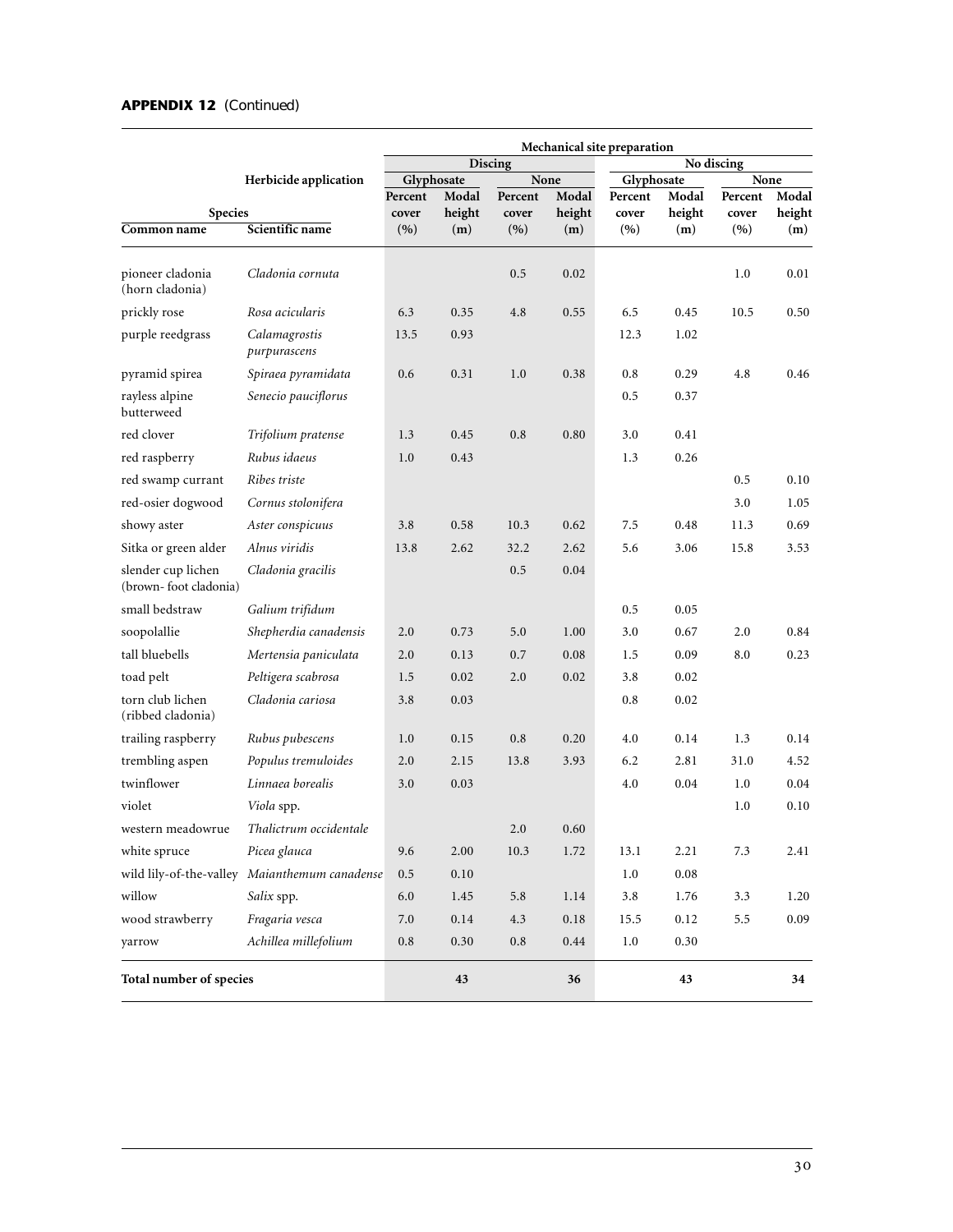| <b>Species</b>       |                                      | <b>Discing</b> |                | No discing     |                |  |
|----------------------|--------------------------------------|----------------|----------------|----------------|----------------|--|
| Common name          | Scientific name                      | Glyphosate     | None           | Glyphosate     | None           |  |
|                      |                                      |                |                |                |                |  |
| American vetch       | Vicia americana                      | $1^a$ , 2      |                |                |                |  |
| balsam poplar        | Populus balsamifera spp. balsamifera | 1, 3           | 1, 2, 4        | $1, 2^3$       | 1, 2           |  |
| black twinberry      | Lonicera involucrata                 |                | 3              |                |                |  |
| creamy peavine       | Lathyrus ochroleucus                 | 2              |                |                |                |  |
| fireweed             | Epilobium angustifolium              | $1, 2^2$       | $1, 2^2, 3$    | 2 <sup>4</sup> | 1, 3           |  |
| highbush-cranberry   | Viburnum edule                       |                | $1^2, 2$       |                | $\overline{2}$ |  |
| northern bedstraw    | Galium boreale                       | 1              |                |                |                |  |
| northern gentian     | Gentianella amarella                 |                |                | $\overline{2}$ |                |  |
| paper birch          | Betula papyrifera                    | 2, 3, 4        | 3              | $3^2, 4^2$     |                |  |
| prickly rose         | Rosa acicularis                      | 1              |                |                | $\overline{2}$ |  |
| red clover           | Trifolium pratense                   | 1 <sup>3</sup> |                |                |                |  |
| red-osier dogwood    | Cornus stolonifera                   |                |                |                | 3 <sup>2</sup> |  |
| Sitka or green alder | Alnus viridis                        | 3, 4, 5        | $1, 3^2$       | 2, 4           | 1, 2, 4        |  |
| trembling aspen      | Populus tremuloides                  | $3^2, 4$       | $\overline{2}$ | $2, 3^3$       | $1, 2^2$       |  |
| white spruce         | Picea glauca                         |                |                |                | $\overline{c}$ |  |
| willow               | Salix spp.                           | $2, 3^3$       | $1, 2, 3^2$    | $2^2$ , $3^2$  | 2, 4           |  |

APPENDIX 13 A list of wildlife forage species, with utilization classes

<sup>a</sup> Utilization classes code (Habitat Monitoring Committee 1996) for browsed species. Superscripts are the frequency of occur-<br>rence of a wildlife forage species in all treatment areas based on four vmps.

| <b>Silviculture Assumptions</b>           |                             |                              | <b>Harvest Cost Assumptions</b>  |                                   |  |  |  |
|-------------------------------------------|-----------------------------|------------------------------|----------------------------------|-----------------------------------|--|--|--|
| Survey costs: \$16/ha                     |                             |                              | Harvest system: Ground skidding  |                                   |  |  |  |
| Vegetation clearing costs: \$721/ha       |                             | Haul cycle time: 3.0 hours   |                                  |                                   |  |  |  |
| Discing costs: \$313/ha                   |                             | Haul costs: $$6.30/m3$       |                                  |                                   |  |  |  |
| Planting costs: \$536/ha                  |                             |                              | Development costs: \$1050/ha     |                                   |  |  |  |
| Brushing costs: \$299/ha                  |                             | Overhead costs: \$2909/ha    |                                  |                                   |  |  |  |
|                                           |                             |                              | Other harvest costs: $$0.00/m^3$ |                                   |  |  |  |
|                                           |                             | Annual costs: \$0.00/ha      |                                  |                                   |  |  |  |
| <b>Discount Assumptions</b>               |                             | <b>Lumber Prices</b>         |                                  |                                   |  |  |  |
| Discount rate: 4.0%                       | $2 \times 4$ : \$387.00/MBF |                              |                                  |                                   |  |  |  |
| Real price increase: 0.0%                 | $2 \times 6$ : \$379.00/MBF |                              |                                  |                                   |  |  |  |
| Real cost increase: 0.0%                  |                             | $2 \times 8$ : \$383.00/MBF  |                                  |                                   |  |  |  |
| Real increase duration: 25 years          |                             | $2 \times 10$ : \$464.00/MBF |                                  |                                   |  |  |  |
| Analysis base age: 0 years                |                             | Chips: \$110/BDU             |                                  |                                   |  |  |  |
| Pre-commercial Thinning (pct) Assumptions |                             |                              |                                  |                                   |  |  |  |
|                                           | Discing                     | Discing+Glyphosate           | Glyphosate                       | Untreated control<br>(no discing) |  |  |  |
| PCT costs $(\frac{1}{2})$ ha)             | 420                         | 435                          | 429                              | 395                               |  |  |  |
| PCT age (years)                           | 18                          | 16                           | 15                               | 18                                |  |  |  |
| PCT trees removed (trees/ha)              | 1814                        | 2229                         | 2054                             | 1141                              |  |  |  |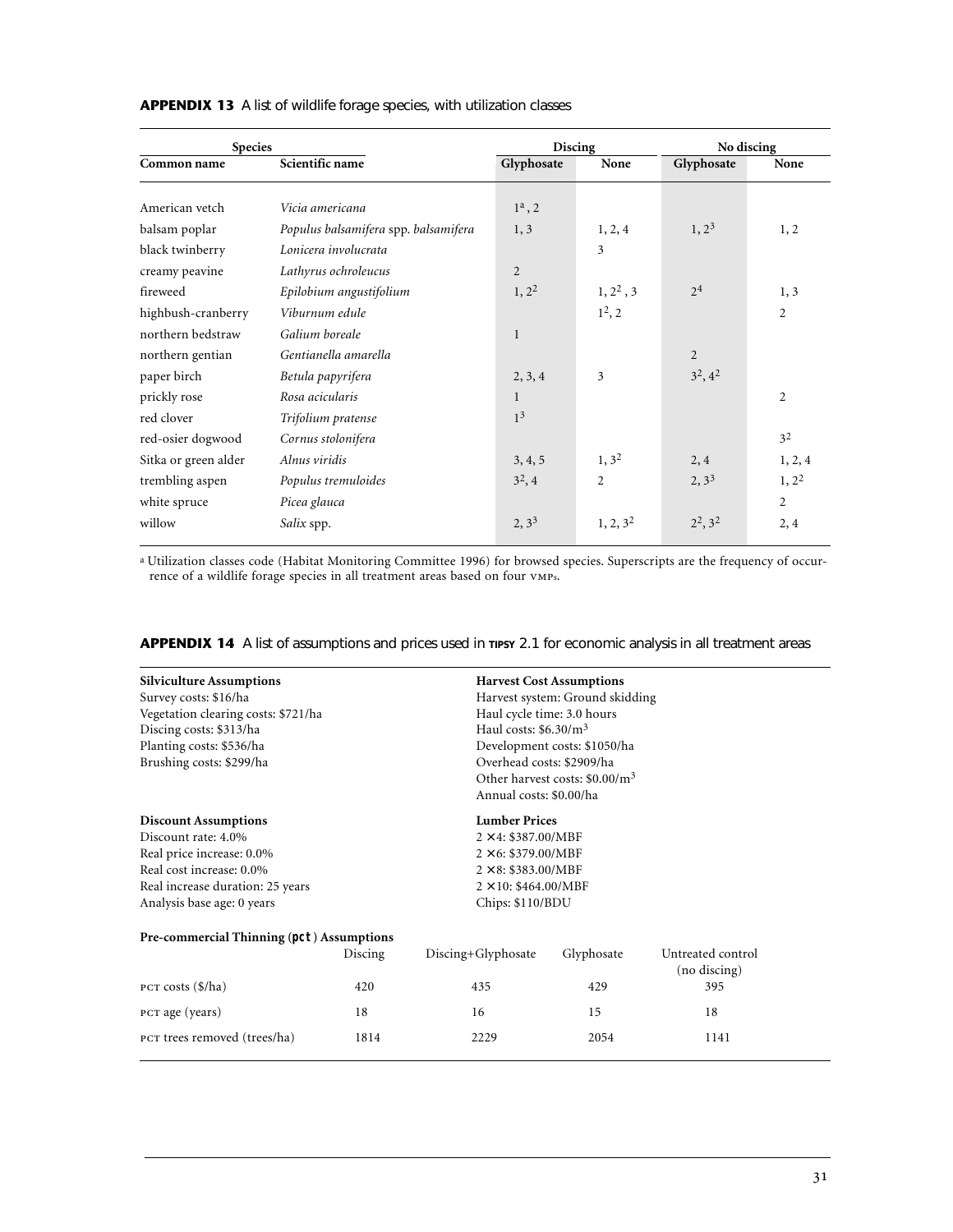# **REFERENCES**

| British Columbia Ministry of Forests. 1995. Growth intercept methods for<br>silviculture surveys. B.C. Min. For., Silv. Br., Victoria, B.C.                                                                                                                                                                             |
|-------------------------------------------------------------------------------------------------------------------------------------------------------------------------------------------------------------------------------------------------------------------------------------------------------------------------|
| ___. 1997a. Annual report, 1995/96. Victoria, B.C.                                                                                                                                                                                                                                                                      |
| __. 1997b. Interim mixedwood stocking guidelines for British Colum-<br>bia boreal mixedwood forests. Report prepared by Kyle Forest Manage-<br>ment Ltd., Coquitlam, B.C., Min. For., For. Practices Br., Victoria, B.C.                                                                                                |
| __. 1997c. Mixedwood stocking guidelines for deciduous mixedwoods<br>in BWBS. B.C. Min For., Prince George For. Region, Prince George,<br>B.C. Silviculture manual, Chapter 4.0, Section 4.3 (Standard Operat-<br>ing Proc. pp. 4.52 and 5.52).                                                                         |
| __. 1998a. Draft Vegetation Competition Guidelines in the Prince<br>George Forest Region to assist districts in determining free growing<br>on areas with basic silviculture obligations for the 1998 field season.<br>B.C. Min. For., Prince George For. Region, Prince George, B.C. For.<br>Practices Code Inf. Note. |
| . 1998b. Site tools. In B.C. Ministry of Forests [Online]. Available:<br>www.for.gov.bc.ca/research/groups/fpds/sitetool.htm.                                                                                                                                                                                           |
| -. 1998c. Variable density yield prediction: WinvDYP. In B.C. Minis-<br>try of Forests [Online]. Available: www.for.gov.bc.ca/resinv/software/<br>vydp.htm.                                                                                                                                                             |
| British Columbia Ministry of Forests and BC Environment. 1995. Estab-<br>lishment to free growing guidebook, Prince George Forest Region.<br>Victoria, B.C. For. Practices Code guidebook.                                                                                                                              |
| Chen, S. 1997. Interpreting main effect when a two-way interaction<br>present. B.C. Min. For., Res. Br., Victoria, B.C. Biom. Inf. Pamph. 57.                                                                                                                                                                           |
| Coates, K.D., W.H. Emmingham, and S.R. Radosevich. 1991. Conifer-seed-<br>ling success and microclimate at different levels of herb and shrub<br>cover in a Rhododendron vaccinium-menziesia community of south-<br>central British Columbia. Can. J. For. Res. 21(6):858-66.                                           |
| Habitat Monitoring Committee. 1996. Procedures for environmental<br>monitoring in range and wildlife habitat management. Version 5.0.<br>B.C. Min. Environ., Lands and Parks and B.C. Min. For., Victoria, B.C.                                                                                                         |
| Harper, G.J. and B.S. Biring. 1995. Remeasurements of 5+ year vegetation<br>management trials. B.C. Min. For., Res. Br., Victoria, B.C. Work. Plan.                                                                                                                                                                     |
| Harper, G.J., B.S. Biring, and J. Heineman. 1997. Mackay River herbicide<br>trial: Conifer response 9 years post-treatment. B.C. Min. For., Res. Br.,<br>Victoria, B.C. Res. Rep. 11.                                                                                                                                   |
| Harper, G.J., L.J. Herring, and W.J. Hays-Byl. 1997. Conifer and vegetation<br>responses in the BWBSmw1 12 years after mechanical and herbicide site<br>preparation. B.C. Min. For., Res. Br., Victoria, B.C. Work. Pap. 29/1997.                                                                                       |
|                                                                                                                                                                                                                                                                                                                         |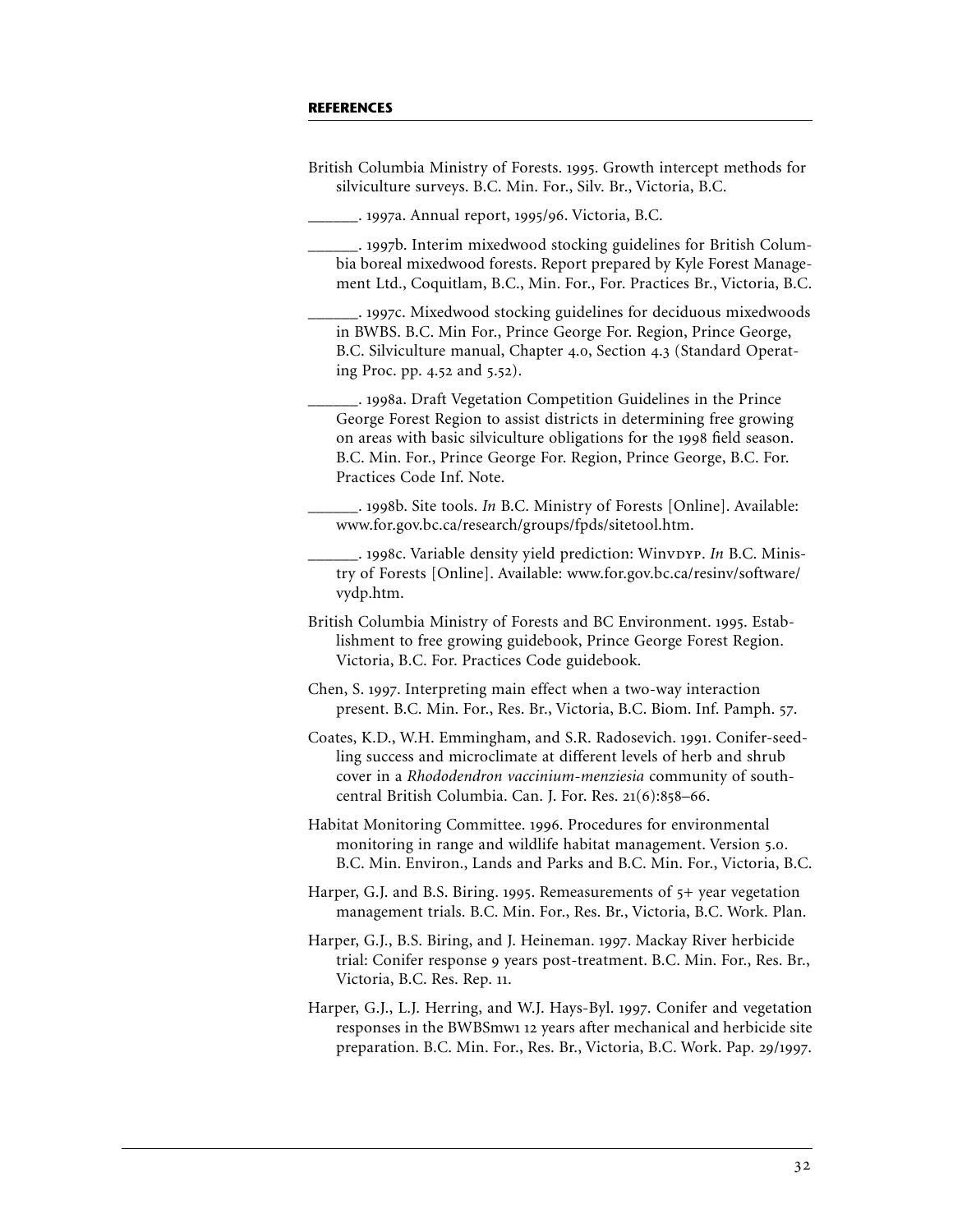- Harper, G., R. Whitehead, and C.F. Thompson. 1998. A comparison of manual brushing treatments in ICHdw at Redfish Creek: 10-year results from Block 10-13. B.C. Min. For., Res. Br., Victoria, B.C. Exten. Note 20.
- Harrington, T.B. and S.S. Chan. 1993. Changes in physiology and morphology of conifer seedlings following forest vegetation. *In* Proc. Workshop Forest Vegetation Without Herbicides Feb. 18-19, 1992. T.B. Harrington and L.A Parendes (editors). Oreg. State Univ., Corvallis, Oreg., pp. 10-5.
- Herring, L.J. 1984. Stewart Lake operational research program: Sunset research area. B.C. Min. For., Prince George For. Region, Prince George, B.C. Draft Rep.
- . 1988. Performance of white spruce following an early glyphosate brushing and weeding treatment. *In* Expert Committee on Weeds Research Report. Western Canada Section Meeting Nov. 29, 30 and Dec. 1, 1988, Winnipeg, Man., Vol. 3, p. 205.
- Herring, L.J. and J.C. Pollack. 1985. Experimental design protocol for forest vegetation management research: Level B trials – first approximation. B.C. Min. For., Res. Rep. RR84013-HQ.
- Krebs, C.J. 1989. Species diversity measures. *In* Ecological methodology. Univ. B.C. and HarperCollins Publishers, Vancouver, B.C., Chap. 10, pp. 328-69.
- Lanner, R. M. 1985. On the insensitivity of height growth to spacing. For. Ecol. Manage. 13:143-8.
- Meidinger, D. and J. Pojar. 1991. Ecosystems of British Columbia. B.C. Min. For., Res. Br., Victoria, B.C. Spec. Rep. Ser. 6.
- Mitchell, K.J., M. Stone, G.D. Nigh, S.E. Grout, J.W. Goudie, J.N. Stone, and A.J. Nussbaum. 1998. TIPSY version 2.1. In B.C. Ministry of Forests [Online]. Available: www.for.gov.bc.ca/research/groups/fpds/tipsy.htm.
- Nigh, G.D. 1996. A variable growth intercept model for spruce in the Sub-Boreal Spruce and Engelmann Spruce–Subalpine Fir biogeoclimatic zones of British Columbia. B.C. Min. For., Res. Br., Victoria, B.C. Res. Rep. 05.
- Province of British Columbia. 1988. Forest Act. Victoria, B.C.
- \_\_\_\_\_\_. . *Forest Practices Code of British Columbia Act*. Victoria, B.C.
- sas Institute Inc. 1985. sas user's guide: statistics. 5th edition. sas Institute Inc., Cary, N.C.
- Sutton, R.F. 1995. White spruce establishment: initial fertilization, weed control, and irrigation evaluated after three decades. New Forests  $9:123-33.$
- Wagner, R.. 1994. To treat or not to treat: What is the threshold? Ont. Min. Nat. Resour., Ont. For. Res. Inst., Sault Ste. Marie, Ont. VMAP Rep. Fall 94. Vol.  $3(2)$ .